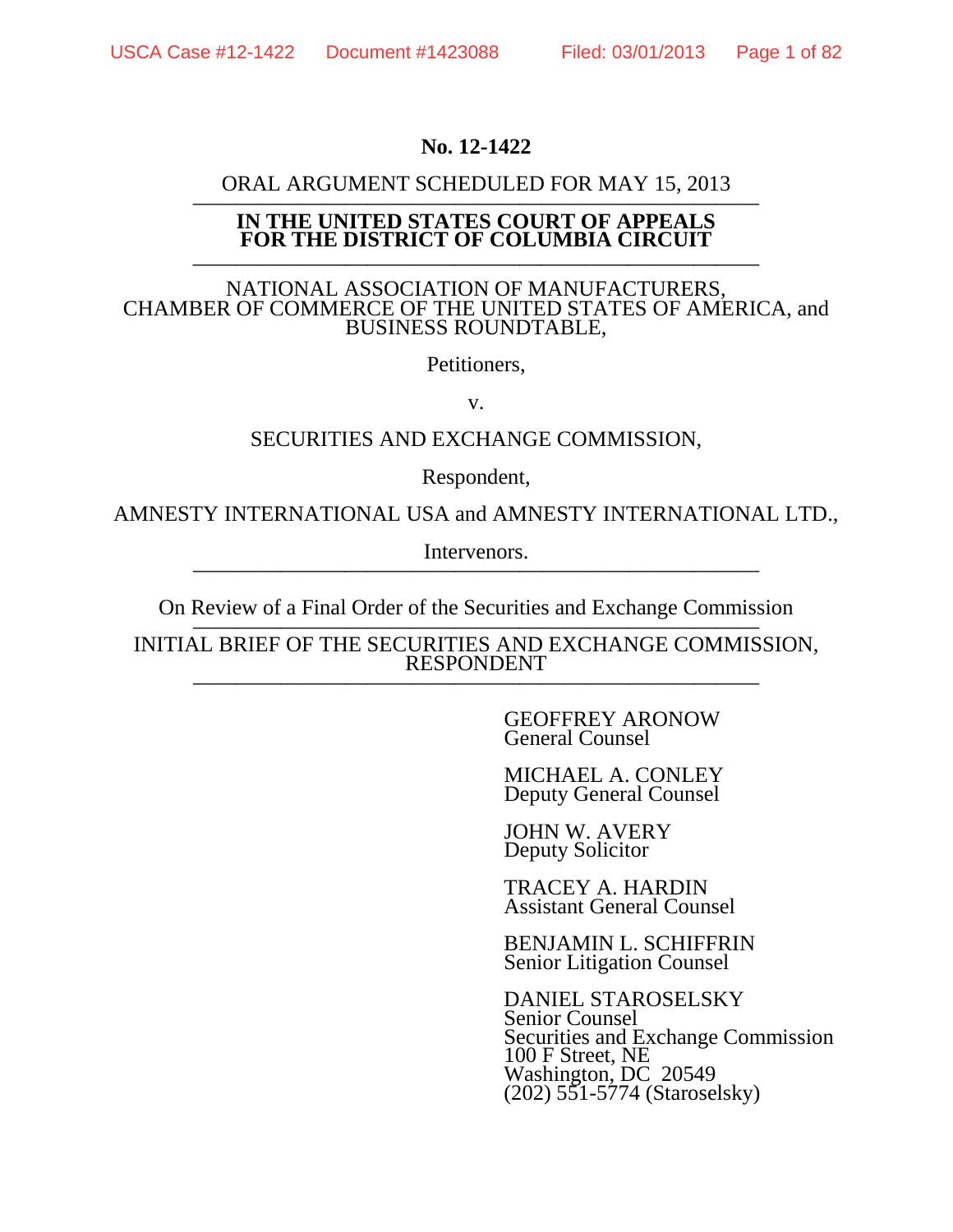#### **CERTIFICATE AS TO PARTIES, RULINGS, AND RELATED CASES**

### **A. Parties**

All parties and intervenors appearing before the Commission and this Court are listed in the brief for petitioners. In addition, the following have filed amicus briefs in support of petitioners:

**Group of Academics Amici** – Marcia Narine, Jendayi Frazer, and J. Peter Pham. **Industry Coalition Amici – American Coatings Association, Inc.; American** Chemistry Council; Can Manufacturers Institute; Consumer Specialty Products Association; National Retail Federation; Precision Machined Products Association; The Society of the Plastics Industry, Inc.

### **B. The Ruling Under Review**

On August 22, 2012, the Commission adopted the rule that petitioners challenge here, Rule 13p-1, in *Conflict Minerals*, Securities Exchange Act Release No. 62764, published in the Federal Register at 77 FR 56,274 (Sept. 12, 2012).

### **C. Related Cases**

The case on review has not previously been before this, or any other, Court. Counsel is not aware of any other related cases currently pending in this, or any other, Court.

i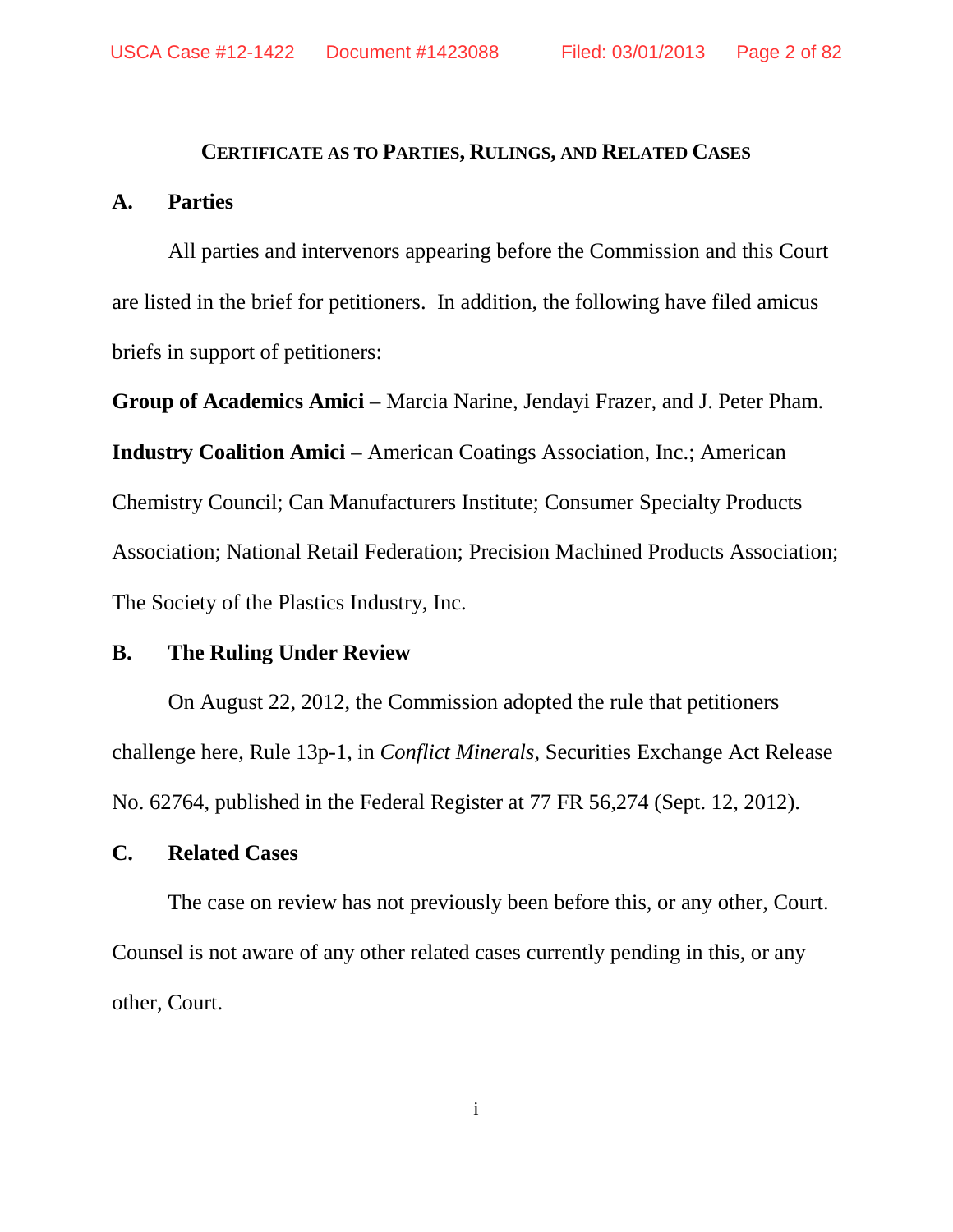### **TABLE OF CONTENTS**

## Page

| A.        |    |    |     |                                                                                                 |
|-----------|----|----|-----|-------------------------------------------------------------------------------------------------|
| <b>B.</b> |    |    |     |                                                                                                 |
|           | 1. |    |     |                                                                                                 |
|           | 2. |    |     |                                                                                                 |
|           | 3. |    |     |                                                                                                 |
|           |    | a. |     | The Commission attempted to reduce the rule's<br>burdens while remaining faithful to Congress's |
|           |    |    | i.  |                                                                                                 |
|           |    |    | ii. |                                                                                                 |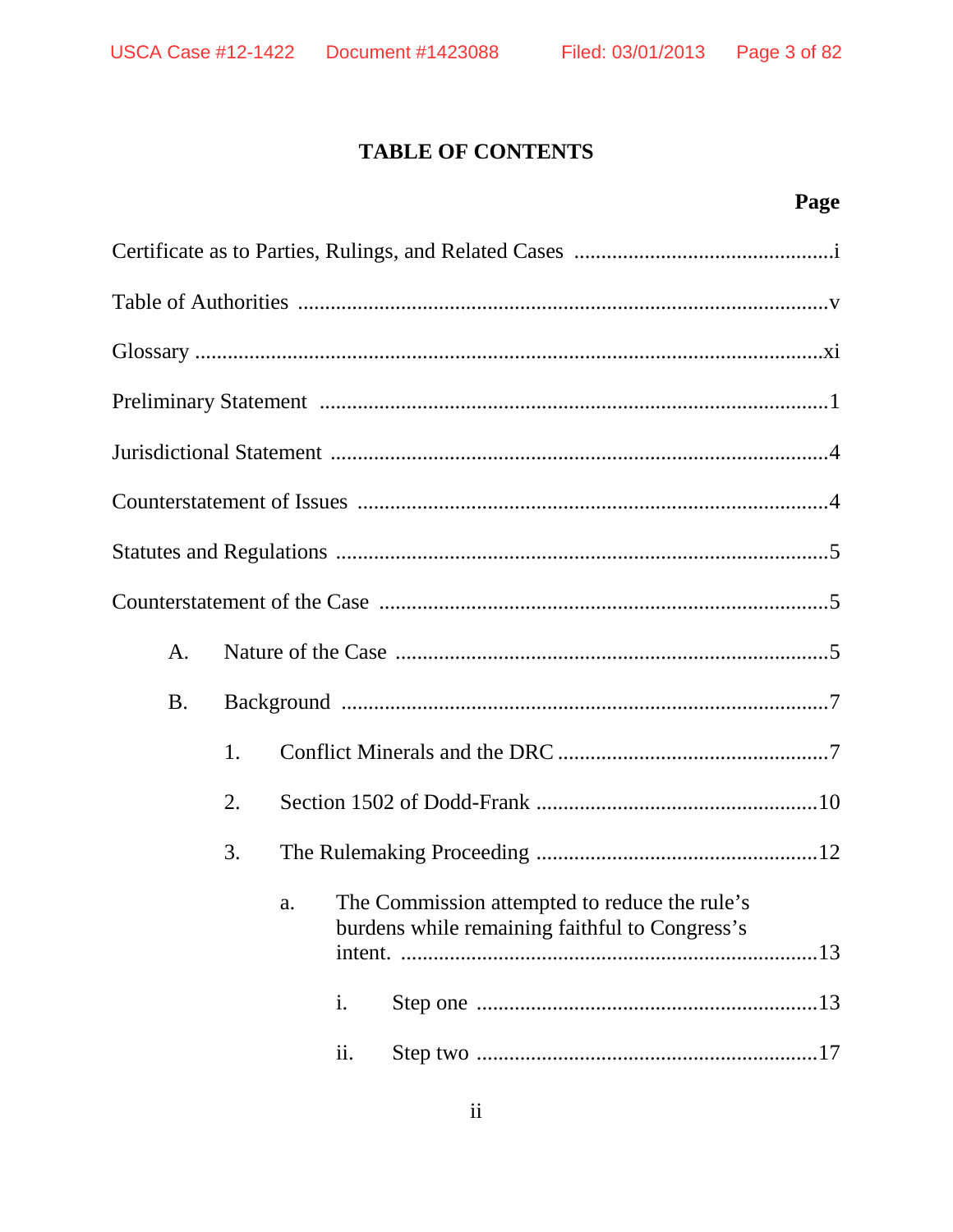## **TABLE OF CONTENTS (CONTINUED)**

## **Page**

|     |                 |    | iii. |                                                                                                                                       |     |
|-----|-----------------|----|------|---------------------------------------------------------------------------------------------------------------------------------------|-----|
|     |                 | b. |      | The Commission considered the costs and benefits<br>of the rule as well as its effects on efficiency,                                 |     |
|     |                 |    |      |                                                                                                                                       |     |
|     |                 |    |      |                                                                                                                                       |     |
|     |                 |    |      |                                                                                                                                       | .29 |
| I.  |                 |    |      | The Commission Appropriately Considered the Economic Effects of the                                                                   |     |
|     | A.              |    |      | The Commission reasonably accepted Congress's determination<br>that the disclosure requirements would achieve the desired social      |     |
|     | <b>B.</b>       |    |      | The Commission did not err by engaging in a largely qualitative<br>assessment of the marginal costs and benefits of its discretionary |     |
|     | $\mathcal{C}$ . |    |      | The Commission conducted a thorough quantitative analysis                                                                             | .39 |
| II. |                 |    |      | The Commission Interpreted Section 1502 Reasonably. 43                                                                                |     |
|     | A.              |    |      | The Commission's determination not to adopt a <i>de minimis</i>                                                                       |     |
|     | <b>B.</b>       |    |      | The Commission's interpretation of Section 1502 to include issuers<br>who "contract to manufacture" products was reasonable. 50       |     |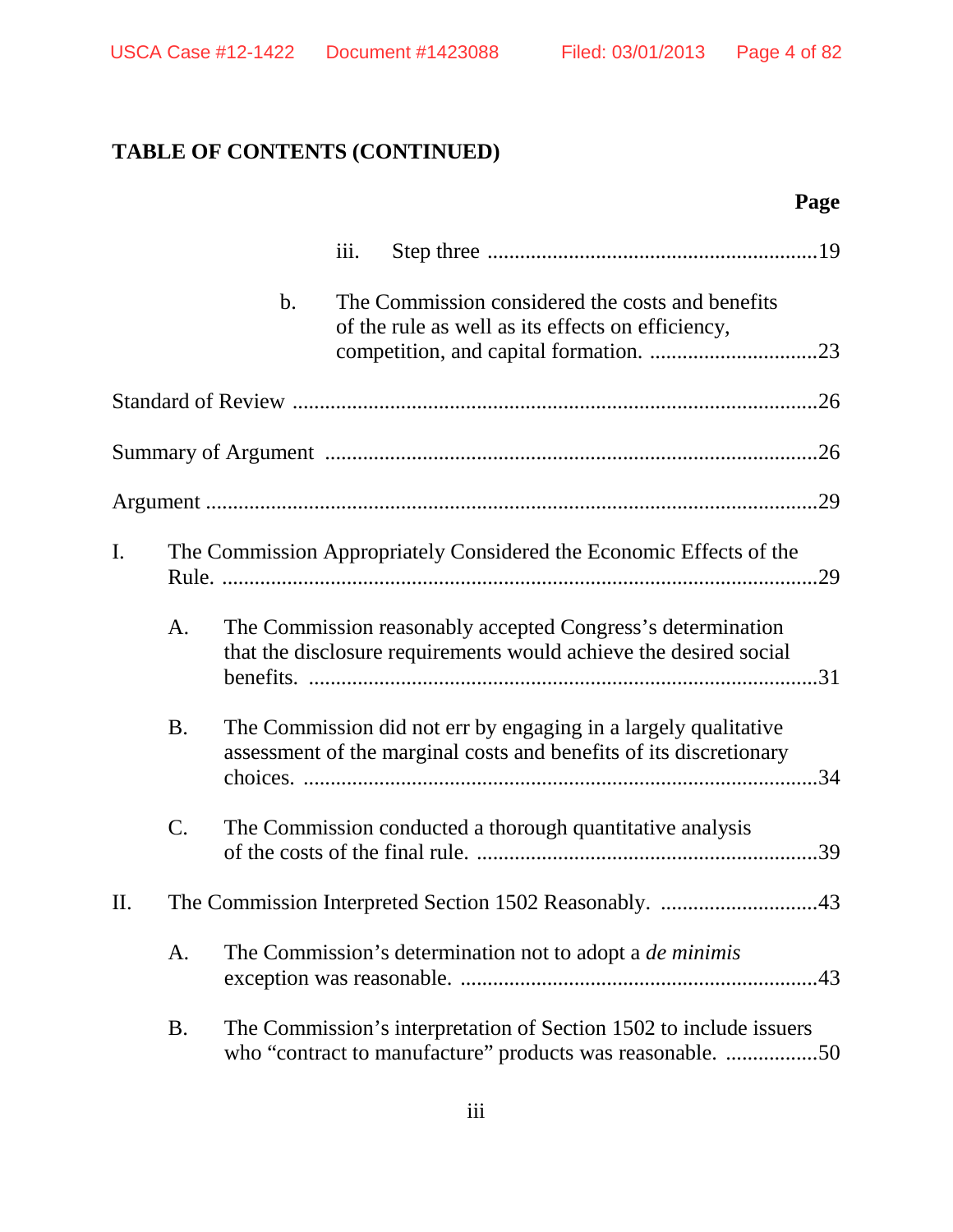## **TABLE OF CONTENTS (CONTINUED)**

## **Page**

|      |    | The Commission's adoption of the reasonable country of origin |  |
|------|----|---------------------------------------------------------------|--|
|      | D. | The transition period the Commission adopted was              |  |
| III. |    |                                                               |  |
|      |    |                                                               |  |
|      |    | Certificate of Compliance                                     |  |
|      |    | <b>Certificate of Service</b>                                 |  |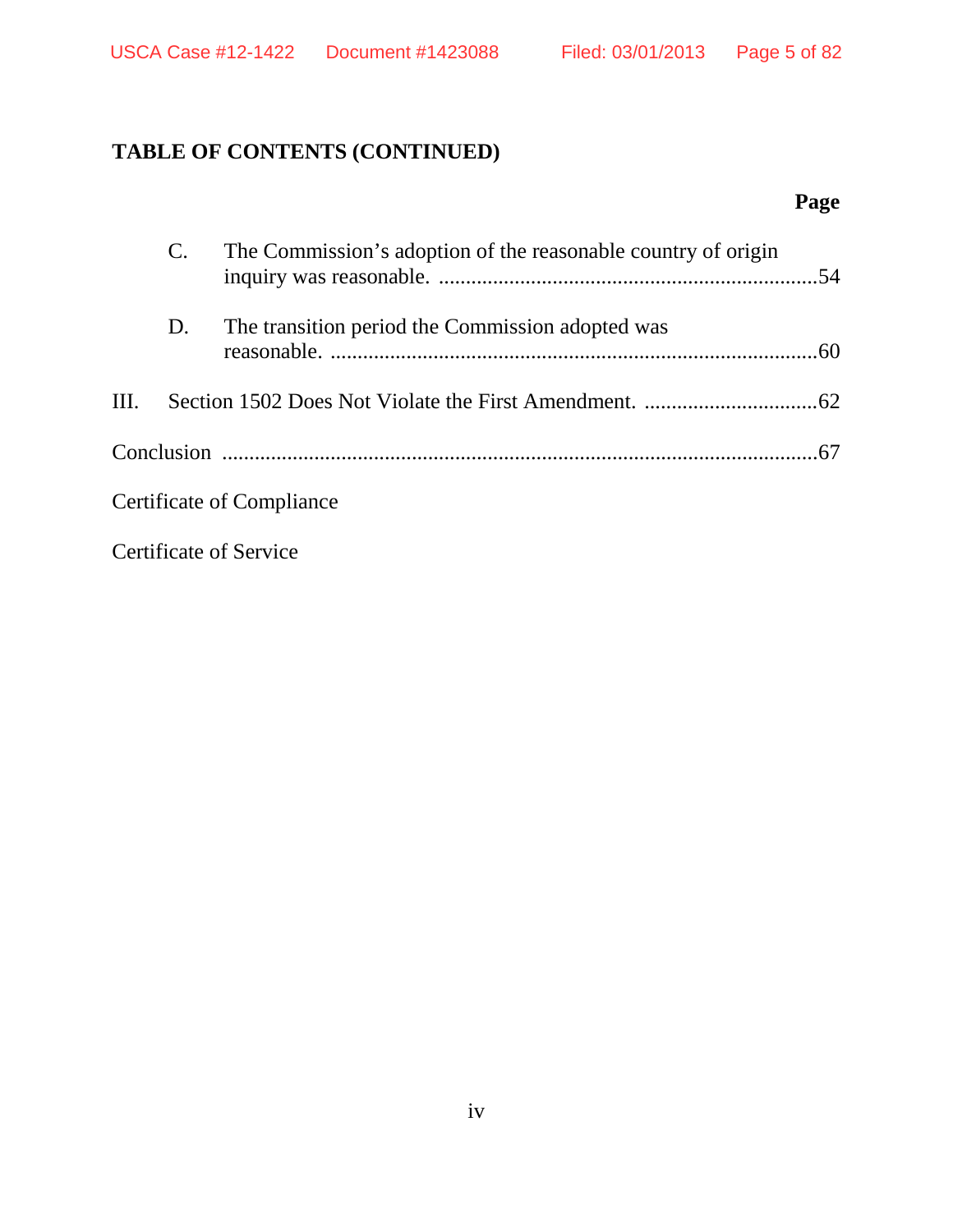### **TABLE OF AUTHORITIES**

| Page<br><b>Cases</b>                                                         |
|------------------------------------------------------------------------------|
| Aeronautical Repair Station Ass'n v. FAA, 494 F.3d 161                       |
|                                                                              |
|                                                                              |
|                                                                              |
| American Equity Inv. Life Ins. Co. v. SEC, 613 F.3d 166                      |
| American Petroleum Inst. v. SEC, No. 12-1398 (D.C. Cir. 2012) 4              |
| Ass'n of Private Sector Colleges and Universities v. Duncan,                 |
|                                                                              |
| Business Roundtable v. SEC, 647 F.3d 1144 (D.C. Cir. 2011) 30, 35            |
|                                                                              |
|                                                                              |
| Chamber of Commerce v. SEC, 412 F.3d 133 (D.C. Cir. 2005) 29, 35, 36, 37, 48 |
|                                                                              |
|                                                                              |

\* Authorities upon which we chiefly rely are marked with asterisks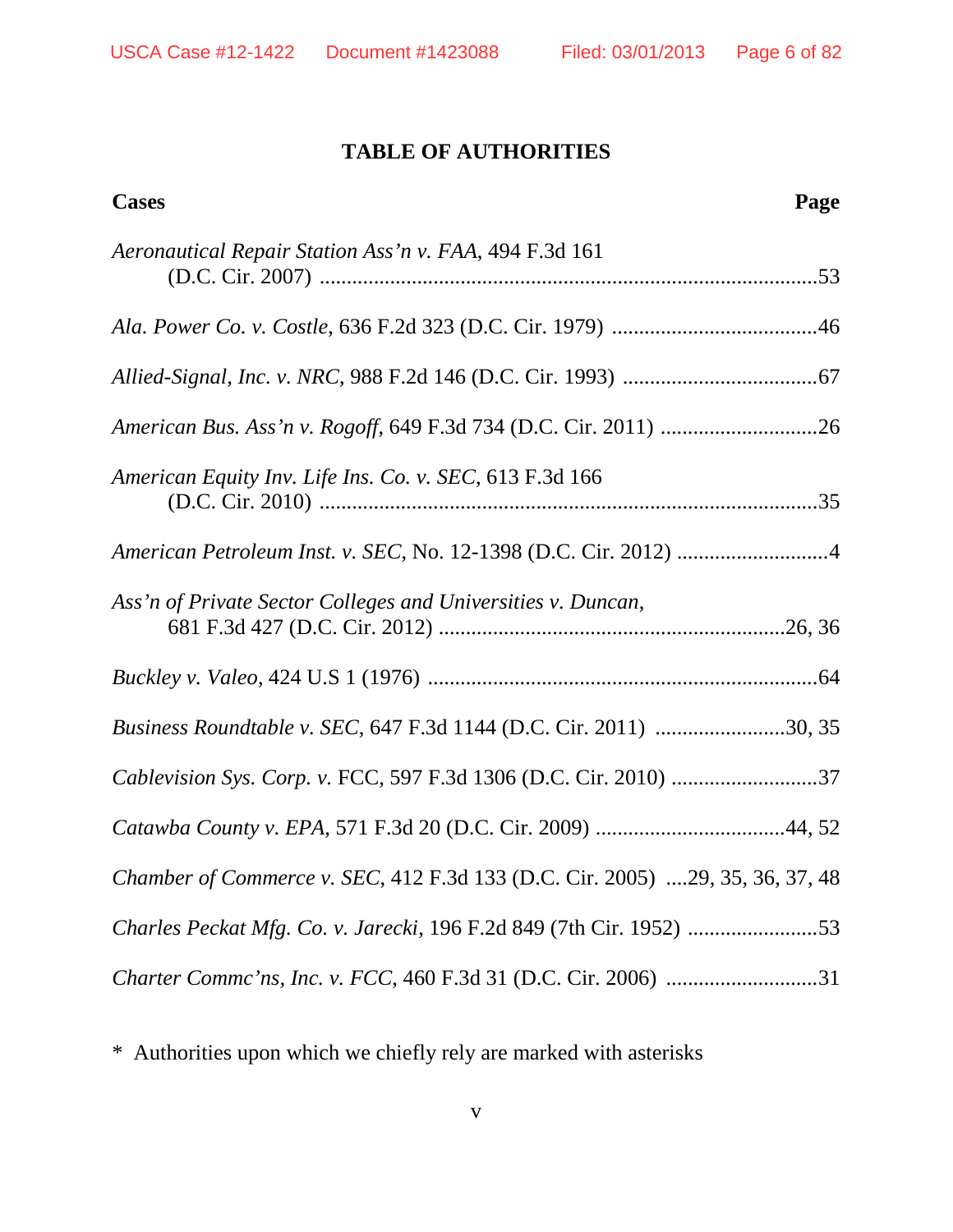| <b>Cases (Continued)</b>                                                | Page |
|-------------------------------------------------------------------------|------|
|                                                                         |      |
|                                                                         |      |
| *Consumer Elec. Ass'n v. FCC, 347 F.3d 291 (D.C. Cir. 2003) 31, 38, 41  |      |
|                                                                         |      |
|                                                                         |      |
|                                                                         |      |
| Hurley v. Irish-American Gay, Lesbian and Bisexual Group of Boston,     |      |
| Inv. Co. Inst. v. Bd. of Governors of Fed. Reserve Sys., 551 F.2d 1270  |      |
|                                                                         |      |
|                                                                         |      |
|                                                                         |      |
| *Motor Vehicle Mfrs. Ass'n v. State Farm Mutual Auto                    |      |
| Nat'l Ass'n. of Home Builders v. EPA, 682 F.3d 1032 (D.C. Cir. 2012) 40 |      |
|                                                                         |      |
|                                                                         |      |
|                                                                         |      |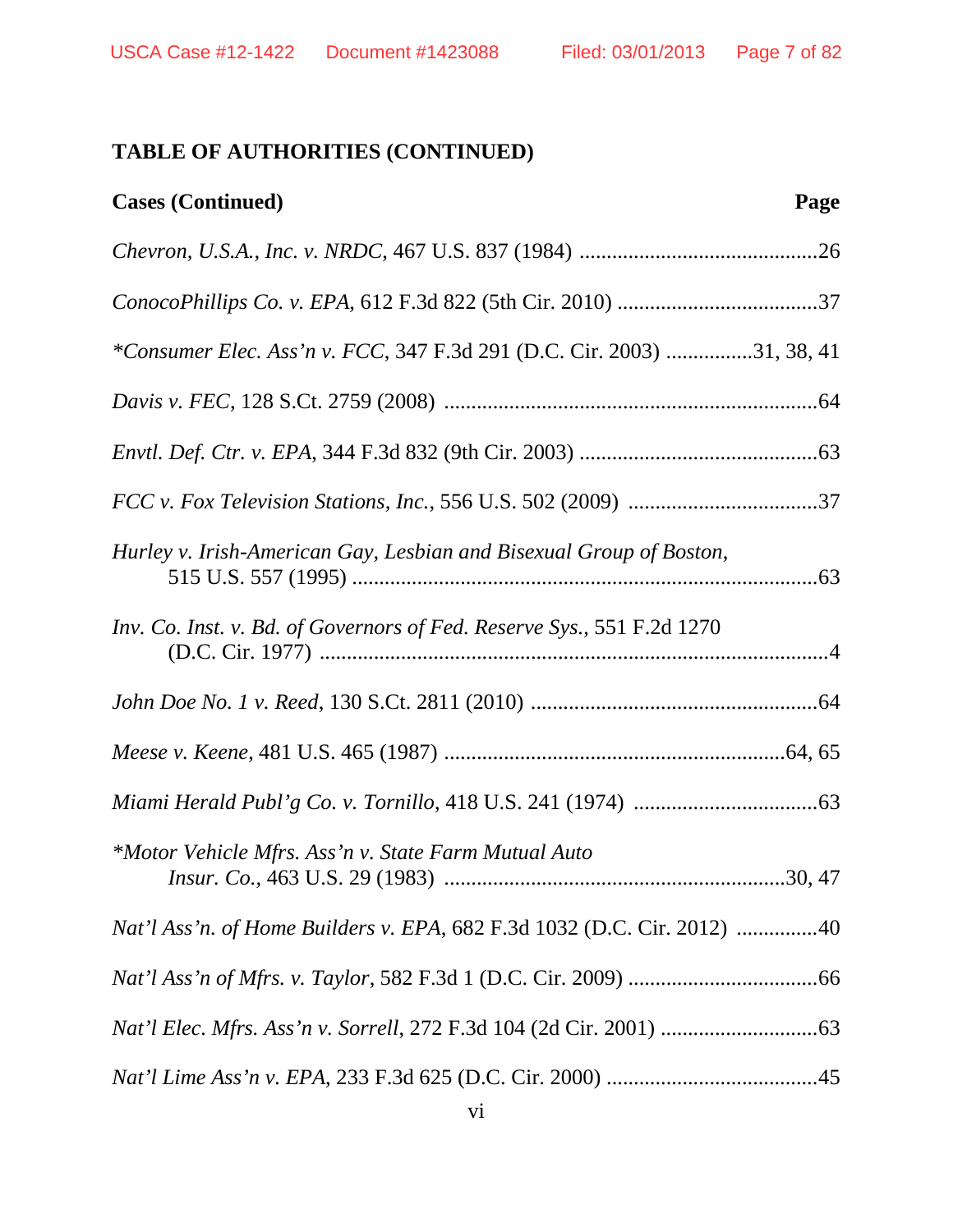| <b>Cases (Continued)</b><br>Page                                               |
|--------------------------------------------------------------------------------|
|                                                                                |
| Public Citizen v. Fed. Motor Carrier Safety Admin.,                            |
| <i>*Public Citizen v. FTC</i> , 869 F.2d 1541 (D.C. Cir. 1989) 34, 45, 46, 49  |
|                                                                                |
|                                                                                |
| R.J. Reynolds Tobacco Co. v. FDA, 696 F.3d 1205 (D.C. Cir. 2012) 65, 66        |
| Safari Club Int'l v. Salazar, No.11-5219 (D.C. Cir. Mar. 1, 2013) 30           |
| Sierra Club v. EPA, No. 10-1413, 2013 WL 216018 (D.C. Cir. Jan. 22, 2013) 49   |
|                                                                                |
| Stilwell v. Office of Thrift Supervision, 569 F.3d 514 (D.C. Cir. 2009) 34, 35 |
|                                                                                |
| United States v. Western Elec. Co., 894 F.2d 1387 (D.C. Cir. 1990) 52, 53      |
|                                                                                |
|                                                                                |
|                                                                                |
| Zauderer v. Office of Disciplinary Counsel of Supreme Court of Ohio,           |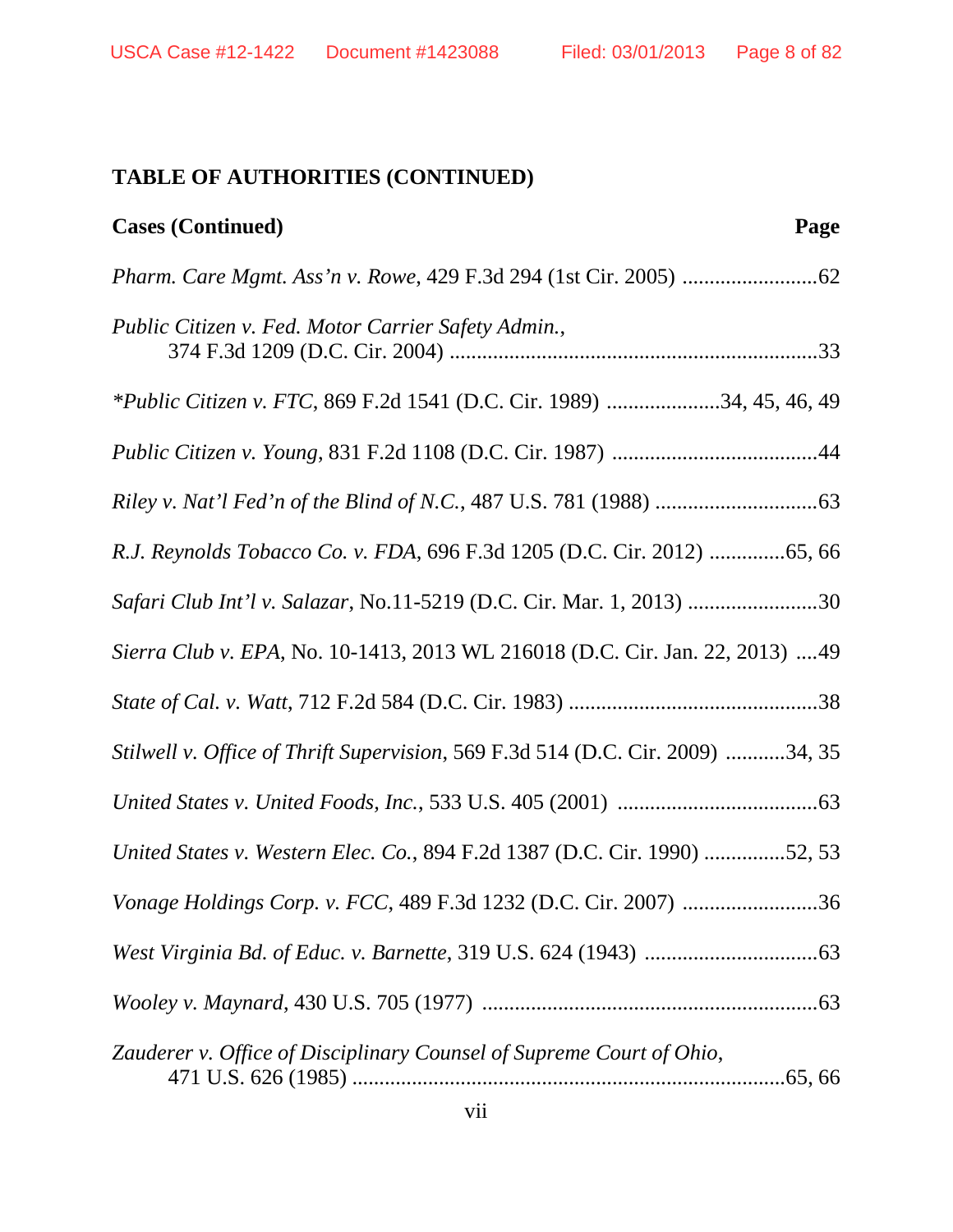### **Statutes and Rules**

Page

### Securities Exchange Act of 1934, 15 U.S.C. 78aa, et seq.

### Dodd-Frank Wall Street Reform and Consumer Protection Act, PL 111-203, 124 Stat. 1376 (2010)

Democratic Republic of the Congo Relief, Security and Democracy Promotion Act of 2006, PL 109-456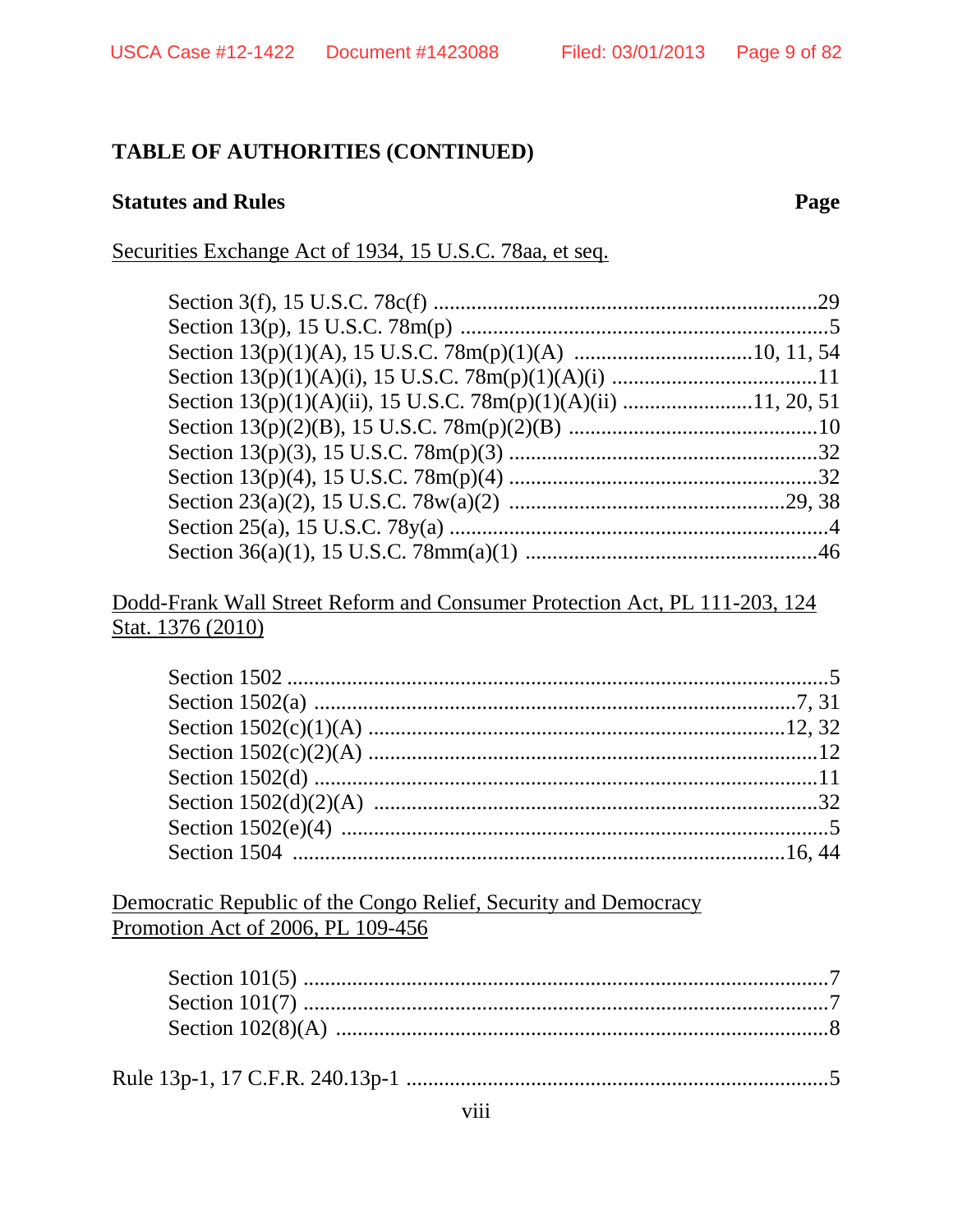### **Statutes and Rules (Continued) Page**

Adopting Release, *Conflict Minerals*, 77 FR 56,274 (Sept. 12, 2012) .............5, 6, 9 12, 13, 14, 15, 16, 17, 18, 19, 20, 21, 22, 23, 24, 25, 26, 27, 30, 31, 33, 34, 35, 36, 37, 38, 39, 40, 41, 42, 43, 44, 45, 46, 47, 48, 49, 50, 51, 53, 54, 55, 56, 58, 59, 60, 61, 62, 64

Proposing Release, *Conflict Minerals*, 75 FR 80,948 (Dec. 23, 2010) ..................12

### **Miscellaneous**

| USAID, The Responsible Minerals Trade (RMT) Program (Oct. 2012) 57, 58 |
|------------------------------------------------------------------------|
|                                                                        |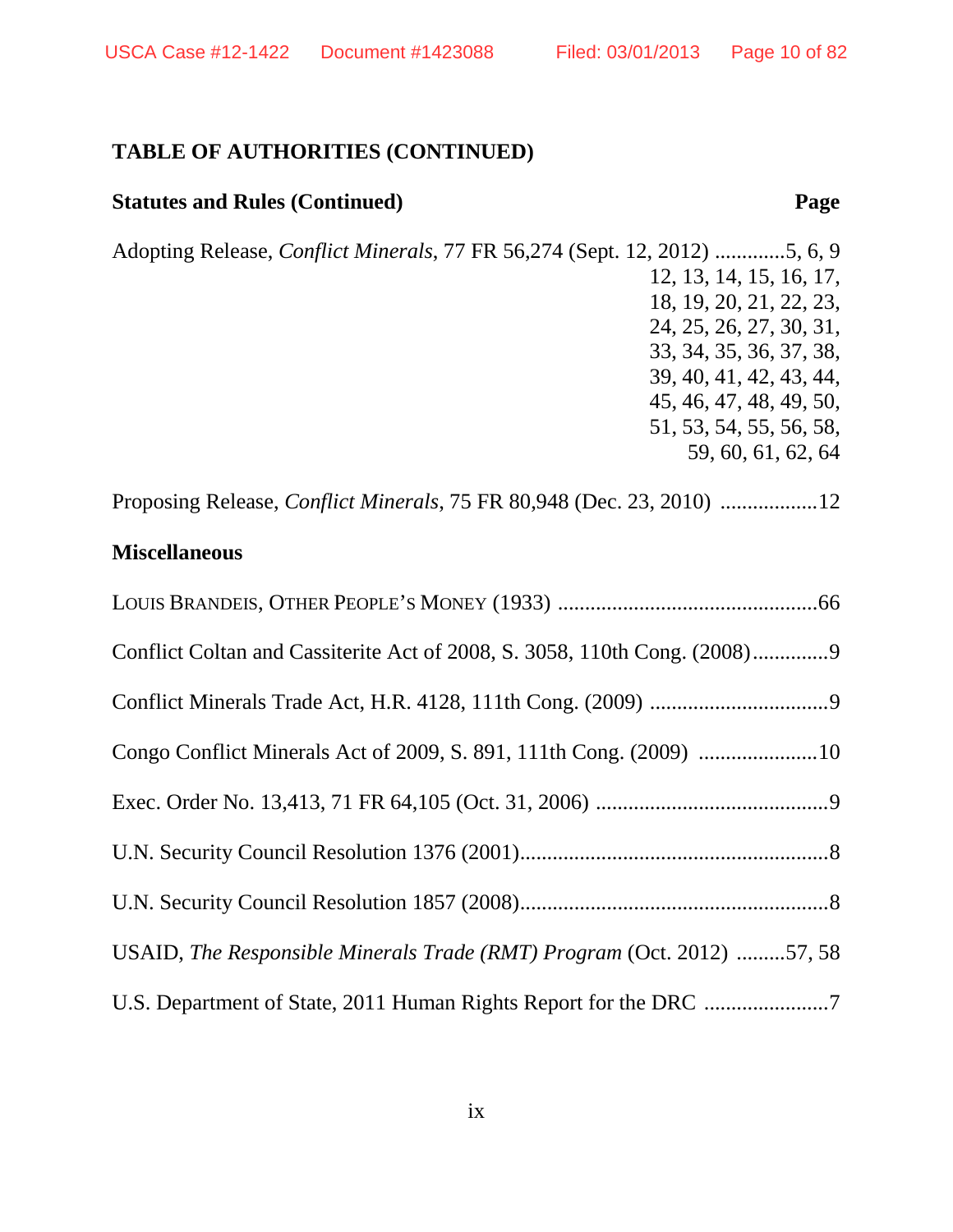| <b>Miscellaneous (Continued)</b>                                                                                                                                                                    | Page |
|-----------------------------------------------------------------------------------------------------------------------------------------------------------------------------------------------------|------|
| U.S. Department of State, Statement Concerning Implementation of<br>Section 1502 of the Dodd-Frank Legislation Concerning Conflict                                                                  |      |
| U.S. GOV'T ACCOUNTABILITY OFFICE, GAO-08-188, THE DEMOCRATIC REPUBLIC<br>OF THE CONGO: SYSTEMATIC ASSESSMENT IS NEEDED TO DETERMINE<br>AGENCIES' PROGRESS TOWARD U.S. POLICY OBJECTIVES (2007) 8, 9 |      |
| U.S. GOV'T ACCOUNTABILITY OFFICE, GAO-12-763, CONFLICT MINERALS RULE:<br>SEC'S ACTIONS AND STAKEHOLDER-DEVELOPED INITIATIVES (2012) 7, 8, 9, 58                                                     |      |
| 155 Cong. Rec. S4696 (Apr. 23, 2009) (statement of Sen. Brownback) 10                                                                                                                               |      |
| 155 Cong. Rec. S4697 (Apr. 23, 2009) (statement of Sen. Feingold)  10, 31                                                                                                                           |      |
|                                                                                                                                                                                                     |      |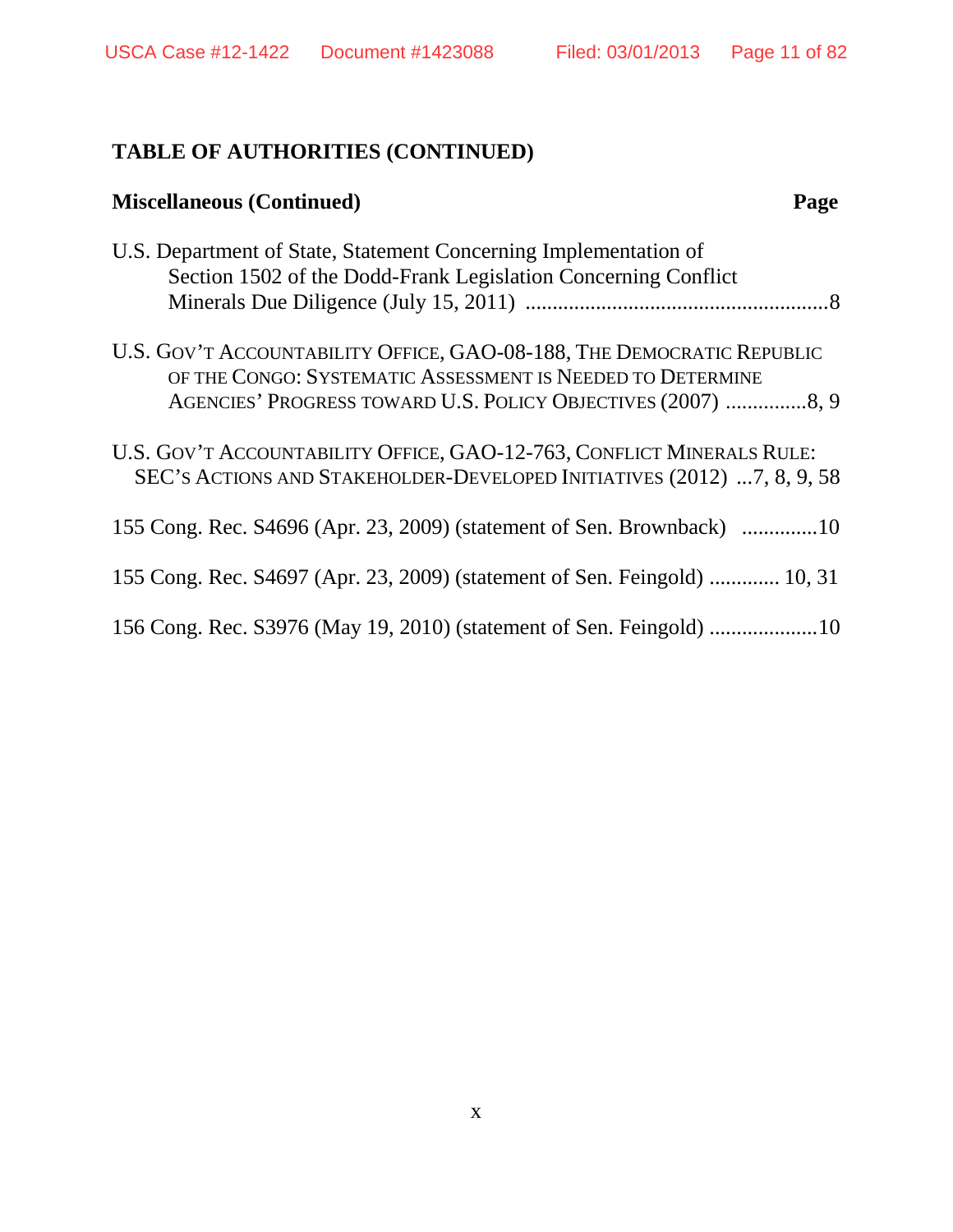| <b>GLOSSARY</b>                 |                                                                                                                                                                                                                                                                                       |  |  |
|---------------------------------|---------------------------------------------------------------------------------------------------------------------------------------------------------------------------------------------------------------------------------------------------------------------------------------|--|--|
| Academics Br.                   | Brief of <i>Amicus Curiae</i> Experts on the<br>Democratic Republic of the Congo in<br><b>Support of Petitioners</b>                                                                                                                                                                  |  |  |
| <b>Adopting Release</b>         | Conflict Minerals, 77 FR 56,274 (Sept. 12,<br>2012)                                                                                                                                                                                                                                   |  |  |
| APA                             | <b>Administrative Procedure Act</b>                                                                                                                                                                                                                                                   |  |  |
| Br.                             | <b>Opening Brief of Petitioners National</b><br>Association of Manufacturers, Chamber of<br>Commerce of the United States of America,<br>and Business Roundtable                                                                                                                      |  |  |
| <b>Commission or SEC</b>        | <b>Securities and Exchange Commission</b>                                                                                                                                                                                                                                             |  |  |
| Conflict minerals               | Columbite-tantalite, cassiterite, gold,<br>wolframite or their derivatives, as well as<br>any other minerals or their derivatives that<br>the State Department determines to be<br>financing conflict in the DRC or an<br>adjoining country. See Dodd-Frank Section<br>$1502(e)(4)$ . |  |  |
| <b>Conflict Minerals Report</b> | The report required by Section $13(p)(1)(A)$<br>of the Exchange Act                                                                                                                                                                                                                   |  |  |
| <b>Covered Countries</b>        | The DRC or an adjoining country                                                                                                                                                                                                                                                       |  |  |
| Dodd-Frank                      | Dodd-Frank Wall Street Reform and<br>Consumer Protection Act, Pub. L. 111-203,<br>124 Stat. 1376 (2010)                                                                                                                                                                               |  |  |
| DRC                             | The Democratic Republic of the Congo                                                                                                                                                                                                                                                  |  |  |
| <b>Exchange Act</b>             | Securities Exchange Act of 1934<br>xi                                                                                                                                                                                                                                                 |  |  |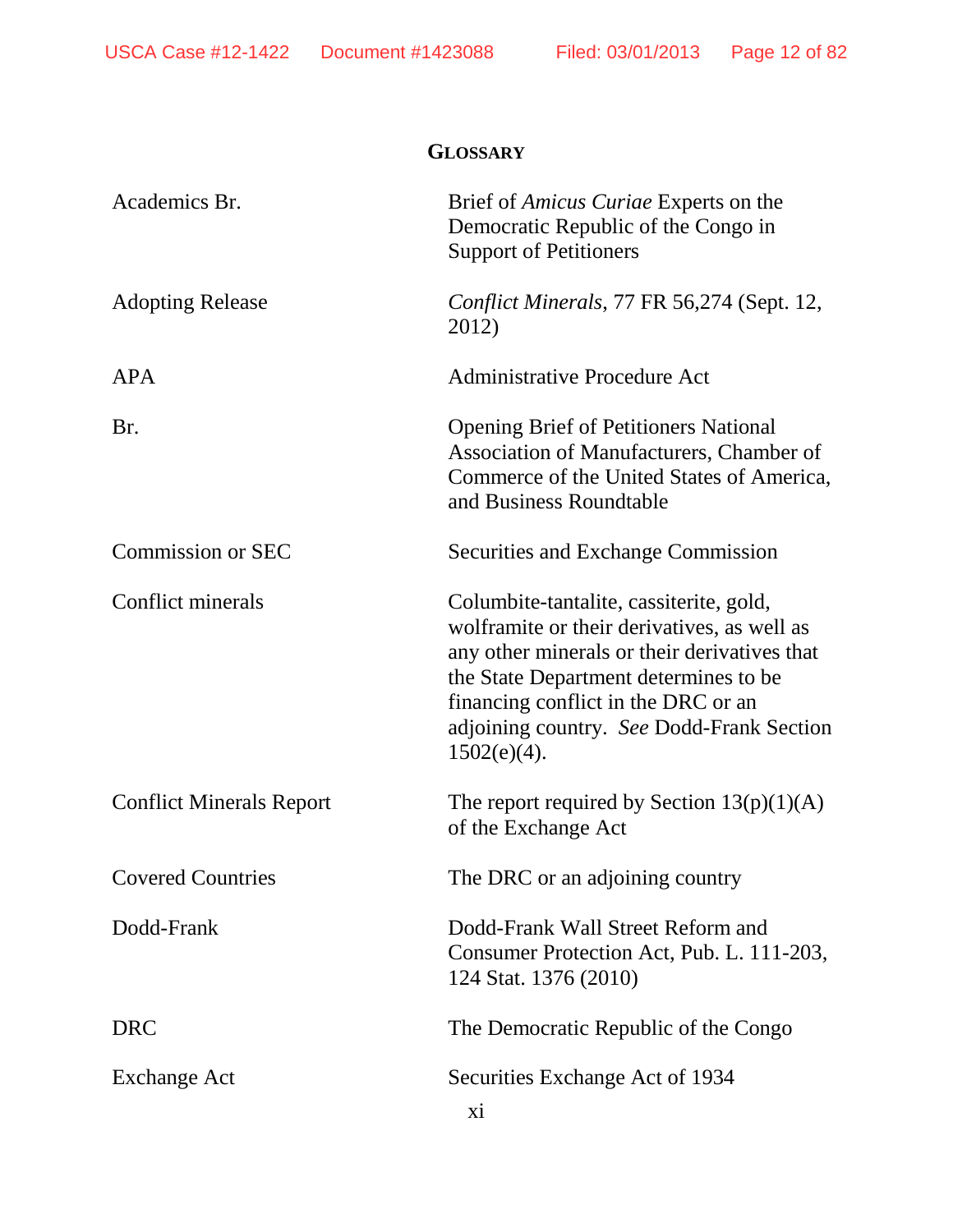## **GLOSSARY (CONTINUED)**

| <b>FR</b>    | <b>Federal Register</b>                                            |
|--------------|--------------------------------------------------------------------|
| Industry Br. | Industry Coalition Amici Brief in<br><b>Support of Petitioners</b> |
| <b>NAM</b>   | <b>Petitioner National Association of</b><br><b>Manufacturers</b>  |
| <b>OECD</b>  | Organisation for Economic Co-operation<br>and Development          |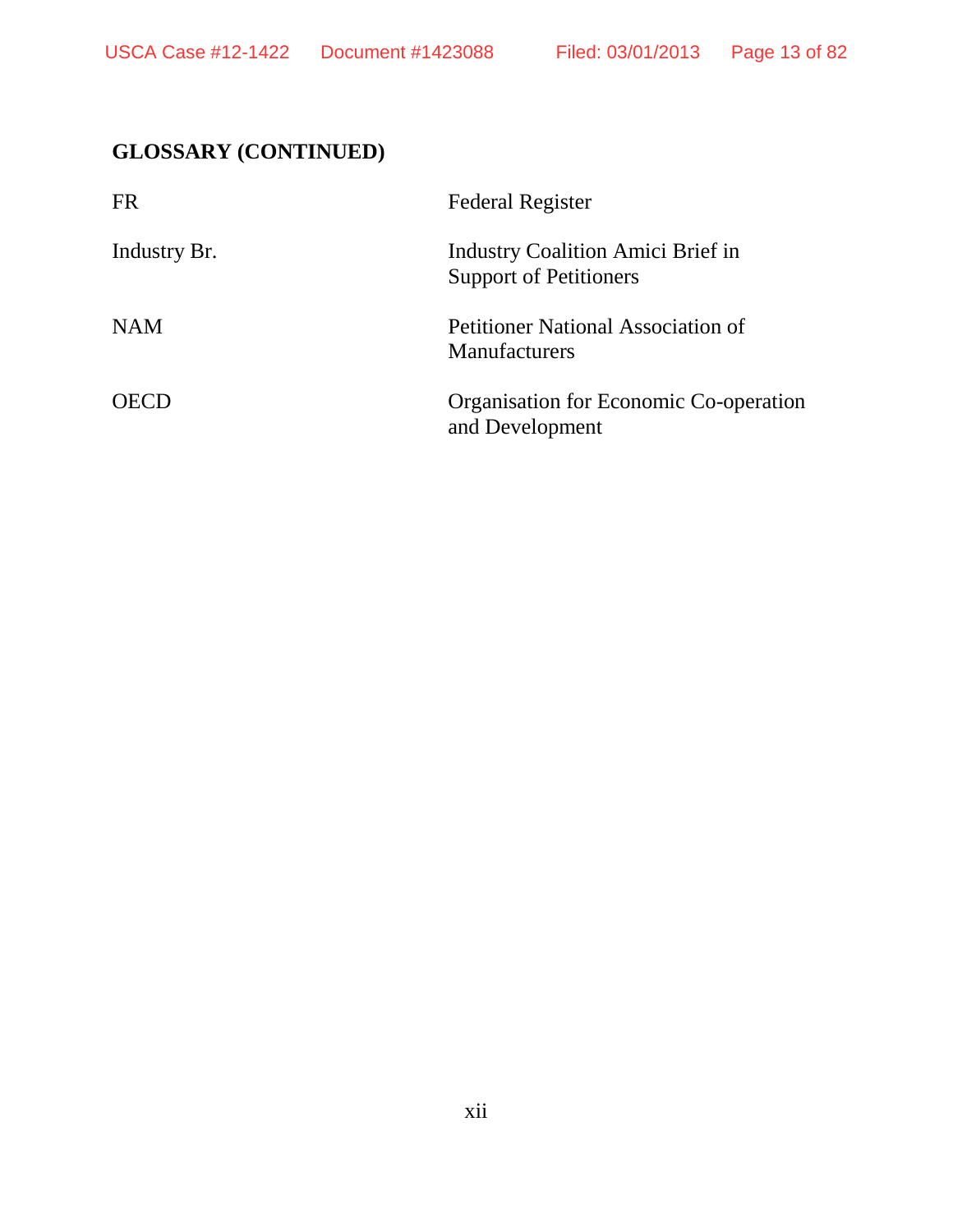### **No. 12-1422**

### ORAL ARGUMENT SCHEDULED FOR MAY 15, 2013 ————————————————————————————————

### IN THE UNITED STATES COURT OF APPEALS FOR THE DISTRICT OF COLUMBIA CIRCUIT

\_\_\_\_\_\_\_\_\_\_\_\_\_\_\_\_\_\_\_\_\_\_\_\_\_\_\_\_\_\_\_\_\_\_\_\_\_\_\_\_\_\_\_\_\_\_\_\_\_\_\_\_\_\_\_\_\_\_\_\_\_

### NATIONAL ASSOCIATION OF MANUFACTURERS, CHAMBER OF COMMERCE OF THE UNITED STATES OF AMERICA, and BUSINESS ROUNDTABLE,

Petitioners,

v.

### SECURITIES AND EXCHANGE COMMISSION,

Respondent,

AMNESTY INTERNATIONAL USA and AMNESTY INTERNATIONAL LTD.,

Intervenors. \_\_\_\_\_\_\_\_\_\_\_\_\_\_\_\_\_\_\_\_\_\_\_\_\_\_\_\_\_\_\_\_\_\_\_\_\_\_\_\_\_\_\_\_\_\_\_\_\_\_\_\_\_\_\_\_\_\_\_\_\_

On Review of a Final Order of the Securities and Exchange Commission \_\_\_\_\_\_\_\_\_\_\_\_\_\_\_\_\_\_\_\_\_\_\_\_\_\_\_\_\_\_\_\_\_\_\_\_\_\_\_\_\_\_\_\_\_\_\_\_\_\_\_\_\_\_\_\_\_\_\_\_\_

### INITIAL BRIEF OF THE SECURITIES AND EXCHANGE COMMISSION, RESPONDENT

\_\_\_\_\_\_\_\_\_\_\_\_\_\_\_\_\_\_\_\_\_\_\_\_\_\_\_\_\_\_\_\_\_\_\_\_\_\_\_\_\_\_\_\_\_\_\_\_\_\_\_\_\_\_\_\_\_\_\_\_\_

### **PRELIMINARY STATEMENT**

In enacting Section 1502 of the Dodd-Frank Wall Street Reform and

Consumer Protection Act ("Dodd-Frank"), Congress expressly stated its sense that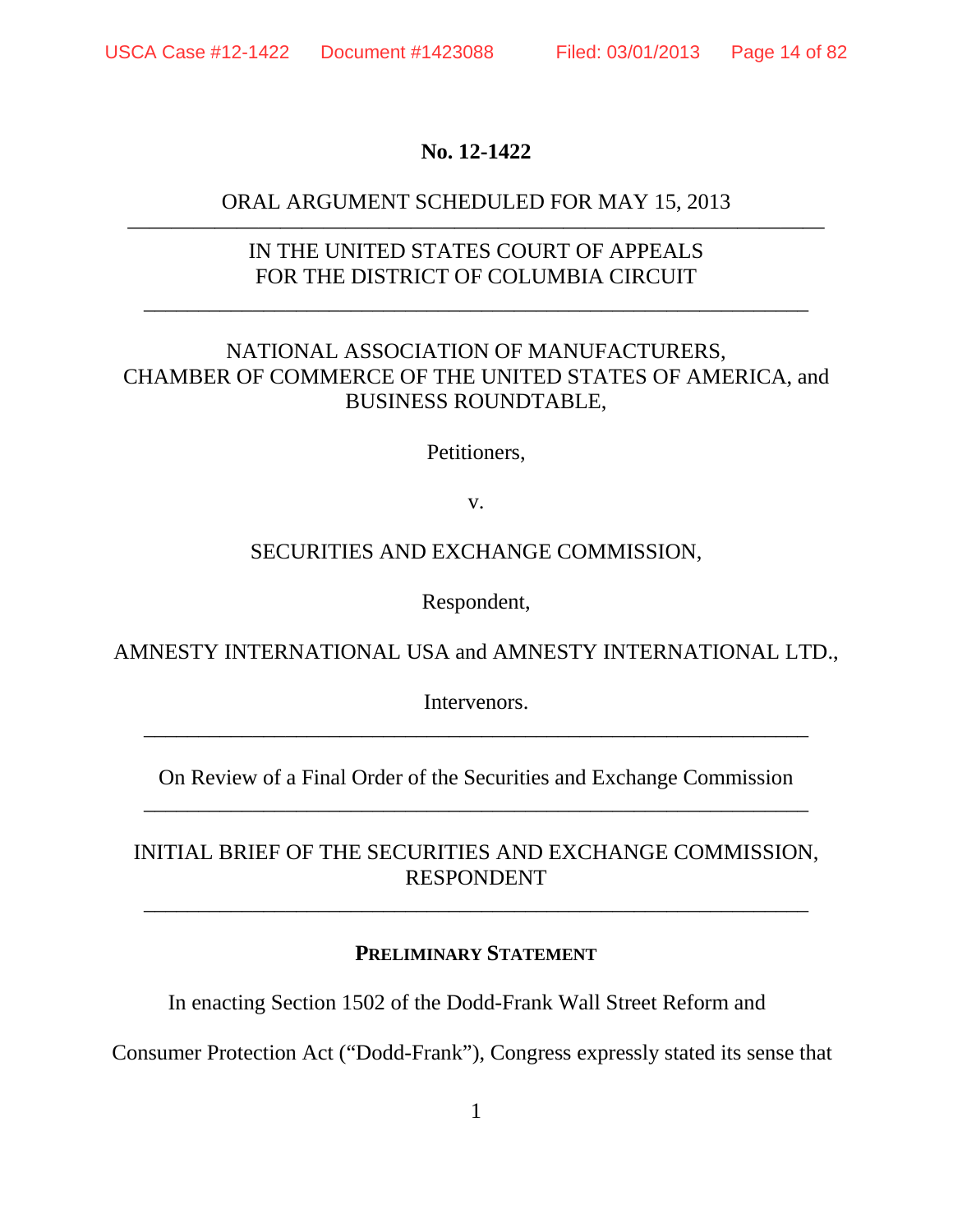"the exploitation and trade of conflict minerals is helping to finance conflict characterized by extreme levels of violence in the eastern Democratic Republic of the Congo [("DRC")], particularly sexual- and gender-based violence, and contributing to an emergency humanitarian situation therein." Congress determined that this humanitarian crisis warranted new disclosure requirements concerning the use of "conflict minerals" originating in the DRC or an adjoining country, and Congress directed the Commission to promulgate rules embodying those new requirements. The Commission adopted Rule 13p-1 to carry out that mandate.

Petitioners' principal challenges to Rule 13p-1 share a fundamental flaw: they assume the Commission is authorized to second-guess and recalibrate policy judgments Congress made when it ordered the Commission to promulgate that rule. This novel and erroneous view animates their argument that the Commission was precluded from implementing Congress's directive unless it independently confirmed Congress's judgment that the statutorily mandated disclosure regime would produce the humanitarian benefits Congress intended. It also underlies their arguments that the Commission was required to use its interpretive and exemptive authority to adopt proposed alternatives that would reduce the statute's costs even where the Commission concluded that doing so would undermine congressional

2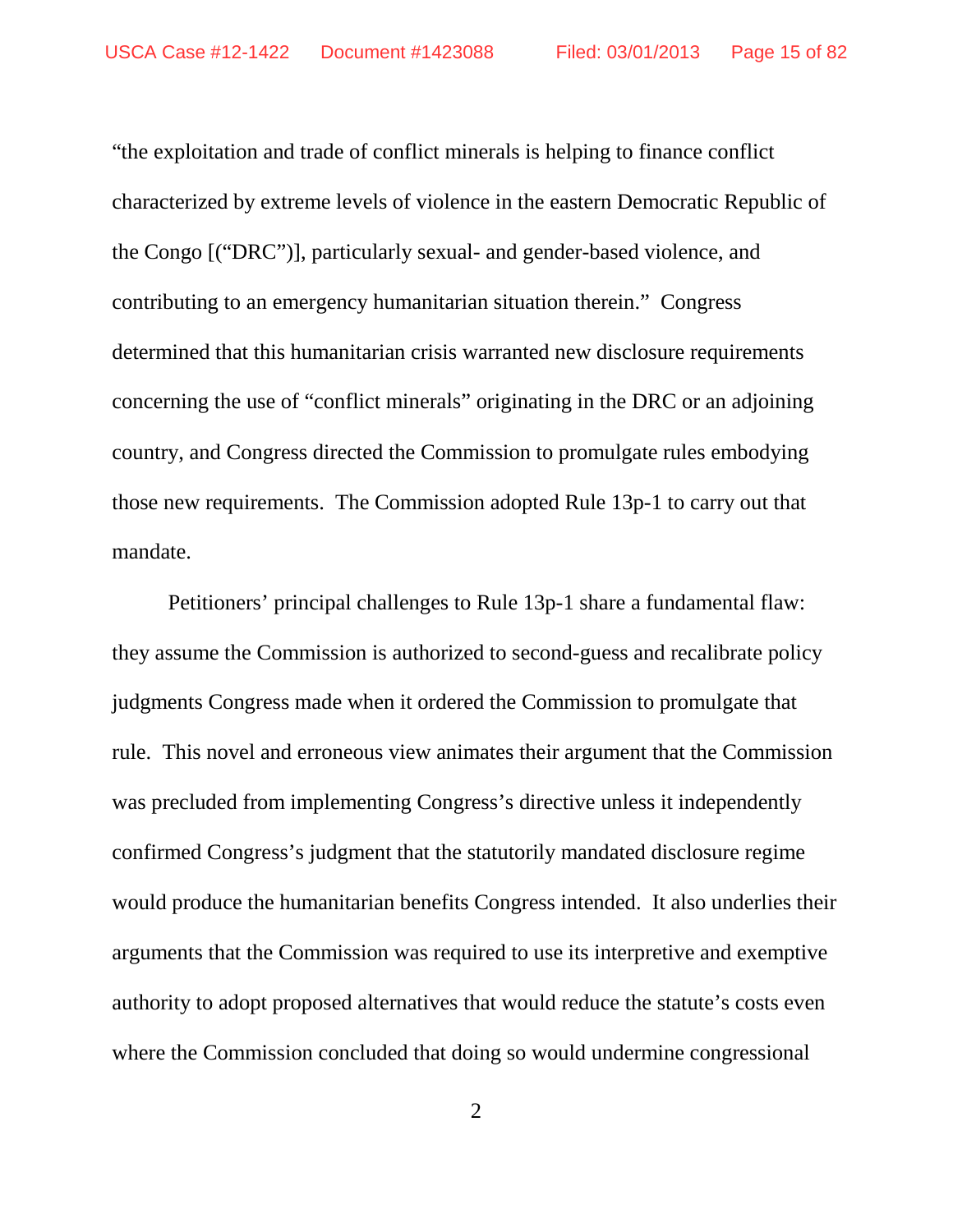intent. But neither the Administrative Procedure Act ("APA") nor the Commission's obligation to determine as best it can the economic implications of its rules gives the agency license to frustrate Congress's purposes based on its own re-weighing of the benefits and burdens of Congress's choices.

In enacting Section 1502, Congress determined that the required disclosures will further the goals of the statute, and the Commission's judgments were therefore properly based on obedience to that policy choice. Rather than secondguessing Congress's judgment by weighing whether the disclosures would promote the statute's humanitarian goals, the Commission reasonably weighed whether its choices would provide the disclosure that Congress determined would further those goals.

In conducting that analysis, the Commission thoroughly considered the economic consequences of the rule. It appropriately analyzed the empirical data commentators provided to produce a detailed estimate of the costs of the final rule. The Commission also provided a comprehensive qualitative analysis of its major discretionary choices. And the Commission's choices themselves were reasonable in light of the correct reading of the statutory language, congressional intent, and the evidence in the extensive administrative record.

3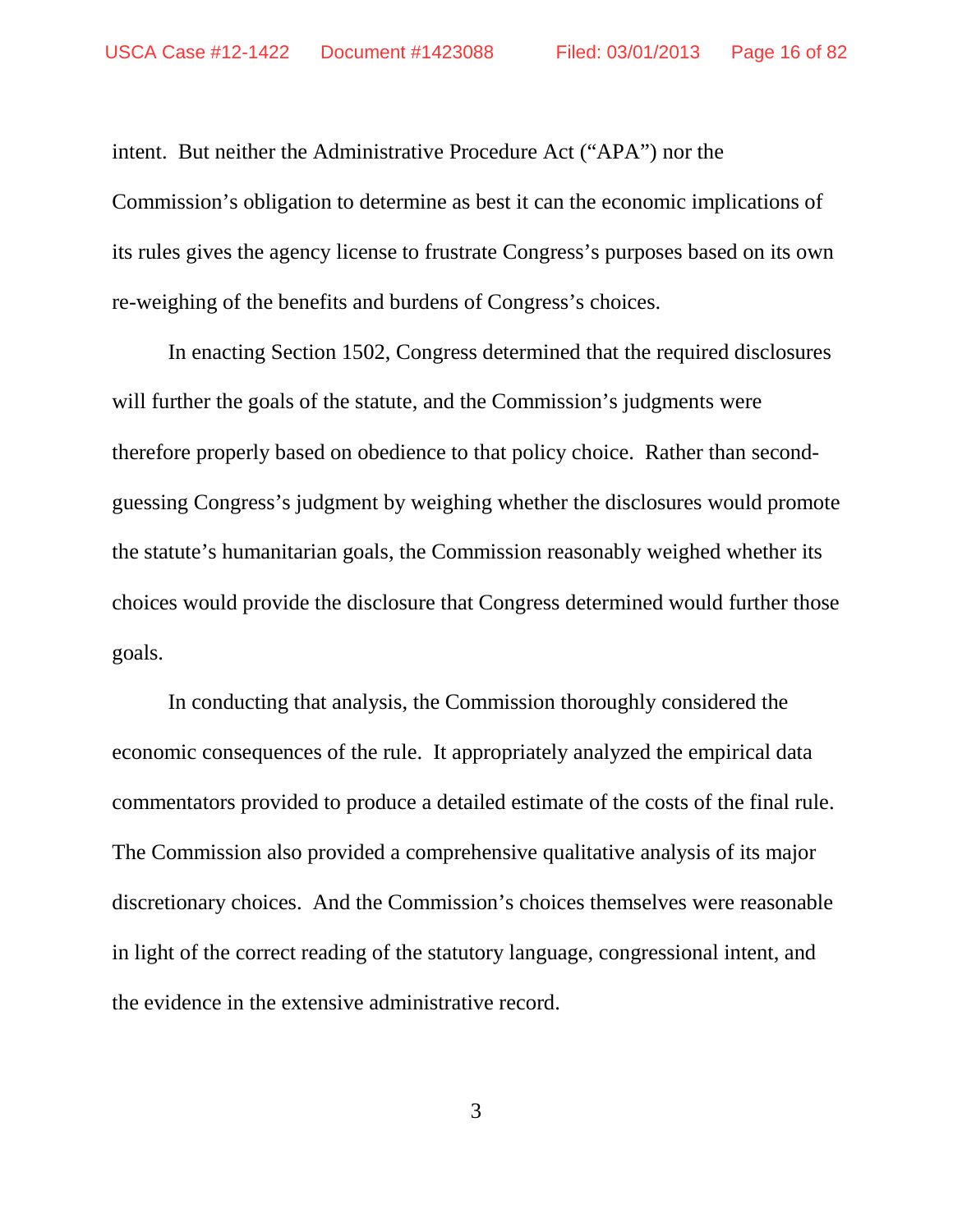#### **JURISDICTIONAL STATEMENT**

Section 25(a) of the Securities Exchange Act of 1934 ("Exchange Act"), 15 U.S.C. 78y(a), which authorizes court of appeals review of "orders," gives this Court, rather than a district court, jurisdiction over this petition for review. *See Inv. Co. Inst. v. Bd. of Governors of Fed. Reserve Sys.*, 551 F.2d 1270, 1276-78 (D.C. Cir. [1](#page-16-0)977). $^1$ 

#### **COUNTERSTATEMENT OF ISSUES**

1. Did the Commission satisfy its obligation to determine as best it can the economic implications of the rule by providing a thorough quantitative analysis of the rule's costs, accepting Congress's determination that the rule would have benefits, and analyzing qualitatively the costs and benefits of its discretionary decisions?

2. Did the Commission act reasonably in (a) declining to include a *de minimis* exception where such an exception would thwart the purpose of the statute; (b) including issuers that contract to have products manufactured where failing to do so would undermine Congress's intent and make the statute internally inconsistent; (c) requiring issuers to conduct a reasonable country of origin inquiry

<span id="page-16-0"></span><sup>&</sup>lt;sup>1</sup> The issue of appellate jurisdiction to review Commission rules is currently being considered in *American Petroleum Inst. v. SEC*, No. 12-1398 (D.C. Cir. Nov. 1, 2012) (per curiam order).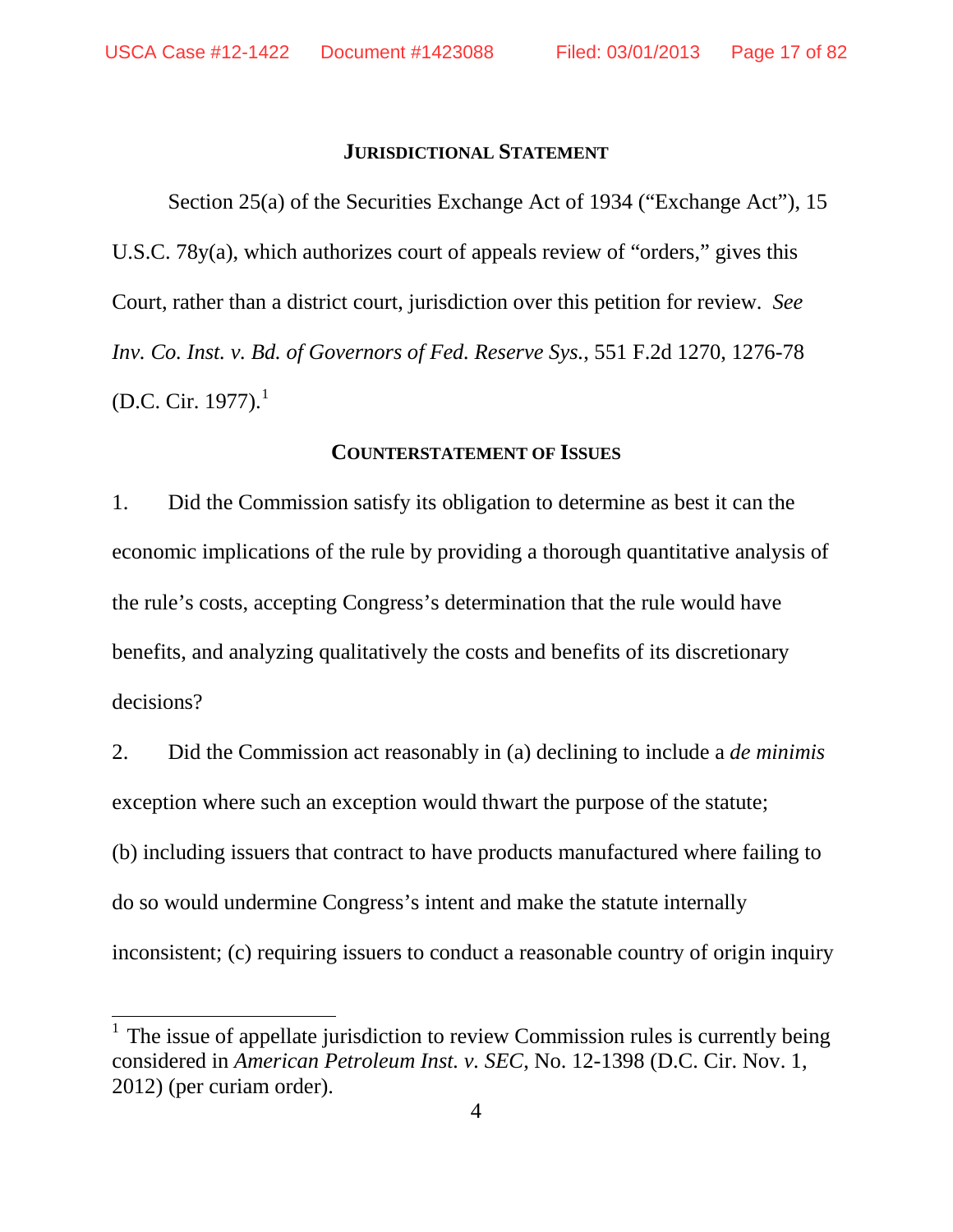to make the statutorily required determination "whether" their minerals originated in the DRC or adjoining countries; and (d) adopting a longer transition period for smaller issuers than for larger issuers?

3. Does Section 1502 violate the First Amendment by requiring that issuers disclose factual information about their products?

### **STATUTES AND REGULATIONS**

The pertinent statutes and regulations are contained in the Addendum to petitioners' brief.

#### **COUNTERSTATEMENT OF THE CASE**

#### **A. Nature of the Case**

Section 1502 of Dodd-Frank, 124 Stat. 1376 (2010), added Section 13(p) of

the Exchange Act, 15 U.S.C. 78m(p), which requires the Commission to

promulgate disclosure regulations regarding the use of "conflict minerals" from the

DRC or an adjoining country. *See Conflict Minerals*, Final Rule, 77 FR 56,274,

56,275/1-2 (Sept. 12, 2012) ("*Adopting Release*").[2](#page-17-0)

Rule 13p-1, 17 CFR 240.13p-1, promulgated pursuant to this directive,

establishes a three-step process for compliance. The *first* step requires companies

<span id="page-17-0"></span><sup>&</sup>lt;sup>2</sup> Section 1502(e)(4) defines "conflict mineral" as columbite-tantalite, cassiterite, gold, wolframite or their derivatives, as well as any other minerals or their derivatives that the State Department determines to be financing conflict in the DRC or an adjoining country.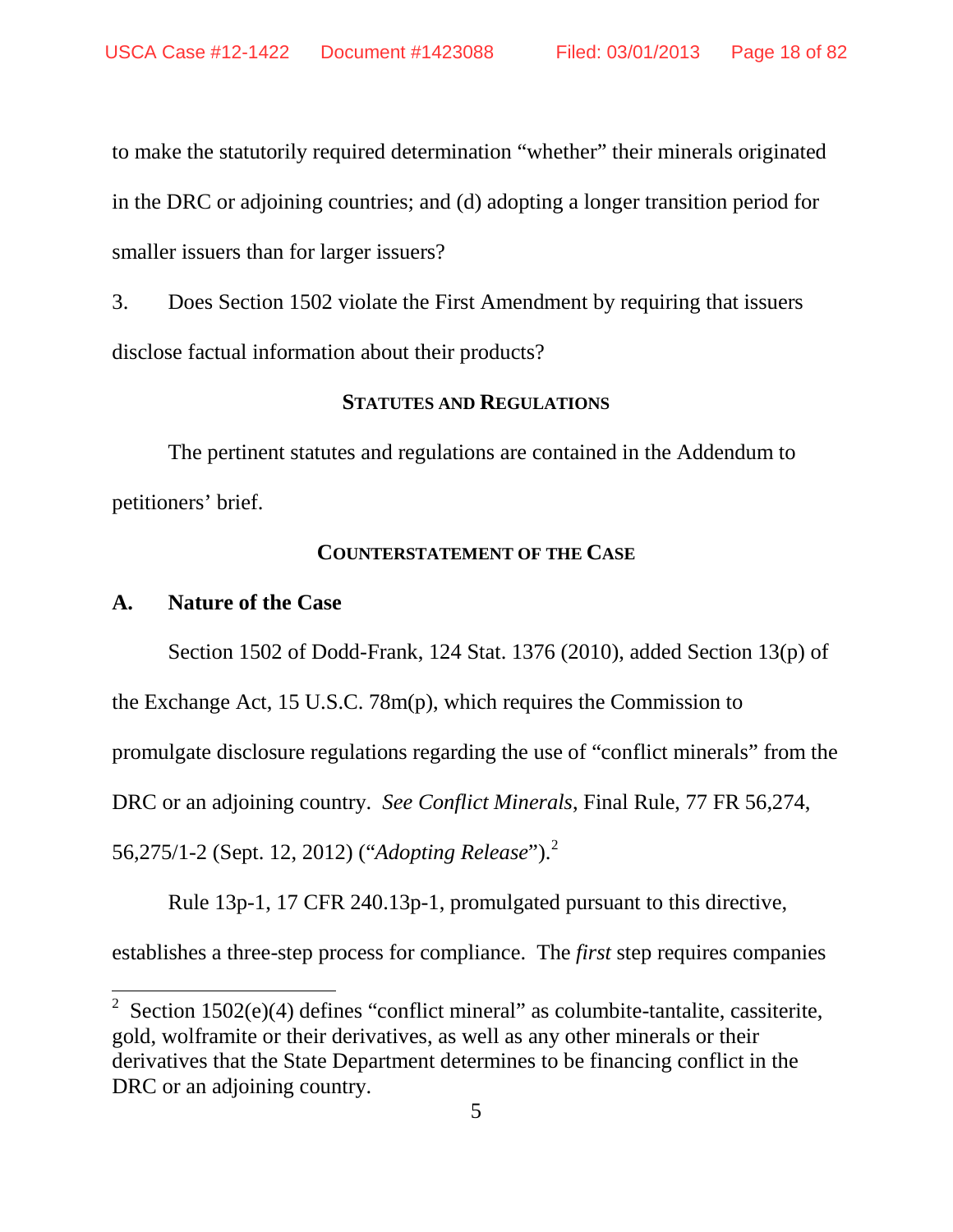that file reports with the Commission to determine whether they are subject to the requirements of the rule because conflict minerals are "necessary to the functionality or production of a product" they manufacture or contract to have manufactured. *Adopting Release*, 77 FR 56,279/2.

The *second* step requires issuers subject to the rule to "conduct a reasonable country of origin inquiry" to determine whether any of their conflict minerals originated in the DRC or an adjoining country ("Covered Countries") or are from recycled or scrap sources. *Id.* at 56,280/2. If, after this inquiry, issuers have no reason to believe that their conflict minerals may have originated in the Covered Countries or reasonably believe that their conflict minerals are from recycled or scrap sources, they need not proceed to step three. *Id.* at 56,281/1.

Otherwise, issuers move to the *third* step, which requires them to exercise due diligence regarding the source and chain of custody of their conflict minerals and, in certain circumstances, to submit an audited report. *Id.*

Petitioners filed a petition for review challenging Section 1502 and requesting that Rule 13p-1 be modified or set aside in whole or in part. Petition for Review 2.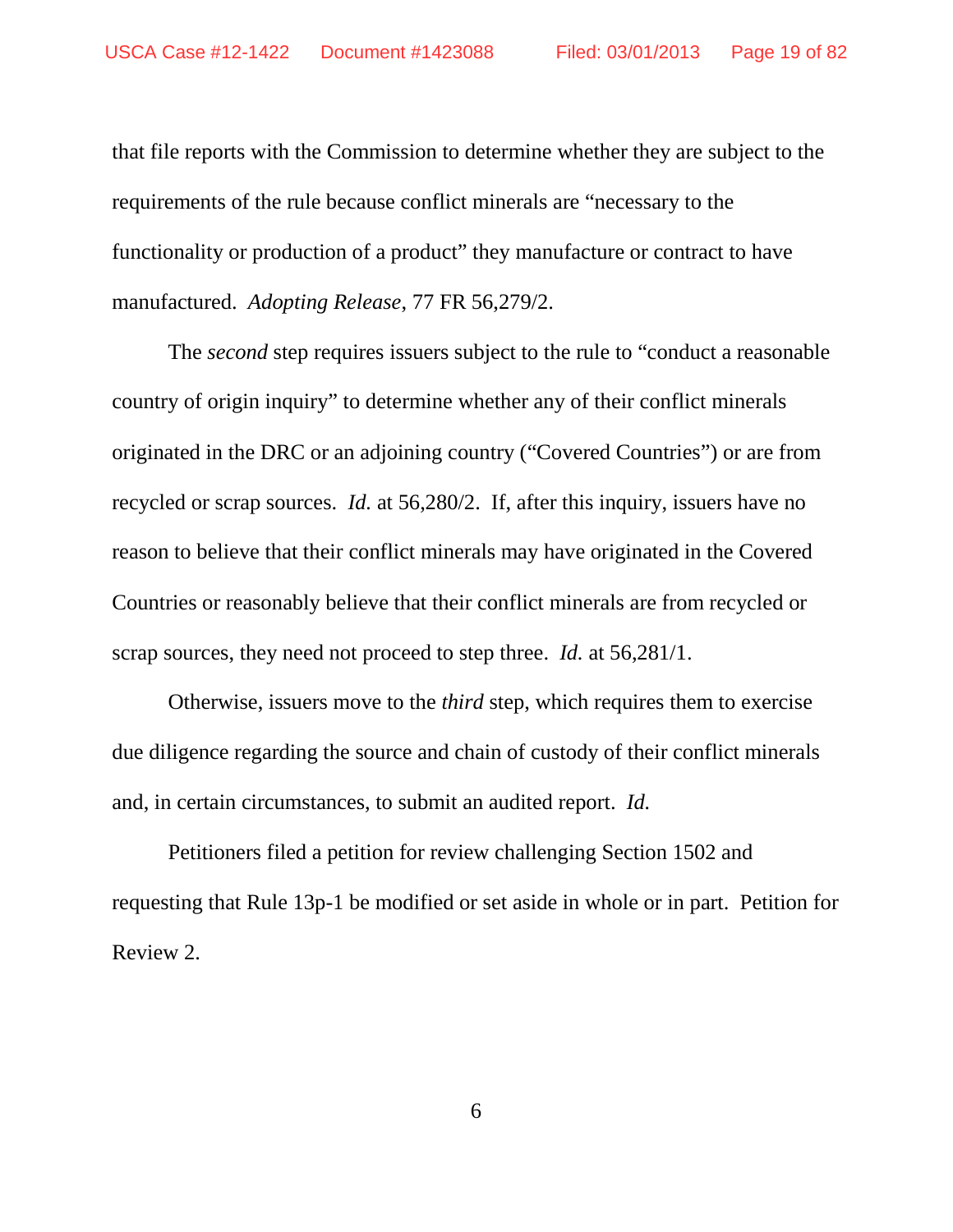### **B. Background**

### **1. Conflict Minerals and the DRC**

The DRC is "a vast, mineral-rich nation." U.S. GOV'T ACCOUNTABILITY OFFICE, GAO-12-763, CONFLICT MINERALS RULE: SEC'S ACTIONS AND STAKEHOLDER-DEVELOPED INITIATIVES 3 (2012). After the overthrow of an authoritarian regime in 1997 (*id.* at 3-5), "one of the deadliest conflicts since World War II" erupted in the DRC. Democratic Republic of the Congo Relief, Security, and Democracy Promotion Act of 2006, PL 109-456, § 101(7) ("2006 DRC Act"). The conflict, which has "spawned some of the world's worst human rights atrocities" (2006 DRC Act § 101(5)), continues to this day. *See generally*  GAO-12-763.

This conflict is fueled in part by the illegal exploitation and trade of natural resources in eastern DRC. *See* Dodd-Frank § 1502(a). As the State Department has explained, the "[c]landestine trade in minerals and other natural resources facilitate<sup>[s]</sup> the purchase of small arms to commit abuses and reduce<sup>[s]</sup> government revenues needed for increasing security and rebuilding the country." U.S. Department of State, 2011 Human Rights Report for the DRC 15, *available at*  http://tinyurl.com/affovem, *cited in* GAO-12-763 at 27. The natural resources "most used to generate direct and indirect financing for armed actors and conflict"

7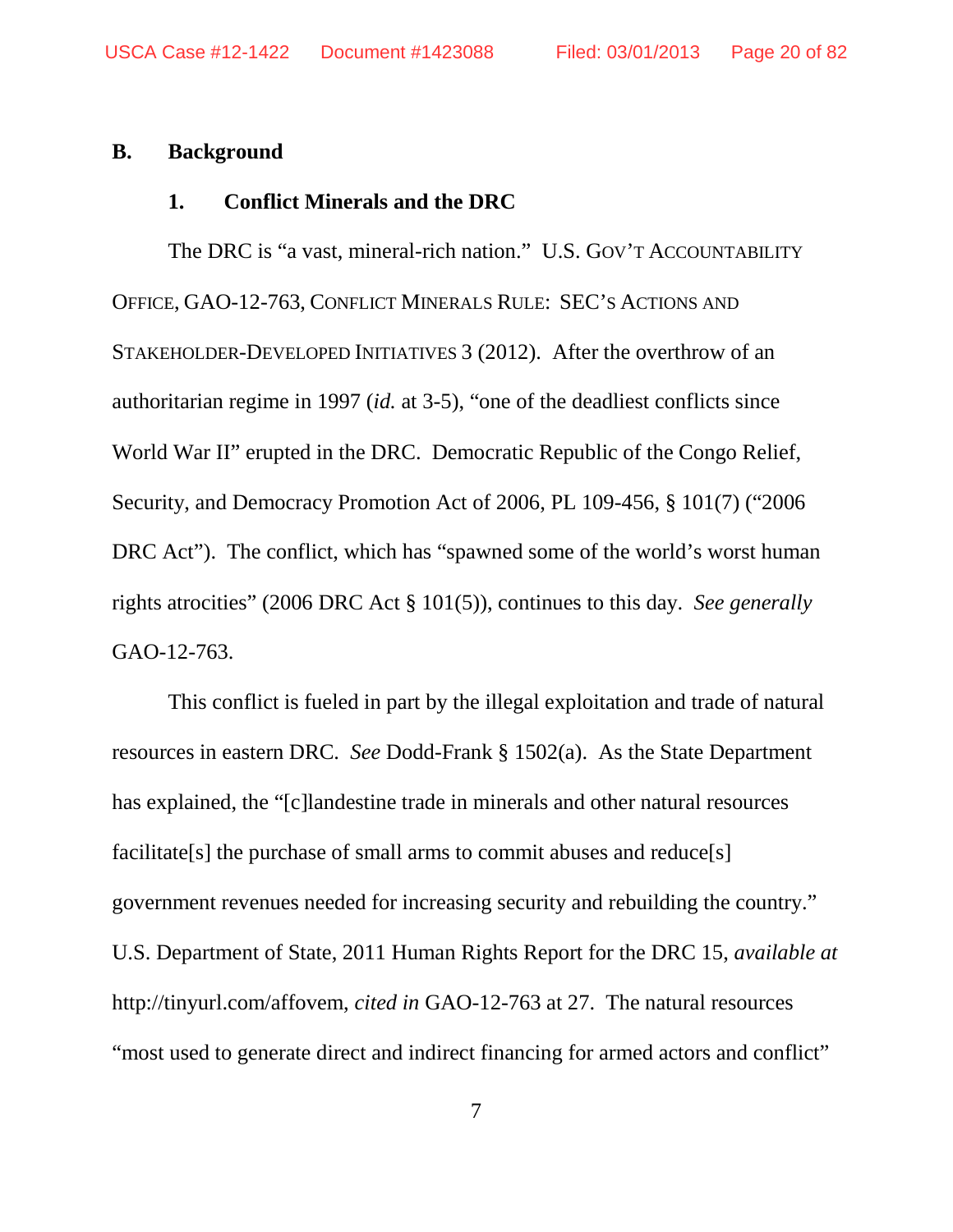are cassiterite (tin ore), coltan (tantalum ore), wolframite (tungsten ore), and gold. *Id*.

The United Nations Security Council has long condemned the exploitation of the DRC's natural resources and has encouraged due diligence with respect to the origin of conflict minerals. U.N. Security Council Resolutions 1376 ¶8 (2001), 1857 ¶15 (2008); *see also* U.S. Department of State, Statement Concerning Implementation of Section 1502 of the Dodd-Frank Legislation Concerning Conflict Minerals Due Diligence 3 (July 15, 2011) (noting and encouraging efforts to develop a comprehensive regional certification mechanism and other tools concerning the supply chain in the four conflict minerals).

Over the past decade, the United States has also taken numerous measures in response to the exploitation of conflict minerals in the DRC. *See* GAO-12-763 at 5-6. In 2006, for example, Congress enacted legislation declaring its view that United States policy should be to, among other things, "make all efforts" to ensure that the government of the DRC "is committed to responsible and transparent management of natural resources across the country." 2006 DRC Act § 102(8)(A). Pursuant to this Act, the United States allocated hundreds of millions of dollars to provide the DRC humanitarian aid, debt relief, training, and other assistance. *See generally* U.S. GOV'T ACCOUNTABILITY OFFICE, GAO-08-188, THE DEMOCRATIC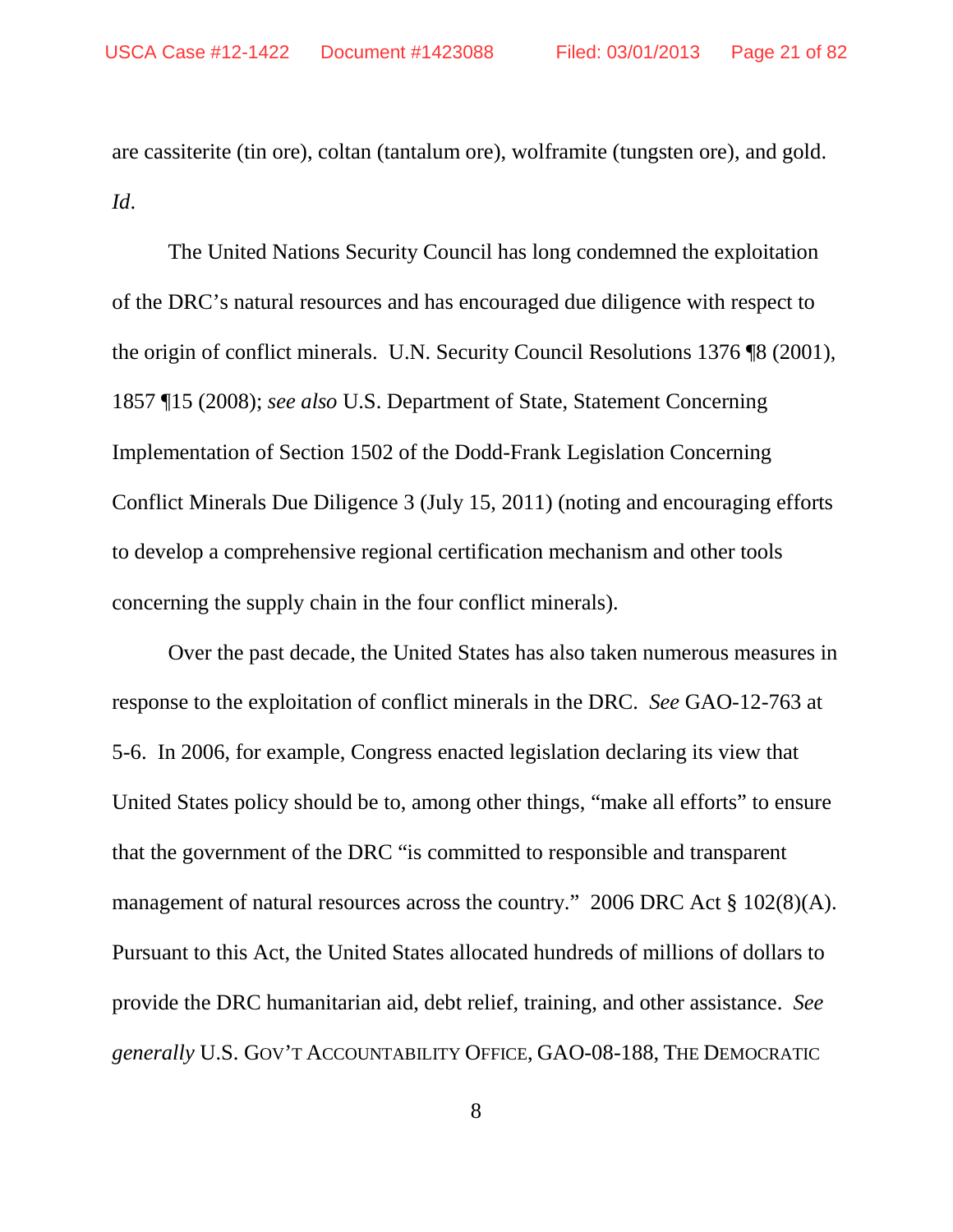REPUBLIC OF THE CONGO: SYSTEMATIC ASSESSMENT IS NEEDED TO DETERMINE AGENCIES' PROGRESS TOWARD U.S. POLICY OBJECTIVES (2007), *cited in* GAO-12- 763; *see also Adopting Release*, 77 FR 56,275 n.12; Exec. Order No. 13,413, 71 FR 64,105 (Oct. 31, 2006) (the humanitarian crisis in the DRC poses an "unusual and extraordinary threat to the foreign policy of the United States"). And in 2011, the State Department and USAID, in collaboration with NGOs, industry, and other governments, launched the Public-Private Alliance for Responsible Minerals Trade to support supply chain solutions to conflict minerals challenges in the DRC and neighboring countries. GAO-12-763 at 6.

After the 2006 DRC Act was enacted, the Senate considered two bills more directly aimed at the illicit minerals trade in the DRC. The first would have banned importing certain products that contained or were derived from columbitetantalite or cassiterite originating in the DRC. *See* Conflict Coltan and Cassiterite Act of 2008, S. 3058, 110th Cong. (2008); *see also* Conflict Minerals Trade Act, H.R. 4128, 111th Cong §§ 6, 7 (2009) (requiring auditing of facilities that process conflict minerals and prohibiting the importation of certain articles containing conflict minerals). The second, like Section 1502, would have required companies using columbite-tantalite, cassiterite, or wolframite to disclose annually to the

9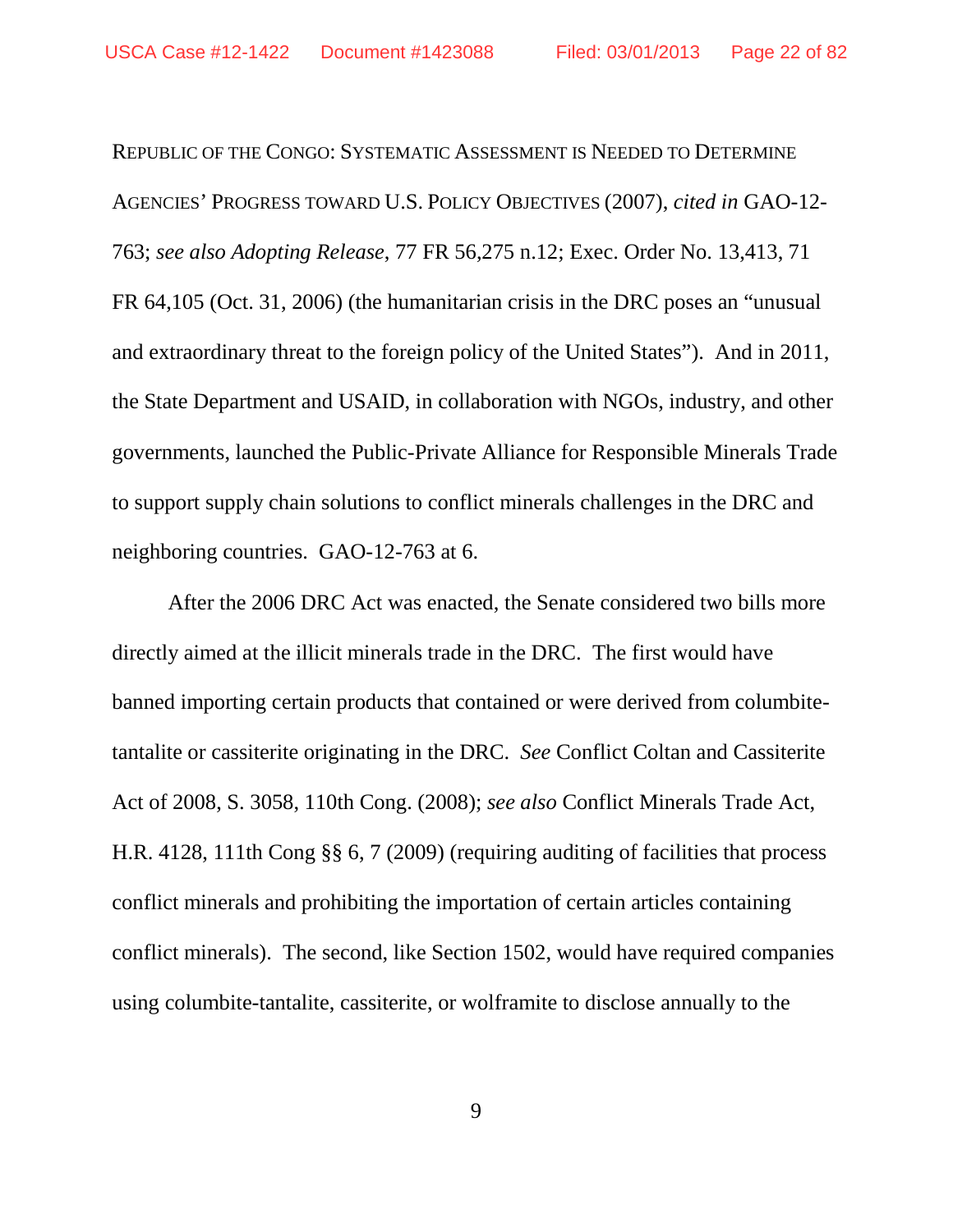Commission the country of origin of those minerals. *See* Congo Conflict Minerals Act of 2009 ("2009 DRC Act"), S. 891, 111th Cong. § 5 (2009).

In explaining the change from a proscriptive to a disclosure approach, one co-sponsor of the 2009 DRC Act stated that "we must tread carefully…. All-out prohibitions or blanket sanctions could be counterproductive and negatively affect the very people we seek to help…. [T]his bill is sensitive to that complex reality." 155 Cong. Rec. S4697 (daily ed. Apr. 23, 2009) (statement of Sen. Feingold). He added that "[b]ringing transparency to those supply chains may not be easy, but it is something we can and should expect of industry when certain commodities are known to be fueling human rights violations." *Id.*; *see also id.* at S4696 (statement of Sen. Brownback).

### **2. Section 1502 of Dodd-Frank**

Section 1502 of Dodd-Frank was modeled on the 2009 DRC Act. *See* 156 Cong. Rec. S3976 (daily ed. May 19, 2010) (statement of Sen. Feingold). It adds a new Section 13(p) to the Exchange Act, which directs the Commission to promulgate regulations requiring companies to disclose annually whether conflict minerals "necessary to the functionality or production" of a product they manufacture originated in the Covered Countries. Exchange Act § 13(p)(1)(A), (2)(B). If so, these companies must submit a report to the Commission ("Conflict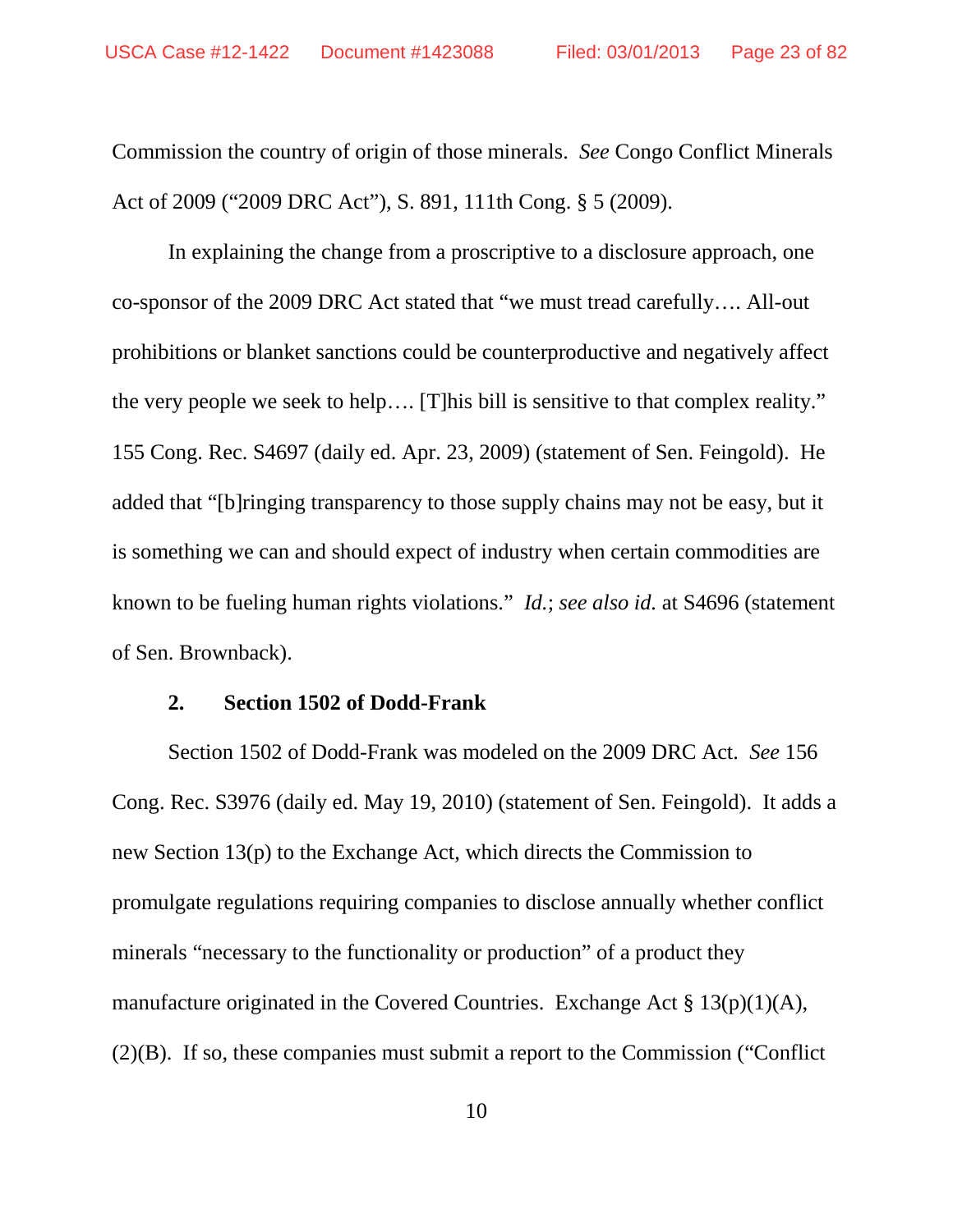Minerals Report"). *Id.* § 13(p)(1)(A). Section 13(p) specifies that the Conflict Minerals Report must include "a description of the measures taken by the person to exercise due diligence on the source and chain of custody of" its conflict minerals, "which measures shall include an independent private sector audit" of the report. *Id.* § 13(p)(1)(A)(i).

The report must also include "a description of the products manufactured or contracted to be manufactured that are not DRC conflict free," with "DRC conflict free" defined to mean "the products that do not contain minerals that directly or indirectly finance or benefit armed groups in the Democratic Republic of the Congo or an adjoining country." *Id.*  $\S 13(p)(1)(A)(ii)$ . Finally, the report must include a description of "the facilities used to process the conflict minerals," their country of origin, and the efforts to determine the mine or location of origin "with the greatest possible specificity." *Id.*

Other subsections of Section 1502 require regular reporting to Congress from other federal agencies regarding conditions in the DRC and the effectiveness of Section 13(p)'s disclosure regime. For example, the Comptroller General must submit annual reports assessing "the rate of … violence in war-torn areas of the" Covered Countries and "the effectiveness of section 13(p) … in promoting peace and security in the" Covered Countries. Section 1502(d). And the Secretary of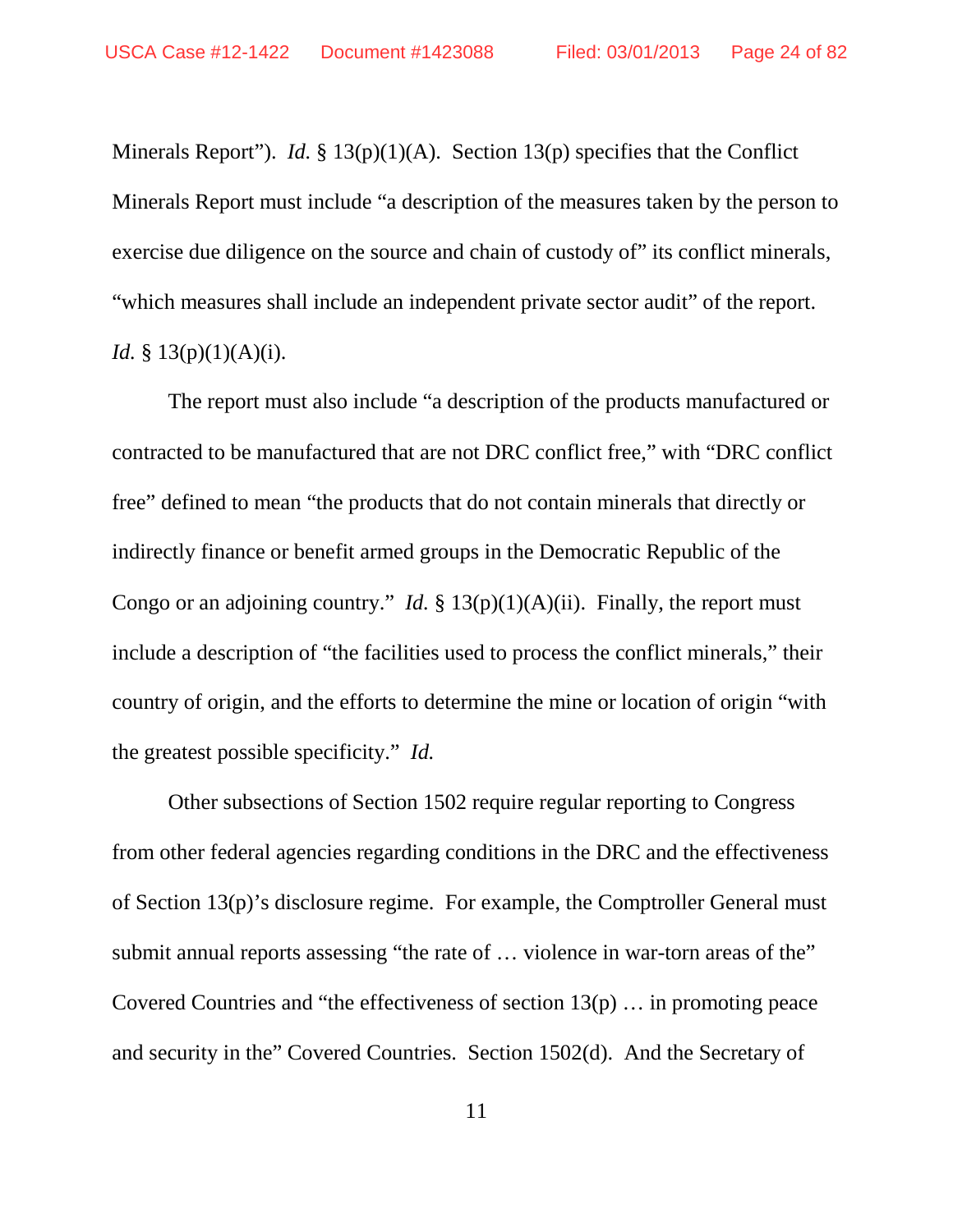State must produce and make publicly available a map of "mineral-rich zones, trade routes, and areas under the control of armed groups" in the Covered Countries, as well as submit to Congress "a strategy to address the linkages between human rights abuses, armed groups, mining of conflict minerals, and commercial products." Section  $1502(c)(1)(A)$ ,  $(c)(2)(A)(i)-(ii)$ .

### **3. The Rulemaking Proceeding**

On July 27, 2010, before proposing a rule, the Commission solicited comment regarding Section 1502's required disclosure. *See* http://www.sec.gov/news/press/2010/2010-135.htm. After reviewing the comments received, the Commission proposed rules to implement Section 1502. *Conflict Minerals*, 75 FR 80,948 (Dec. 23, 2010).

At the request of interested parties, the Commission extended the comment period deadline from January 31, 2011 until March 2, 2011. *Adopting Release*, 77 FR 56,277/3 & n.32. In addition, on October 18, 2011, the Commission held a public roundtable regarding the required disclosure and thereafter requested further comment. *Id.* at 56,277/3. In the end, the Commission received approximately 420 individual comment letters in response to the proposed rule, more than 13,000 form letters supporting Section 1502, and two petitions with a total of more than 25,000 signatures supporting the proposed rule. *Id.* at 56,277/3-56,278/1.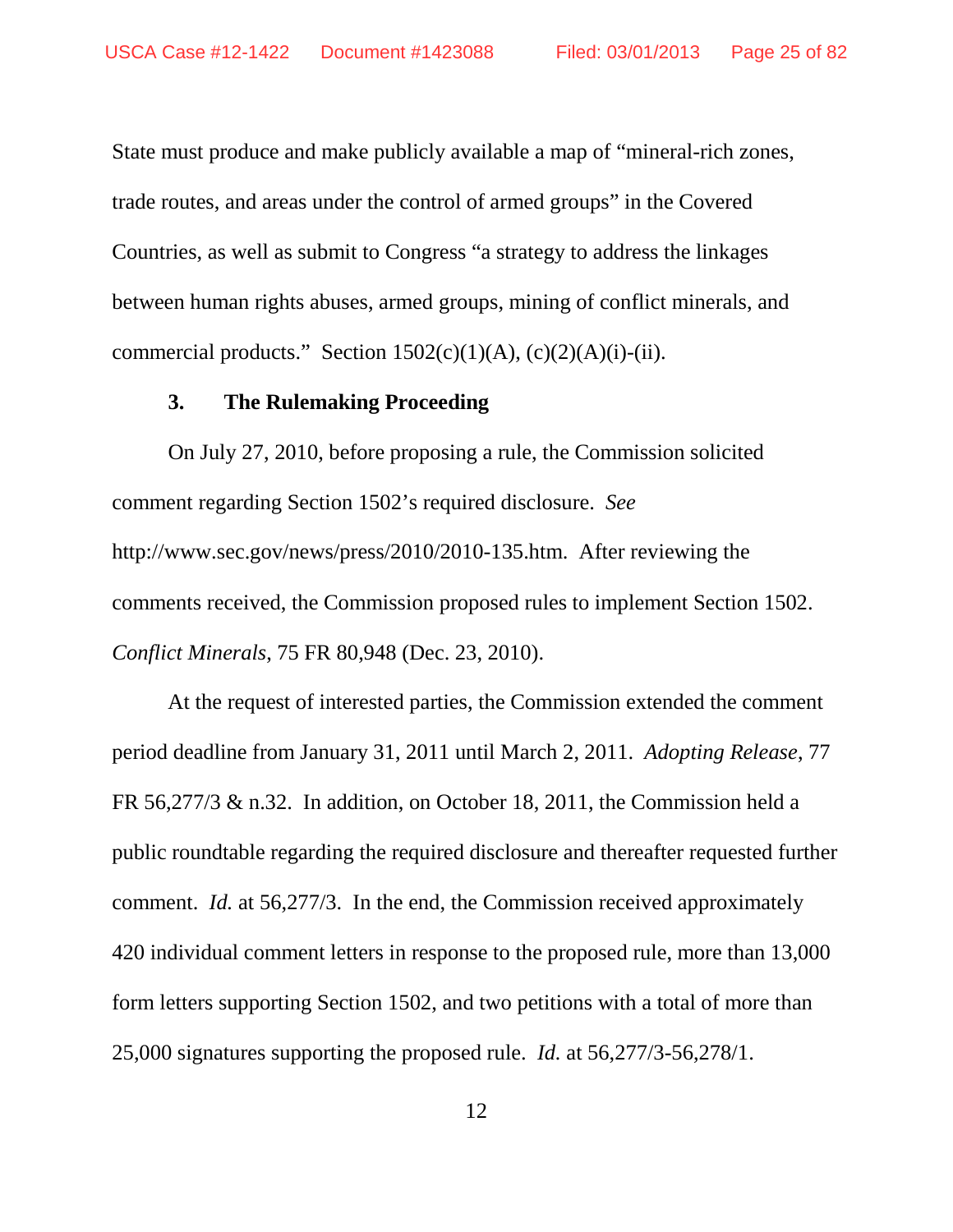Commissioners and staff also met with numerous interested parties. *See*  http://sec.gov/comments/s7-40-10/s74010.shtml. The Commission adopted the final rule, Rule 13p-1, on August 22, 2012.

### **a. The Commission attempted to reduce the rule's burdens while remaining faithful to Congress's intent.**

Recognizing that the rule would "impose significant compliance costs on companies who use or supply conflict minerals," the Commission incorporated changes from the proposal to "reduce the burden of compliance in areas in which [it had] discretion while remaining faithful to the language and intent of" Section 1502. *Adopting Release*, 77 FR 56,279/1-2.The Commission thus rejected several more costly alternative proposals and accepted numerous recommendations to reduce issuers' compliance burdens. In some circumstances, however, such as those petitioners challenge, the Commission determined that recommended alternatives would undermine the scheme Congress envisioned.

### **i. Step one**

The Commission faced a number of threshold determinations about the scope of Congress's mandated disclosure regime. For example, two co-sponsors of Section 1502 submitted a comment letter stating that they intended the disclosure requirement to apply to non-reporting companies. *Adopting Release*, 77 FR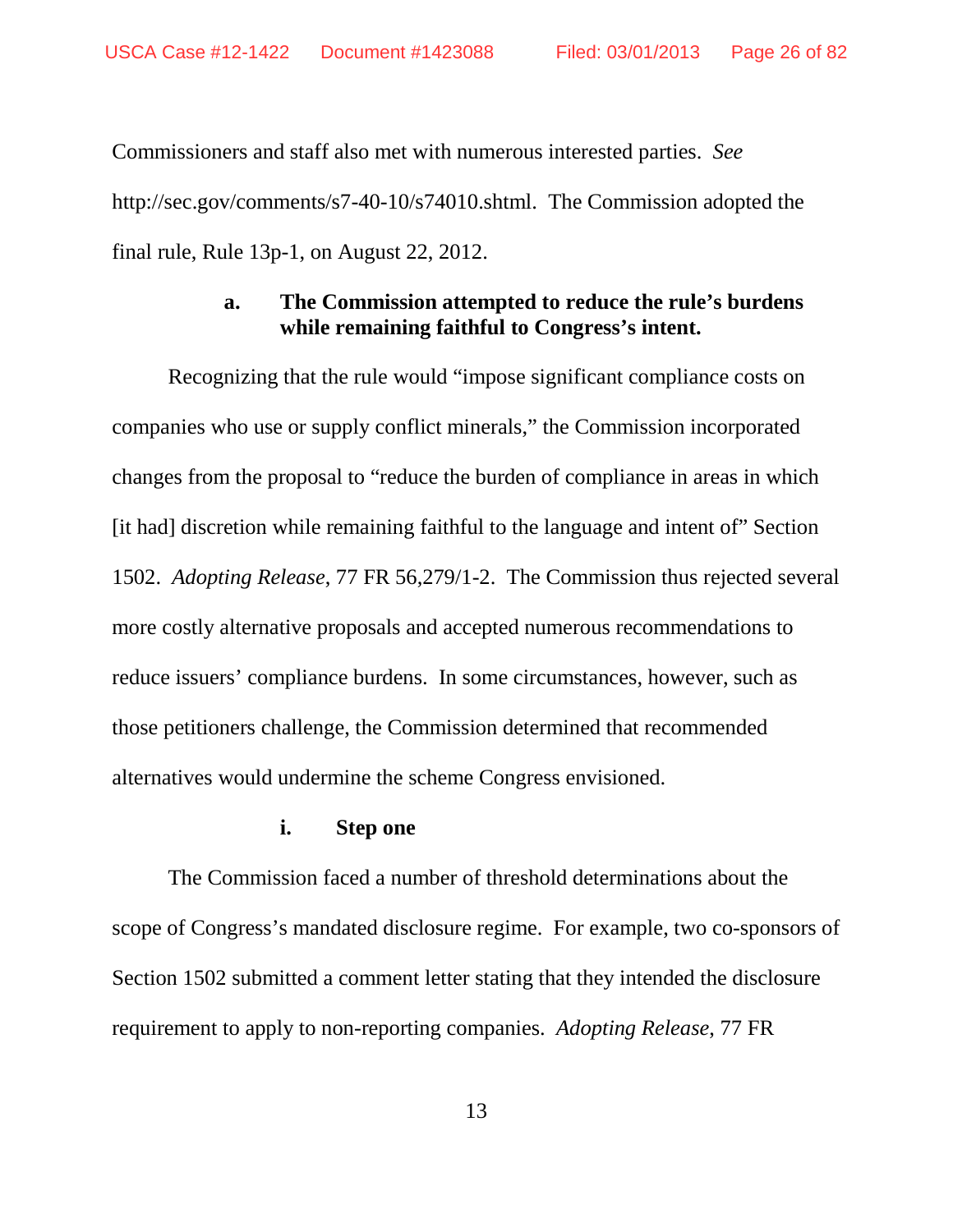56,286/2. Noting the provision's legislative background and location within the Exchange Act, however, the Commission limited the final rule to *reporting* issuers. *Id.* at 56,287/2-3.

The Commission acknowledged that conflict minerals can be necessary to the production of an issuer's product, and therefore within the terms of the statute, even if they are washed away or consumed in the production process. *Id.* at 56,294/2. Nevertheless, because Section 1502 defines "DRC Conflict Free" to mean products that do not "contain" minerals that finance armed groups in the Covered Countries, the Commission limited the rule so that "only a conflict mineral that is *contained* in the product should be considered 'necessary to the functionality or production' of that product." *Id.* at 56,296/1-2 (emphasis added). The rule is also limited to products containing conflict minerals that are intentionally added. *Id*. at 56,296/3.

The Commission did include within the scope of the rule issuers who "contract to manufacture" products containing necessary conflict minerals, rather than limiting it to those who themselves manufacture such products. The Commission recognized that Section 1502 defines a "person described," and therefore subject to the disclosure requirements, as one for whom conflict minerals are necessary to the functionality or production of a product "manufactured by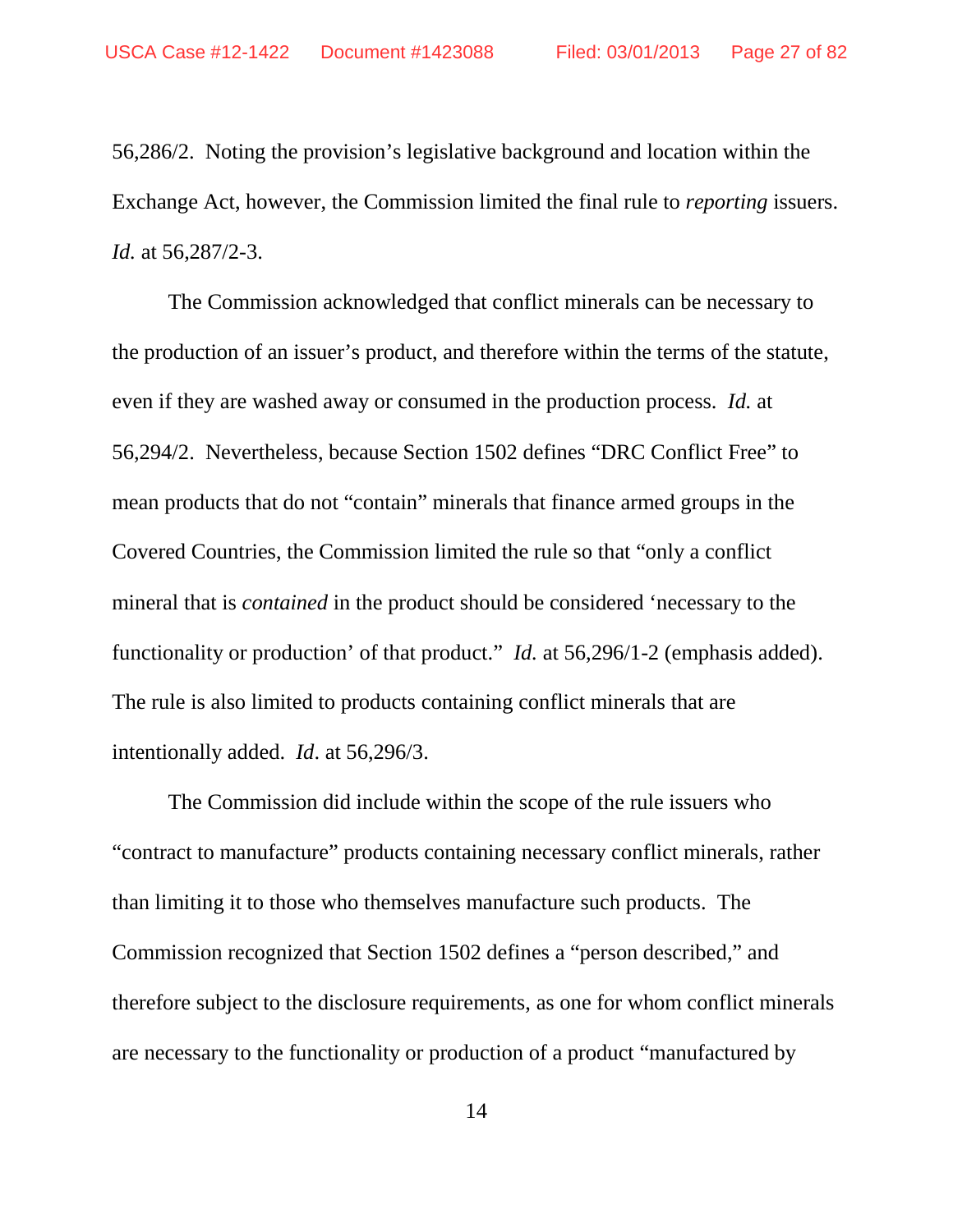such person." *See id.* at 56,288/3. Congress, however, also required issuers "that must file a Conflict Minerals Report to describe their 'products manufactured *or contracted to be manufactured* that are not DRC conflict free.'" *Id.* at 56,291/1 (emphasis in release). In light of this second provision, the Commission reasoned that "including issuers who contract to manufacture their products in the scope of the rule effectuates [Congress's] intent." *Id.* 

The Commission received "mixed comments regarding whether the final rule should have a *de minimis* threshold exception." *Id.* at 56,295/1. The State Department wrote that because conflict minerals are used "often in very limited quantities, such a change could have a significant impact on the proposed regulations." State Department 10 (03/24/2011); *see also* Matheson 2 (10/26/2011) (*de minimis* exception would "destroy the intent of the law"); Calvert 3 (10/18/2011) (although a per-product *de minimis* threshold "may appear reasonable … the volume adds up in large quantity of units," and providing a *de minimis* exception would "risk significant dilution of coverage of the law"). And in a pre-proposal comment letter, Section 1502's co-sponsors wrote that they "carefully considered," but deliberately excluded, a *de minimis* exception, instead relying on the "necessary to the production or functionality" language to limit the scope of the statute. Durbin 2 (10/4/2010).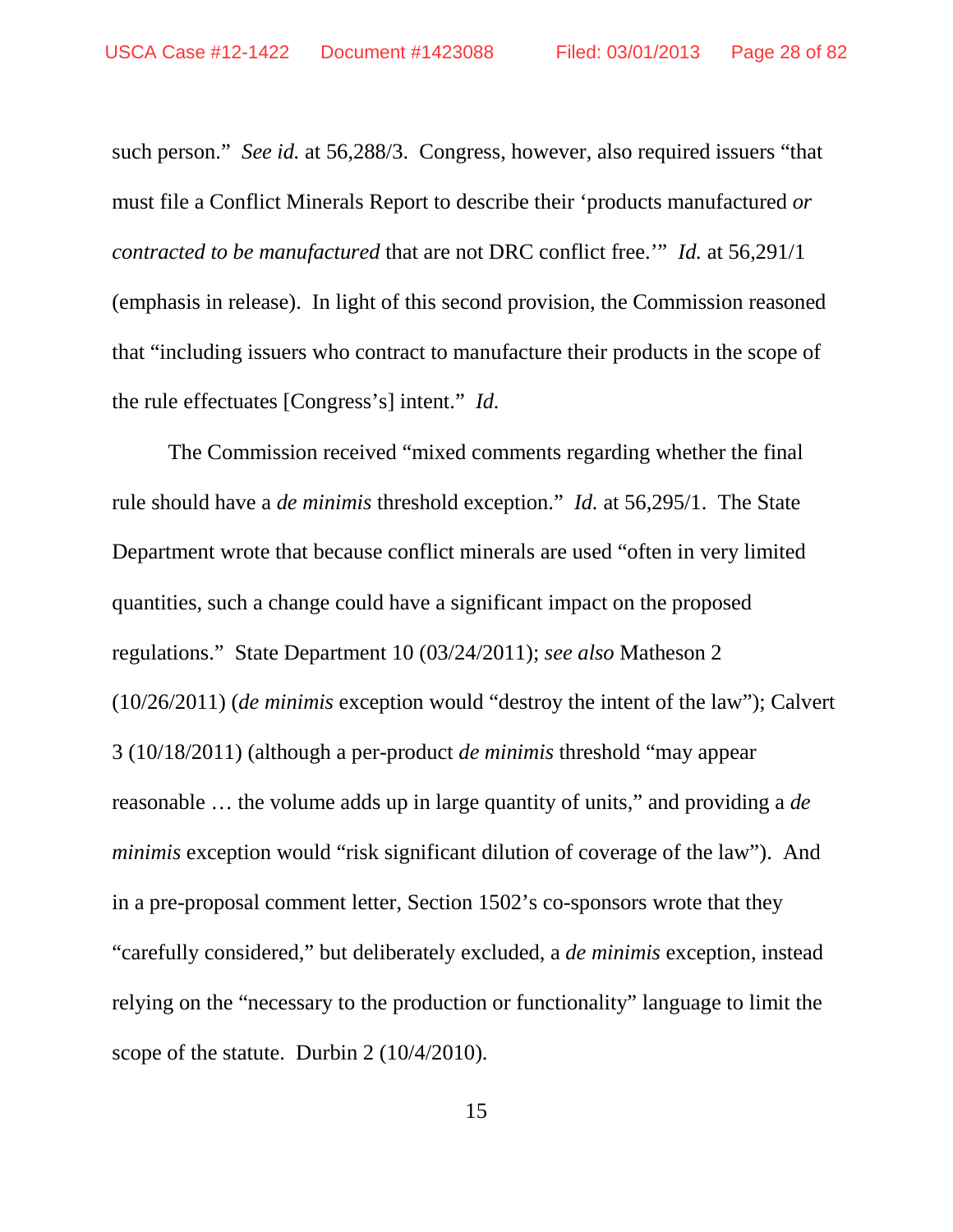Petitioners, on the other hand, argued that a *de minimis* exception was appropriate because Congress did not "expressly prohibit" such an exception and the Commission had inherent authority to create one. NAM 20-21 (3/2/2011); *see also* Chamber 3 (2/28/2011); BRT 4 (3/2/2011).

The Commission concluded that a *de minimis* exception would be inconsistent with the text, structure, and purpose of Section 1502. *Adopting Release*, 77 FR 56,295/1-2, 56,298. The Commission explained that Section 1502 "does not contain a *de minimis* exception" despite Congress's inclusion of such a threshold in Section 1504 of Dodd-Frank, which creates disclosure requirements for resource extraction issuers. *Id.* at 56,298/1-2. The Commission also noted that Congress included the "necessary to the functionality or production" threshold as an "express limiting factor" for Section 1502. *Id.* at 56,298/1. In the Commission's view, Congress understood that small amounts of conflict minerals could meet this requirement, yet chose not to include a *de minimis* exception. *Id.* Moreover, the Commission concurred in the State Department's view in concluding that such a threshold would undermine the purpose of Section 1502. *Id.* at 56,298/2-56,298/3.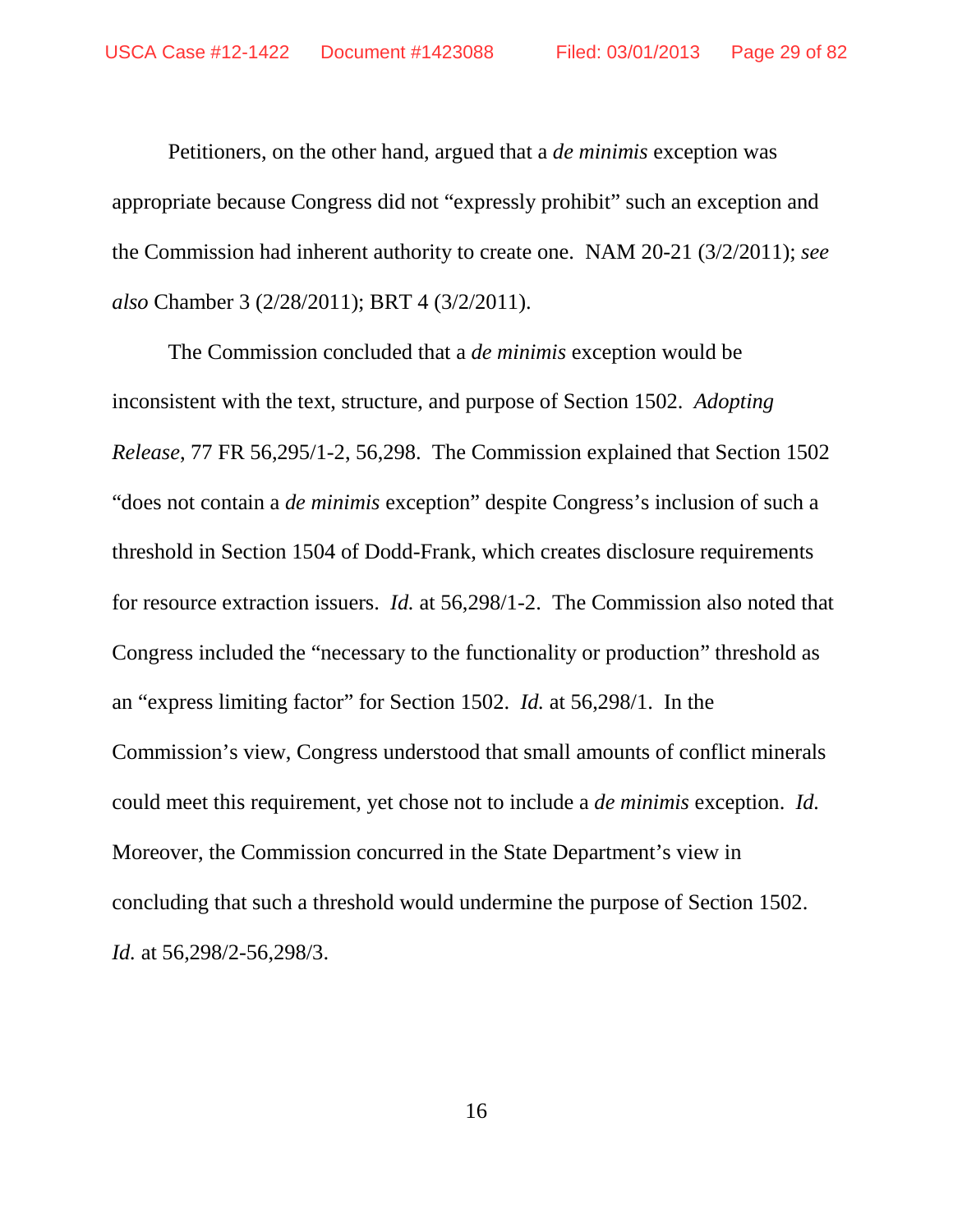### **ii. Step two**

Under Section 1502, issuers that proceed past step one must disclose annually "whether" their necessary conflict minerals "did originate" in the Covered Countries. Recognizing that it could be "quite costly," the Commission rejected a suggested approach that would have required all issuers to use due diligence to make this determination. *Adopting Release*, 77 FR 56,314/1-2. Instead, the final rule adopts the less burdensome reasonable country of origin inquiry. *Id.* at 56,313/3. This standard permits issuers to "fully comply with the rule without conducting due diligence, obtaining an audit, or preparing and filing" a Conflict Minerals Report so long as, after reasonable inquiry, the issuers have "no reason to believe that [their] necessary conflict minerals may have originated in the Covered Countries." *Id.* at 56,344/1.

Many commentators, including one petitioner, supported the "reasonable country of origin proposal." *See, e.g.*, NAM 3 (8/1/2012). But petitioners and others raised concerns regarding the contours of this inquiry. *See, e.g.*, NAM 10- 11 (3/2/2011); BRT 4-5. In response, the Commission tailored the rule. It recognized that the inquiry could "differ among issuers" and that what constituted reasonableness would "depend on the available infrastructure at a given time." *Adopting Release*, 77 FR 56,311/3. The Commission also clarified that issuers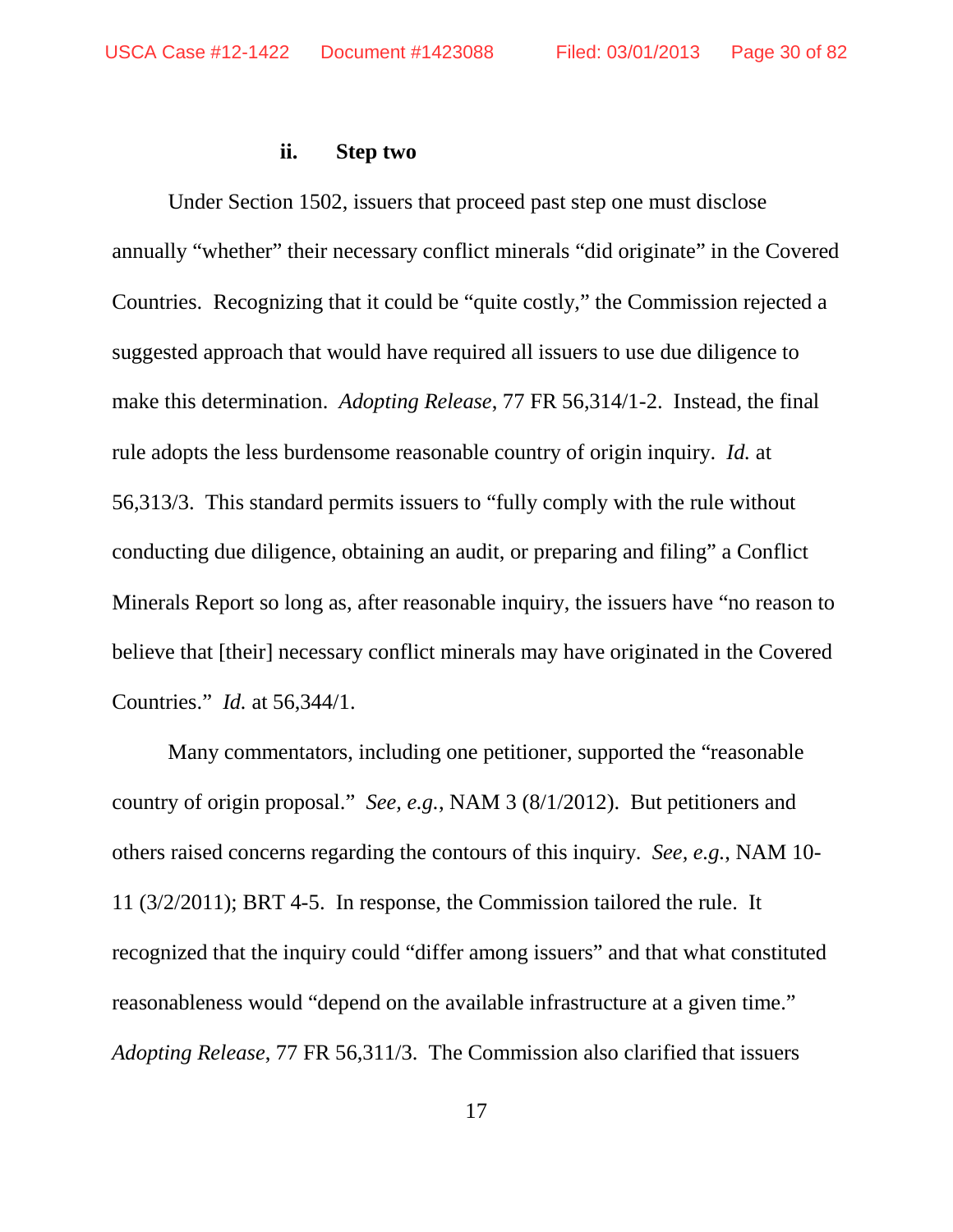would be able to comply by "seek[ing] and obtain[ing] reasonably reliable representations" from their suppliers. *Id.* at 56,312/1. Issuers are not "required to receive representations from all of [their] suppliers." *Id.* at 56,312/2. Moreover, the Commission emphasized that findings need not be made to a "certainty." *Id.* at 56,314/2. *Compare* NAM 10-13 (3/2/2011) (requesting all these features).

The Commission also altered the rule's treatment of issuers who, after a reasonable inquiry, were unable to determine the origin of their conflict minerals. The proposal required such issuers to exercise due diligence even if they did not have a reason to believe their conflict minerals originated in the Covered Countries. Some commentators supported this approach. *Adopting Release*, 77 FR 56,313/3 (citing comments). Others did not, and the Commission recognized that requiring due diligence for all issuers who were unable to determine that their conflict minerals did not originate in the Covered Countries would require issuers to "prove a negative" in order to avoid due diligence. *Id.* at 56,314/1.

In the Commission's view, however, reading the statute as petitioners did in their comment letters—to require due diligence and a Conflict Minerals Report only when issuers know with certainty that their conflict minerals originated in the Covered Countries—would "undermine the goals of the statute." *Id.* That approach would give issuers an "incentive … to avoid learning the ultimate source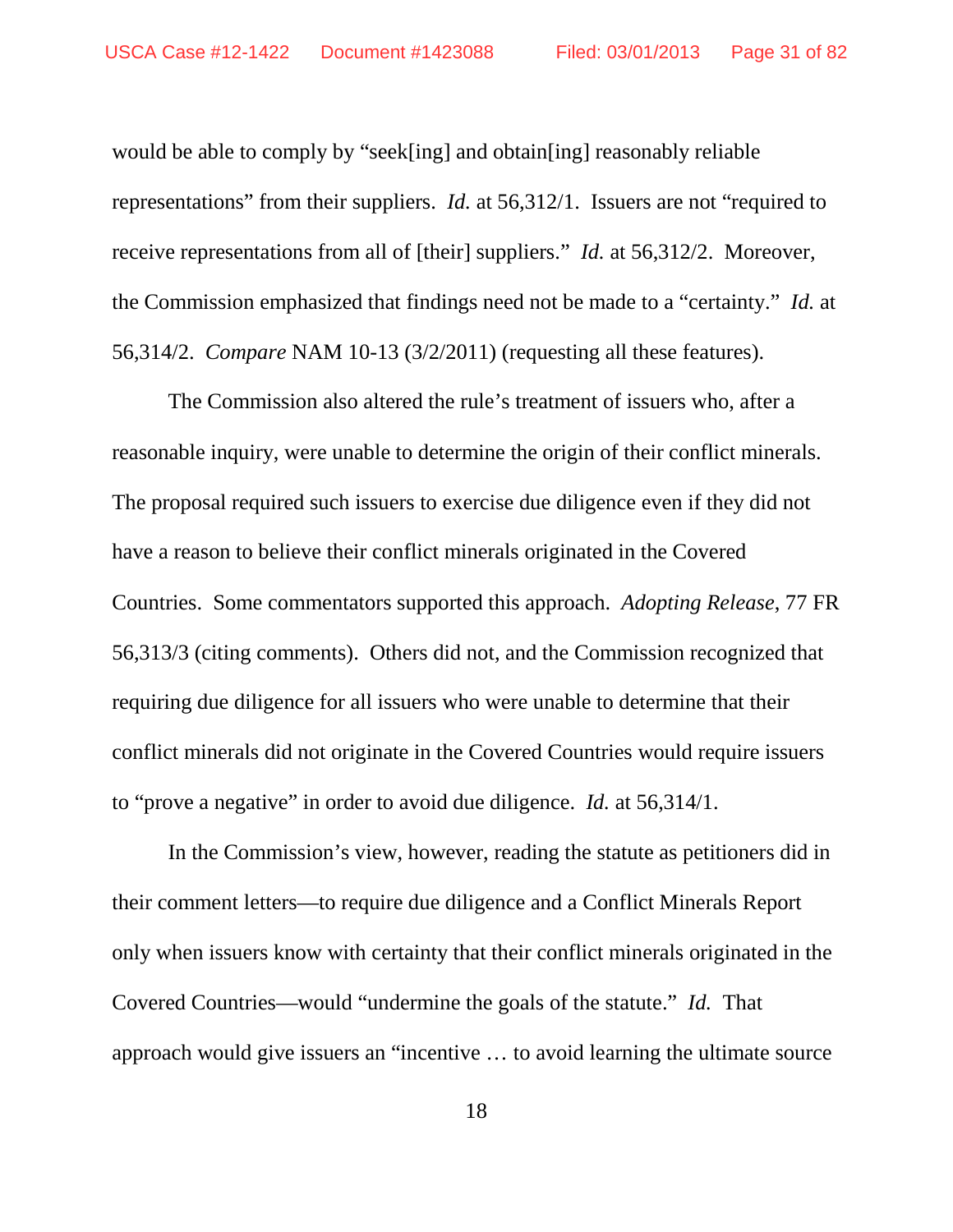of the minerals." *Id.*Instead, the Commission adopted a "reason to believe" approach under which issuers must perform due diligence if they encounter a reason to believe their minerals may have originated in the Covered Countries. Thus, issuers cannot ignore warning signs regarding the origin of their conflict minerals. *Id.* at 56,313/2. This approach is consistent with the due diligence guidance provided by the Organisation for Economic Co-operation and Development ("OECD"). *Id.*

The Commission also changed the requirements for conflict minerals from recycled or scrap sources. *Id.* at 56,329/3. The Commission agreed with commentators that "[n]o further revenue or other benefit will be provided to the armed groups" from the use of these materials. *Id.* at 56,332/1. Thus, under the final rule, an issuer must exercise due diligence only if it "has reason to believe, as a result of its reasonable country of origin inquiry, that its conflict minerals may *not* have been from recycled or scrap sources," and must provide a Conflict Minerals Report only if it is *not* able to determine, as a result of its due diligence, "that the conflict minerals came from recycled or scrap sources." *Id.*

#### **iii. Step three**

Under step three of the rule, issuers who know or have reason to believe that their necessary conflict minerals may have originated in the Covered Countries and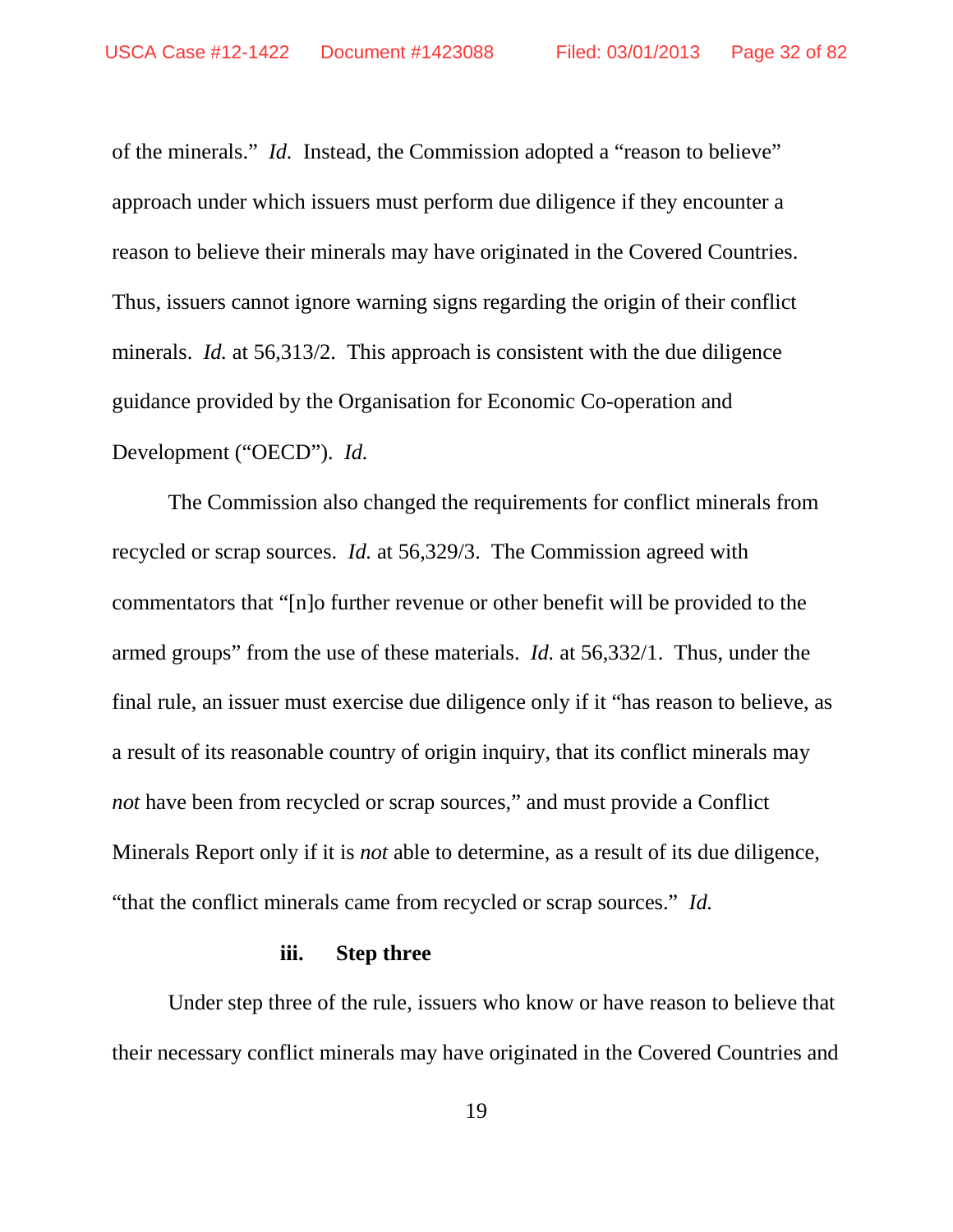did not come from recycled or scrap material must perform due diligence on the source and chain of custody of their conflict minerals. If, as a result of that due diligence, issuers determine that their conflict minerals did not originate in the Covered Countries, or that their conflict minerals came from recycled or scrap sources, no Conflict Minerals Report is required. *Adopting Release*, 77 FR 56,313/1.

Otherwise, issuers are required to submit a Conflict Minerals Report. *Id.* Section 1502 dictates the contents of such a report. It must include a description of the issuer's due diligence, which "shall include" a certified independent private sector audit of the issuer's report, and a description of: the issuer's products that are not DRC conflict free as defined in the statute; the facilities used to process the issuer's conflict minerals; the country of origin of those minerals; and the efforts to determine the mine or location of origin "with the greatest possible specificity." Section  $13(p)(1)(A)(ii)$ .

Because issuers with a product containing conflict minerals of an undeterminable origin cannot know that their product is "DRC conflict free," the proposed rule would have required such issuers to provide an audited Conflict Minerals Report and describe their product as "not DRC conflict free." *Adopting Release*, 77 FR 56,317/2-3. Many commentators supported this approach. *Id.* at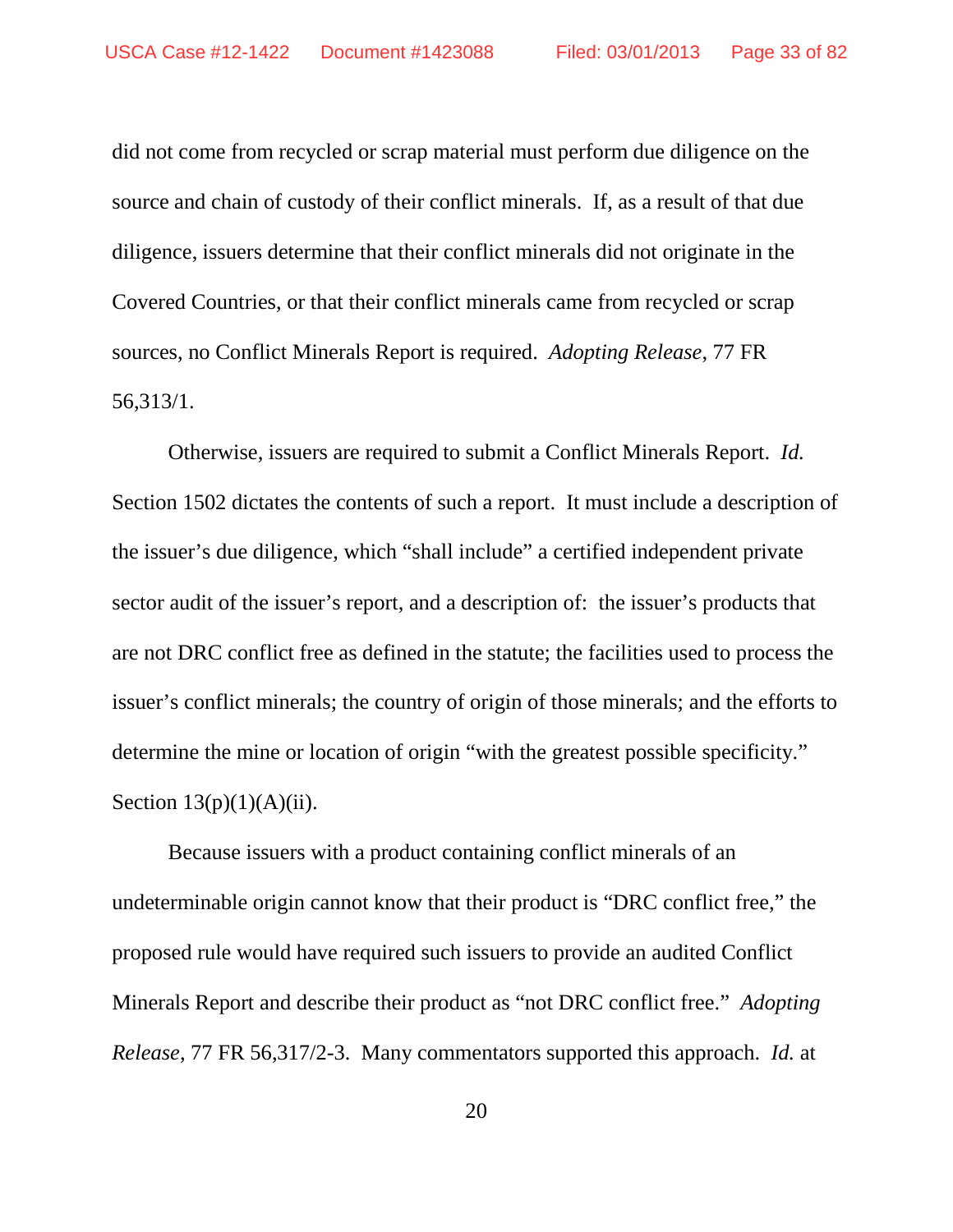56,318/1-2. Other commentators, however, expressed concerns that many issuers would be unable to determine the origin of their conflict minerals in the near term (*id.* at 56,308-09, 56,321) and that this approach could lead to incorrect and misleading disclosures if issuers were unable to determine the origin of their conflict minerals. *Id.* at 56,321/3.

The Commission therefore modified the final rule to provide a temporary period during which issuers may describe their products as "DRC conflict undeterminable." *Id.*at 56,321/2. During this period, issuers that are unable to determine whether their conflict minerals originated in the Covered Countries, directly or indirectly financed or benefitted armed groups in the Covered Countries, or came from recycled or scrap sources must still file a Conflict Minerals Report. But they are permitted to describe their products as "DRC conflict undeterminable" and are not required to obtain an independent private sector audit of their report. This alternative is permitted for the first two reporting cycles (2013 and 2014) for all issuers, and the first four reporting cycles (2013 through 2016) for smaller reporting companies. *Id.* at 56,309-10, 56,321/3- 56,322/1.

"Based on the comments," the Commission concluded that the two-year transition period available to all issuers would "allow viable tracking systems to be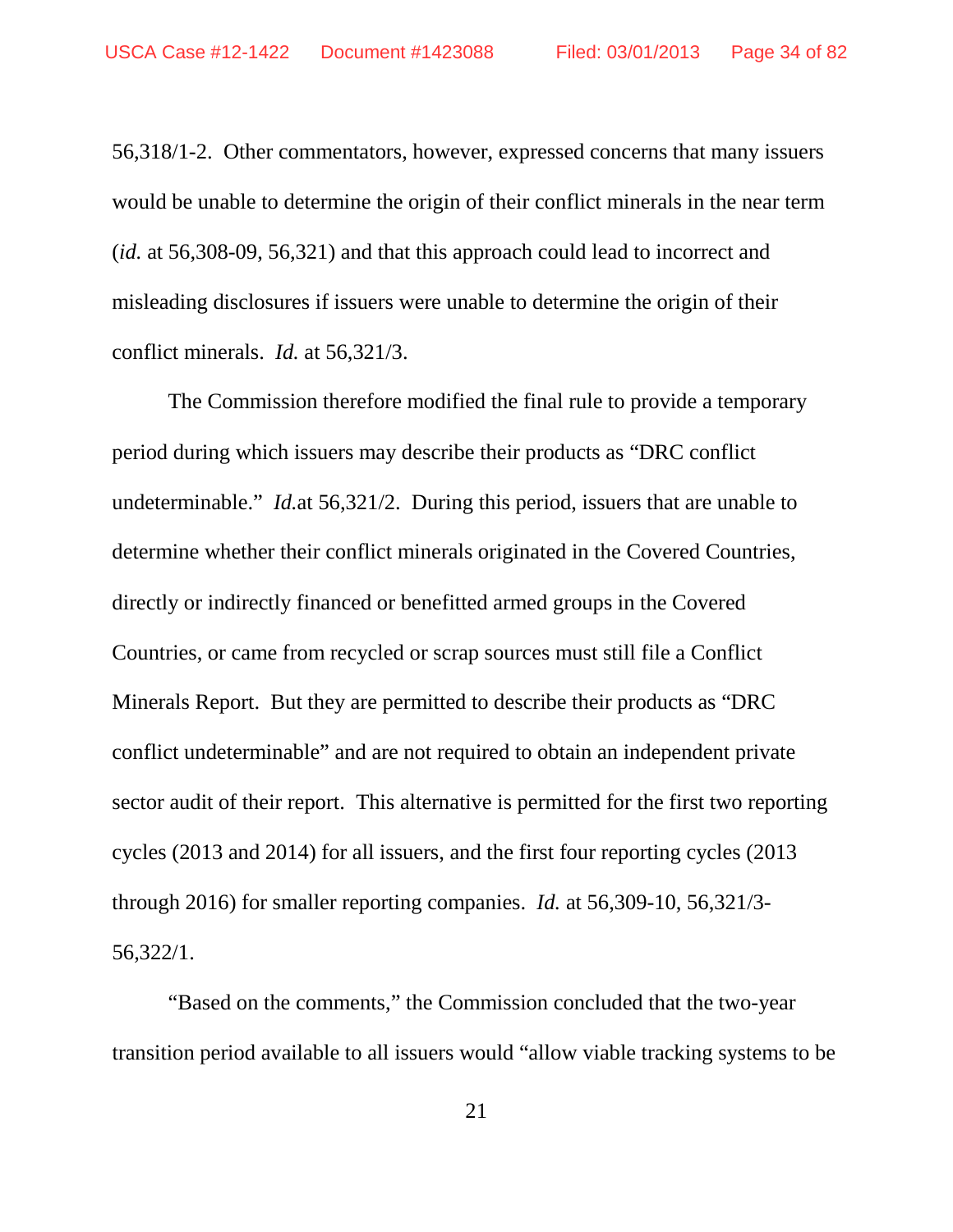put in place in the Covered Countries and throughout supply chains and avoid a *de-*

*facto* embargo on conflict minerals from the Covered Countries." *Id.* at 56,[3](#page-34-0)22/3.<sup>3</sup>

The Commission also reasoned that extending the transition period for smaller

companies to four years is "appropriate because these issuers may lack the

leverage to obtain detailed information regarding the source of a particular conflict

mineral." *Id.* at 56,323/1.

And although issuers cannot describe their products as "DRC conflict

undeterminable" after the expiration of this temporary period, the Commission also

<span id="page-34-0"></span><sup>&</sup>lt;sup>3</sup> The Commission received conflicting comments regarding whether Section 1502 would result, or already had resulted, in a *de facto* embargo on conflict minerals from the Covered Countries, thereby exacerbating conditions in the DRC. *Adopting Release*, 77 FR 56,278, 56,335 & nn.719-20, 56,350 n.821. Many, including Members of Congress, the UN Group of Experts for the DRC, and civil society and human rights groups operating in the region, supported Section 1502 and stated that it was yielding positive results on the ground. Boxer 1 (2/16/2012); Leahy 2 (2/16/2012); UN Group of Experts 1 (10/21/2011); North Kivu Civil Society Groups 2 (8/1/2011); Enough 2 (8/9/2012); ICAR 2 (8/24/2011); *see also* Matheson 1 (10/26/2011) (minerals "continue to be sourced in substantial volumes from the DRC" and private industry had made efforts "to increase supply from the region"); ICAR 2 ("major international companies [had] unveil[ed] plans to invest in and source from mines in areas of Congo covered by the law"); Global Witness 2 (9/7/2011). One commentator acknowledged that there had been an initial drop in mineral exports after the passage of Dodd-Frank, but attributed the downturn to actions "by the Congolese government and an overly restrictive interpretation of Dodd Frank by industry associations." ICAR 2 (8/24/2011). Of those that argued that a *de facto* embargo would result (*see* Br.17-18), many asserted that the problem could be ameliorated by providing a phase-in period and/or interpreting the statute to apply only to newly mined minerals (as the Commission did). CEI 4 (8/22/2011); IPC 9 (3/2/2011); Pact 1 (10/13/2011); Verizon 4 (6/24/2011).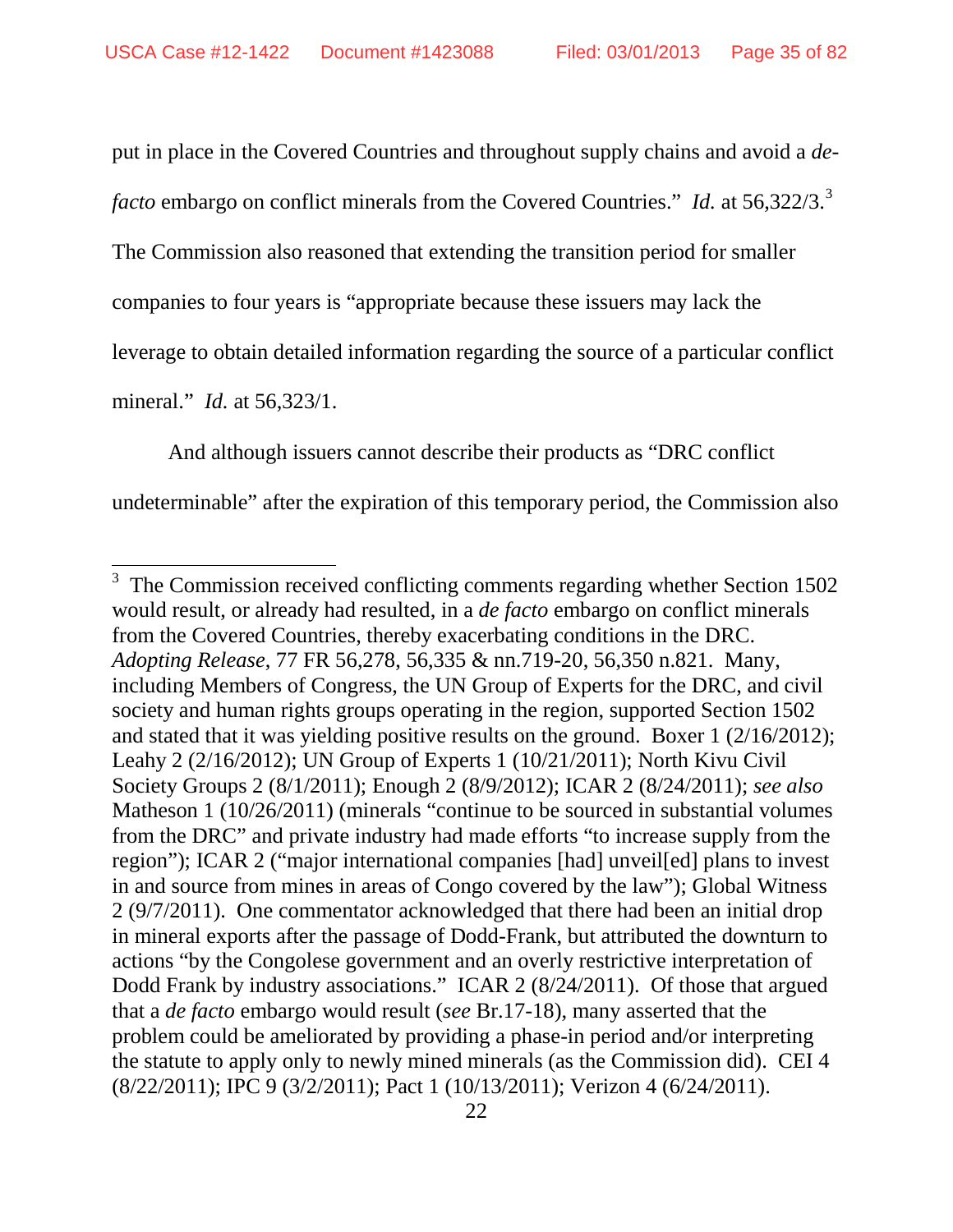changed the language of the required disclosure. Under the final rule, after this period, issuers must identify in their Conflict Minerals Report their products that have "not been found to be 'DRC conflict free.'" *Id.* at 56,322/1. Issuers can also add disclosure or clarification. *Id.*; *see also* n.562.

Addressing comments, the Commission concluded that this approach comported with the First Amendment. Requiring issuers that cannot definitively determine the origin of their minerals to "state that their products have not been found to be 'DRC conflict free' compels an accurate disclosure in light of the statutory definition of 'DRC conflict free.'" *Id.* at 56,323/2. In addition, this revised language, the ability of issuers to add additional explanation, and the temporary "undeterminable" period "all represent accommodations to ensure that the rule is appropriately tailored to lessen the impact on First Amendment interests while still accomplishing Congress's objective." *Id.*

### **b. The Commission considered the costs and benefits of the rule as well as its effects on efficiency, competition, and capital formation.**

The Commission engaged in an in-depth economic analysis. *Adopting Release*, 77 FR 56,334/2. In considering the rule's effect on efficiency, the Commission noted that the rule could improve informational efficiency by providing investors with material information regarding the risks of investing in an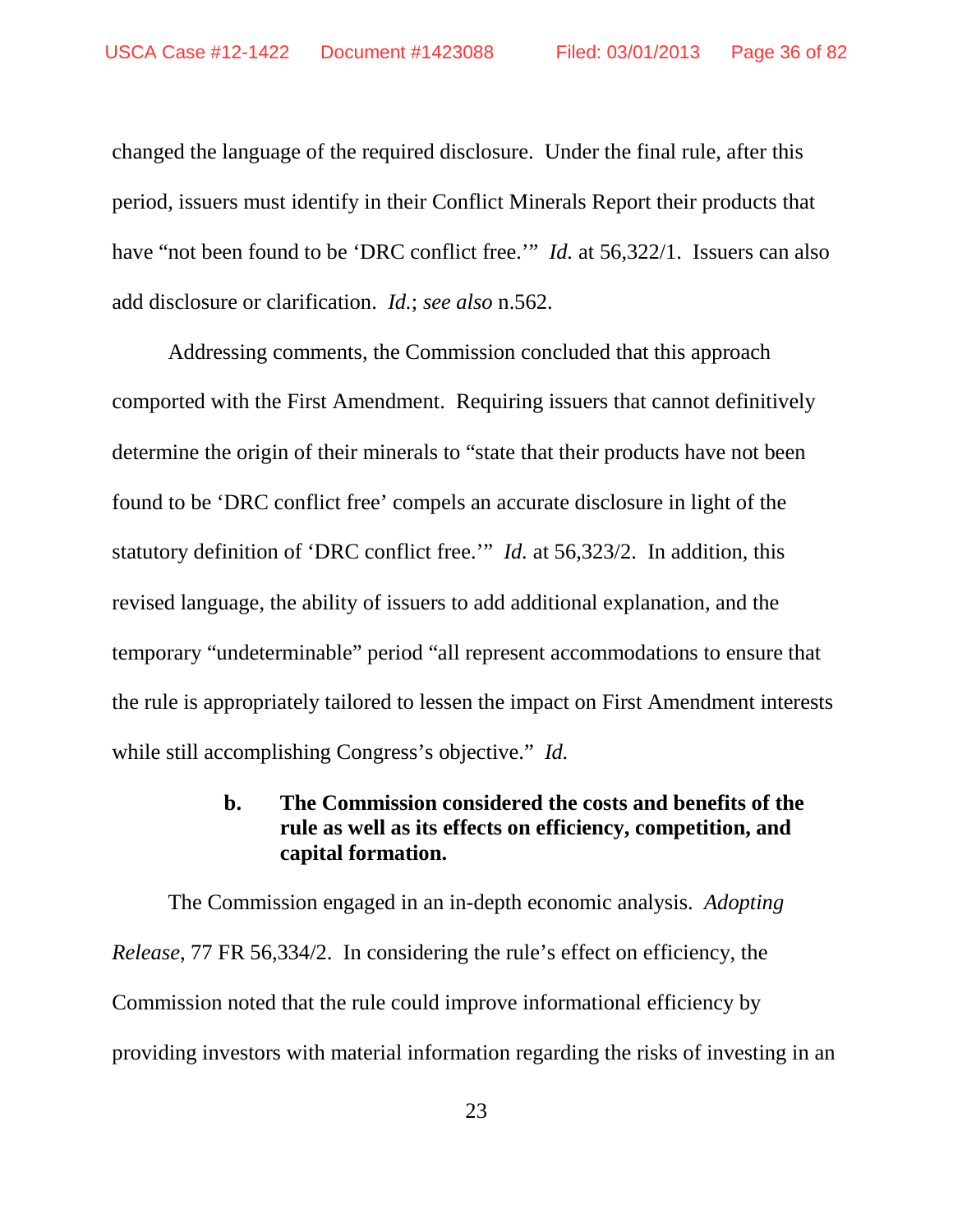issuer or its supply chain, but could result in a loss of allocative efficiency because the cost of compliance will be borne by shareholders. *Id.* at 56,350/3.

The Commission also concluded that it did "not expect any effects of the rule on [] competition in the United States securities markets," but that there may be some competitive disadvantage to issuers subject to the rule in their respective industries. *Id*. at 56,350/2 & n.822. Given Section 1502's mandatory nature, however, the Commission determined that any potential burden on competition was necessary and appropriate in furtherance of the purposes of Section 13(p) of the Exchange Act. *Id.* at 56,350/3. The Commission concluded that there would be no effect on capital formation. *Id*. at 56,351/1.

The Commission also considered the economic effects of the rule by quantifying those effects where possible and otherwise providing a qualitative analysis. The Commission first recognized that Congress enacted Section 1502 to achieve the "compelling social benefit[]" of decreasing conflict and violence in the DRC. *Id.* at 56,350/1-2. While the Commission received a number of comments fiercely debating whether the disclosure regime would actually yield such a benefit (*see supra* note 3; *Adopting Release*, 77 FR 56,335, 56,350), it did not quantify these social benefits.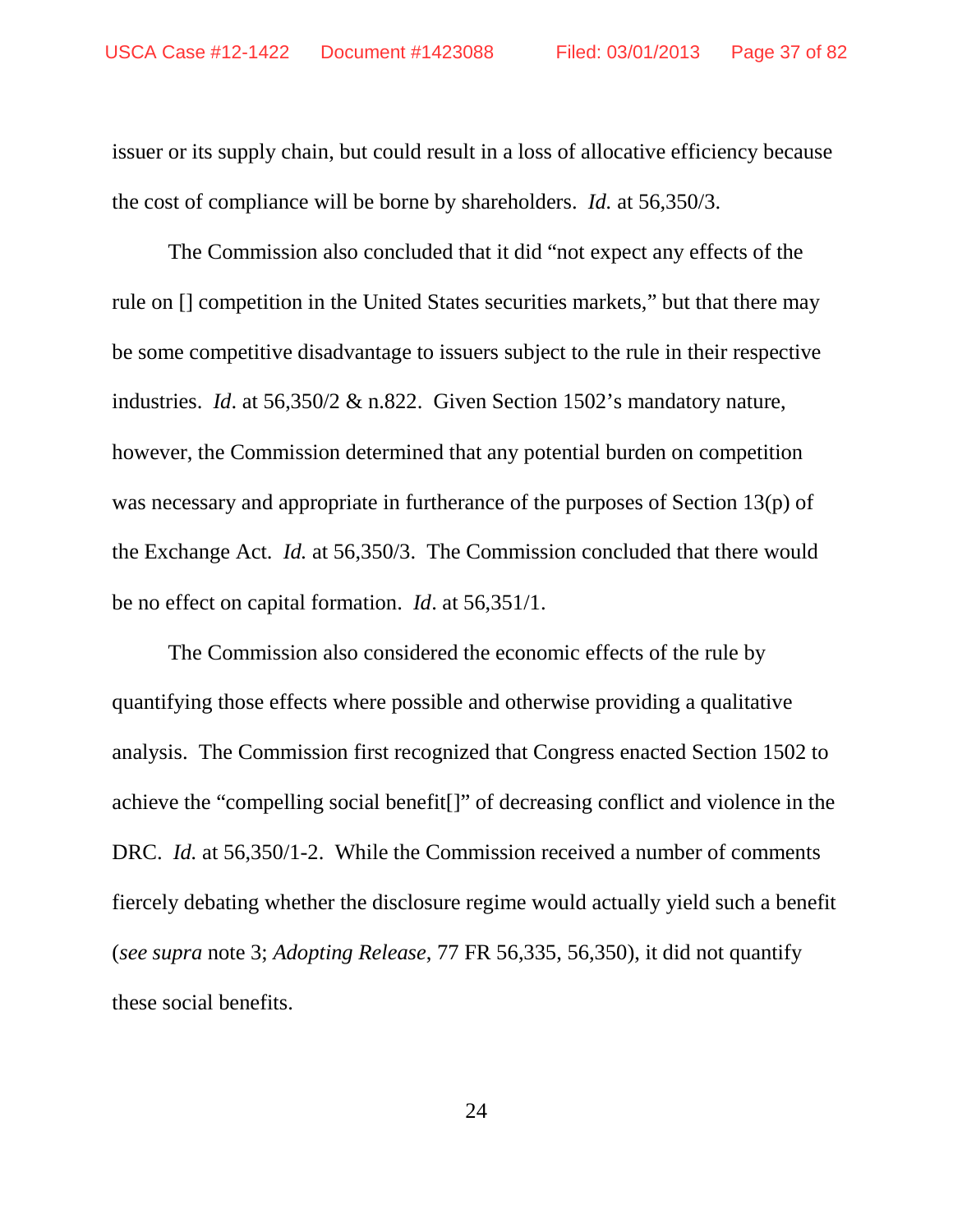As the Commission explained, the humanitarian benefits Congress envisioned "are derived directly from the statute." *Id.* at 56,336/2. The Commission therefore "designed a final rule to help achieve the intended humanitarian benefits in the way that Congress directed" despite the costs. *Id.* Moreover, the Commission was unable to quantify the social benefits from the rule both because it did not have the data to do so and because it was not able to assess how effective Section 1502 will be in achieving those benefits. *Id.*; *see also id.* at 56,335/2-3.

The Commission did provide a detailed quantitative analysis of the costs of the final rule. *Id.* at 56,350-54. It estimated the aggregate initial cost of compliance for the 5,994 issuers estimated to be affected by the rule to be between approximately \$3 billion and \$4 billion, and the annual ongoing cost of compliance to be between \$207 million and \$609 million. *Id.* at 56,337, 56,351/2.

While the Commission also attempted to quantify the impact of its discretionary choices where possible (*id.* at 56,345 n.801, 56,348 n.811), it was unable to quantify the impact of many of those choices. The Commission explained that "reliable, empirical evidence regarding the effects [was] not readily available to the Commission, and commentators did not provide sufficient information" to allow it to do so. *Id*. at 56,342/3. The Commission nonetheless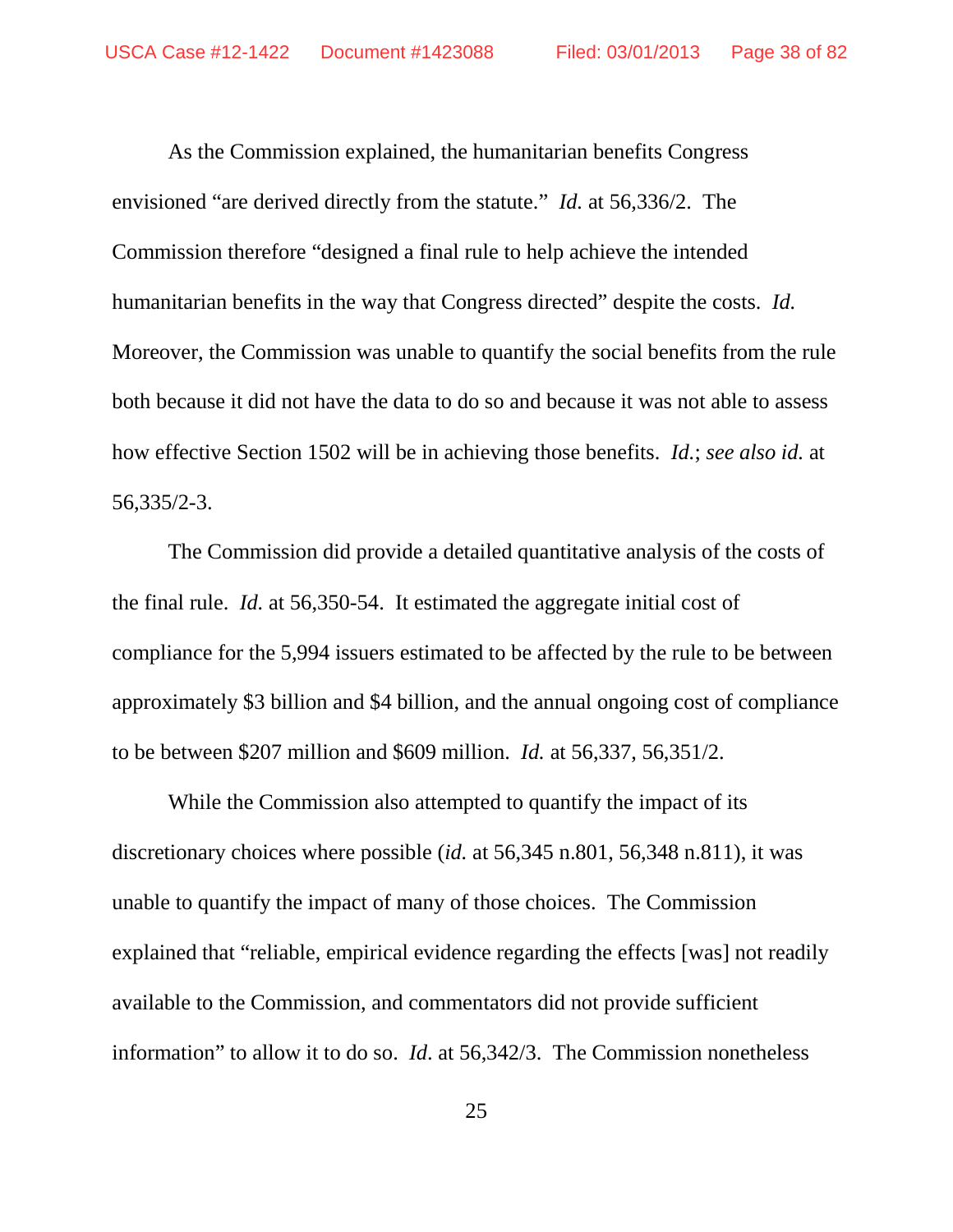provided an extensive qualitative assessment that considered the relative costs and benefits of its significant discretionary choices. *Id*. at 56,342-50.

#### **STANDARD OF REVIEW**

This Court reviews an agency's interpretation of a statute that it implements under the two-step analysis of *Chevron, U.S.A., Inc. v. NRDC*, 467 U.S. 837 (1984). The Court first examines the statute de novo, and if the intent of Congress is clear, then the Court's task is at an end. *Id.* at 842-43. If, however, the statute is ambiguous, the Court must defer to the agency's interpretation unless it is "manifestly contrary to the statute." *Id.* at 844.

To survive arbitrary and capricious review under the APA, regulations must be "the product of reasoned decisionmaking." *Ass'n of Private Sector Colleges and Universities v. Duncan*, 681 F.3d 427, 441 (D.C. Cir. 2012). "In evaluating an agency's decisionmaking, [the Court's] review is 'fundamentally deferential.'" *Id.* (citation omitted).

This Court reviews constitutional challenges to a statute de novo. *American Bus. Ass'n v. Rogoff*, 649 F.3d 734, 737 (D.C. Cir. 2011).

#### **SUMMARY OF ARGUMENT**

Congress considered the potential effects of conflict minerals disclosure and determined that the regime it adopted would ameliorate the humanitarian crisis in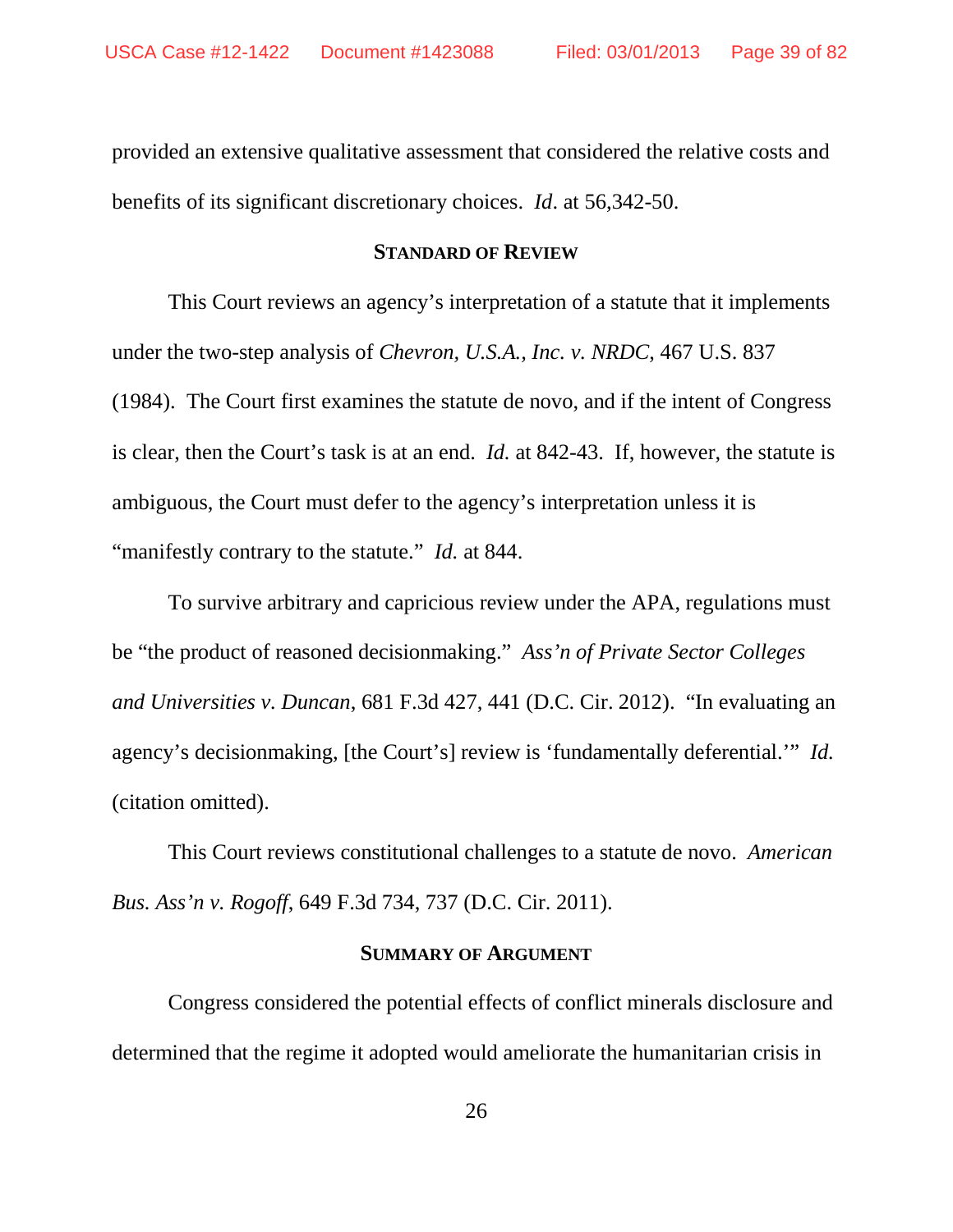the DRC. The Commission reasonably deferred to that determination and, in fulfilling Section 1502's mandate, designed Rule 13p-1 "to help achieve the intended humanitarian benefits in the way that Congress directed." *Adopting Release*, 77 FR 56,336/2.

In doing so, the Commission fulfilled its obligation to determine as best it can the economic implications of the rule. It provided an extensive qualitative analysis of the costs and benefits of its discretionary choices. The Commission also provided a thorough quantitative analysis of the costs of the final rule, and petitioners are simply incorrect that this analysis underestimates those costs.

Neither the APA nor this Court's case law imposed an obligation to go further and quantify either the rule's benefits or the marginal effect of *all* of the Commission's choices under the circumstances presented here. Rather, in the context of a mandatory rule where quantitative data was largely unavailable, the decision to engage in a qualitative analysis in some instances was reasonable. And to the extent petitioners argue that the rule is simply too burdensome, they provide no reason why the cost of Congress's mandate, in and of itself, is reason to vacate.

Petitioners also challenge the Commission's interpretations of Section 1502, arguing both that they impose undue costs and that they were unreasonable. But petitioners' disagreement with Congress's determination that the mandated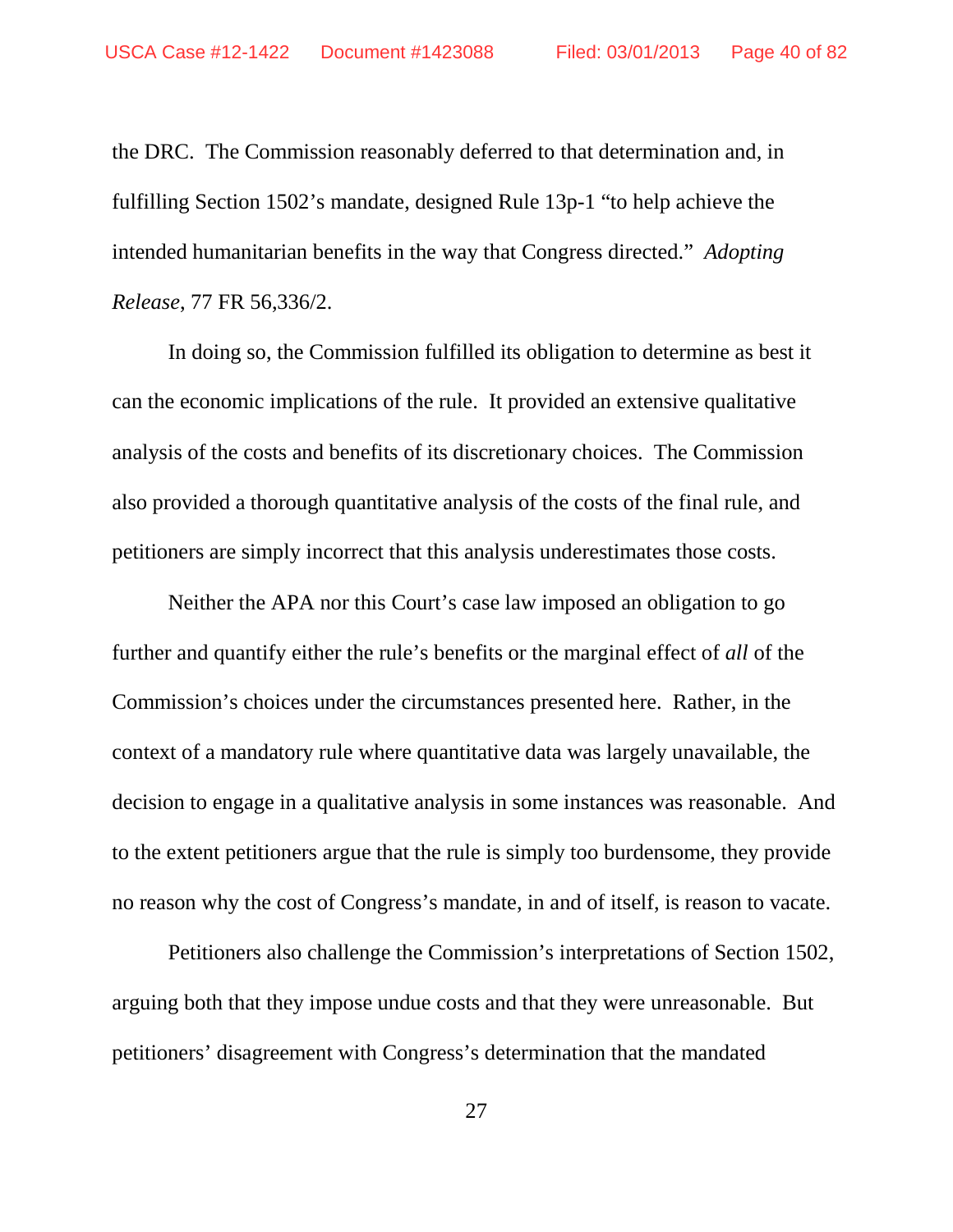disclosure scheme would yield benefits in the DRC does not provide a permissible basis for the Commission to undermine that scheme by adopting petitioners' preferred interpretations of the statute.

The Commission concluded that creating a *de minimis* exception would thwart, rather than advance, the purposes of the statute both because the text of the statute indicates such an exception was not intended and because small individual uses of conflict minerals can have large effects. This was consistent with the views of the State Department and many other commentators. Similarly, the Commission reasonably included issuers that contract to have products manufactured because Congress included products "contracted to be manufactured" in the reporting requirement in order to prevent manufacturers from evading that requirement.

The Commission also acted rationally in adopting the reasonable country of origin inquiry. Without a requirement to conduct due diligence if issuers encounter red flags in their reasonable country of origin inquiry, issuers would have an incentive to avoid learning the source of their minerals—thus undermining one of the fundamental requirements of Section 1502.

And the Commission reasonably provided a longer transition period for smaller issuers than for larger issuers because larger issuers will have greater leverage over their suppliers. Because some smaller suppliers in larger issuers'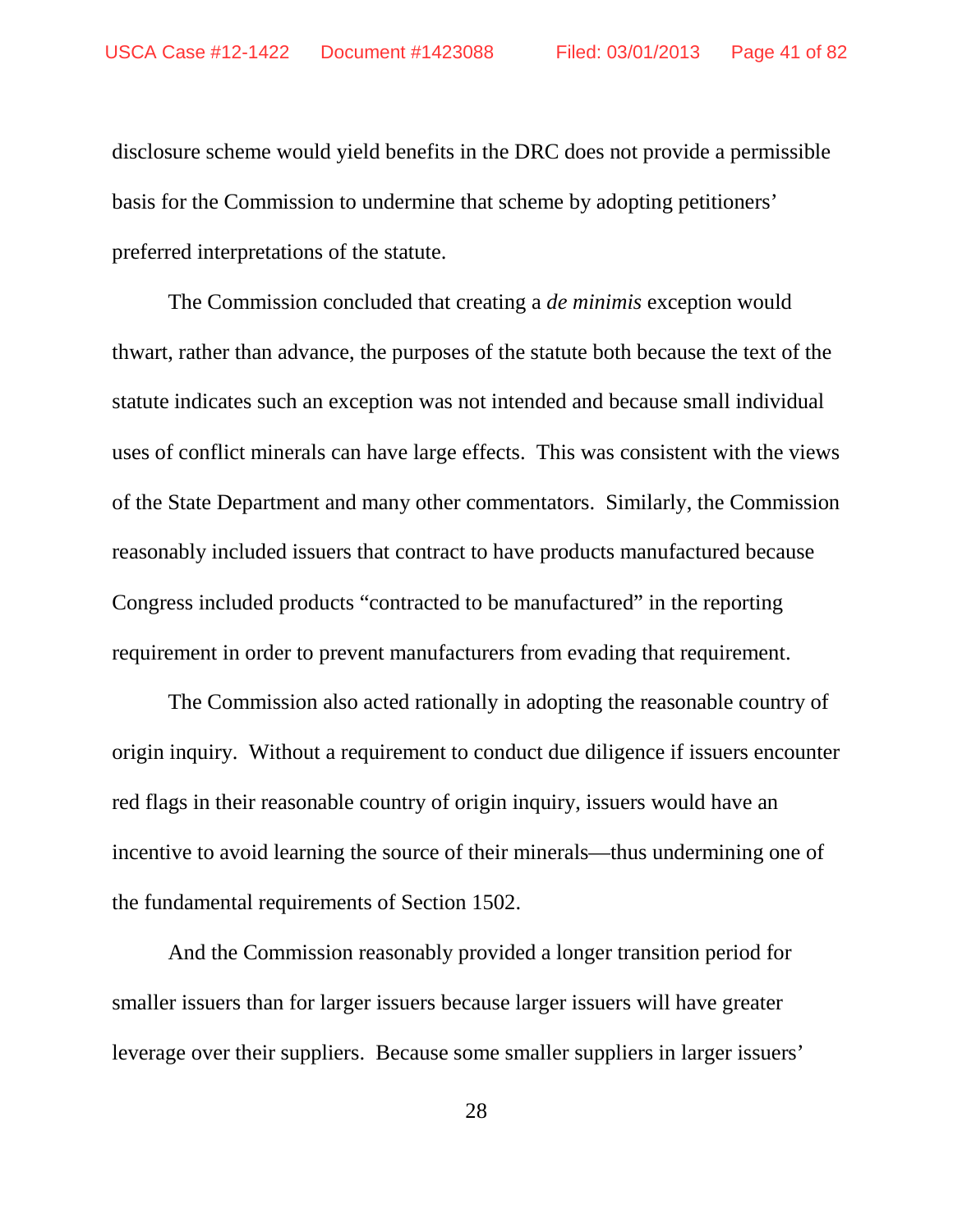supply chains may not even be issuers covered by the rule, and those that are will still be required to trace their minerals, there is no reason this accommodation for smaller issuers should preclude larger issuers from complying after two years.

Finally, Section 1502 does not violate the First Amendment. Like innumerable regulatory programs that require the disclosure of information about products, as implemented by Rule 13p-1 the statute compels disclosure of only factual information that does not burden protected speech.

#### **ARGUMENT**

# **I. The Commission Appropriately Considered the Economic Effects of the Rule.**

The Exchange Act required the Commission to consider whether Rule 13p-1 "will promote efficiency, competition, and capital formation." Exchange Act Section 3(f), 15 U.S.C. 78c(f). As this Court has stated, this obligates the Commission to "determine as best it can the economic implications of the rule." *Chamber of Commerce v. SEC*, 412 F.3d 133, 143 (D.C. Cir. 2005). The Exchange Act also required the Commission to consider whether the rule "would impose a burden on competition not necessary or appropriate in furtherance of the purposes of" that Act. Exchange Act Section 23(a)(2), 15 U.S.C. 78w(a)(2).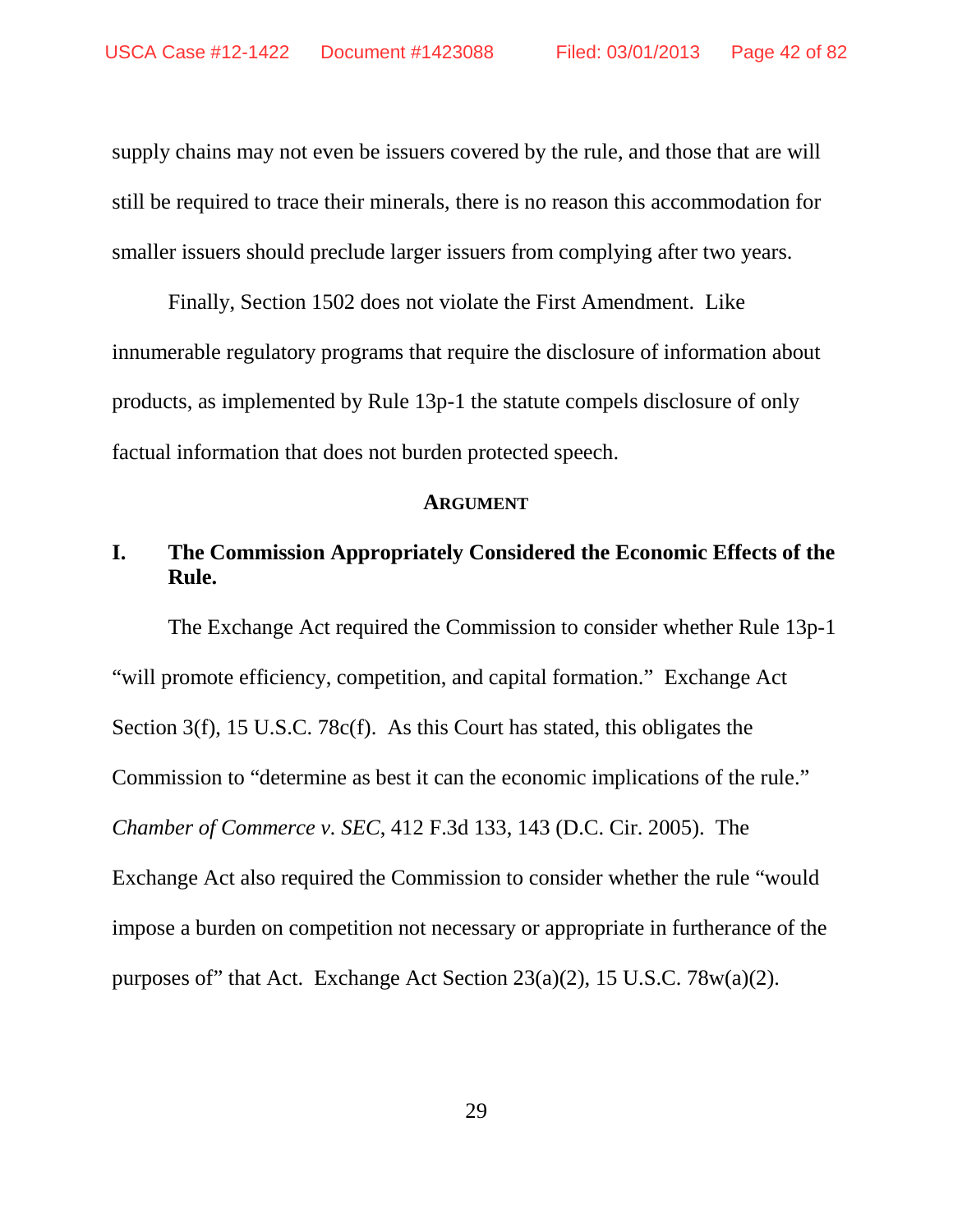In fulfilling these obligations, the Commission was not required, as petitioners and amici contend (Br.27-31; Academics Br.17-21; Industry Br.8), to second-guess the wisdom of Congress's determination that conflict minerals disclosure will yield social benefits in the form of decreasing conflict and violence in the DRC. Nor, as is clear from the statute, did Congress intend that the Commission do so. Thus, the Commission's economic analysis reasonably considered the degree to which its rule furthered that disclosure regime and the benefits of its rule to issuers and users of the information. *Adopting Release*, 77 FR 56,336, 56,342.

Properly framed in this manner, the Commission's economic analysis complied with the APA's requirements: The Commission "examine[d] the relevant data and articulate[d] a satisfactory explanation for its action including a 'rational connection between the facts found and the choice made.'" *Motor Vehicle Mfrs. Ass'n v. State Farm Mutual Auto. Insur. Co.*, 463 U.S. 29, 43 (1983) (citation omitted); *see also Business Roundtable v. SEC*, 647 F.3d 1144, 1148 (D.C. Cir. 2011); *Safari Club Int'l v. Salazar*, No.11-5219, slip op. at 3 (D.C. Cir. Mar. 1, 2013). The release provides a thorough qualitative analysis of both the costs and benefits of the Commission's discretionary decisions as well as an extensive quantitative analysis of the final rule.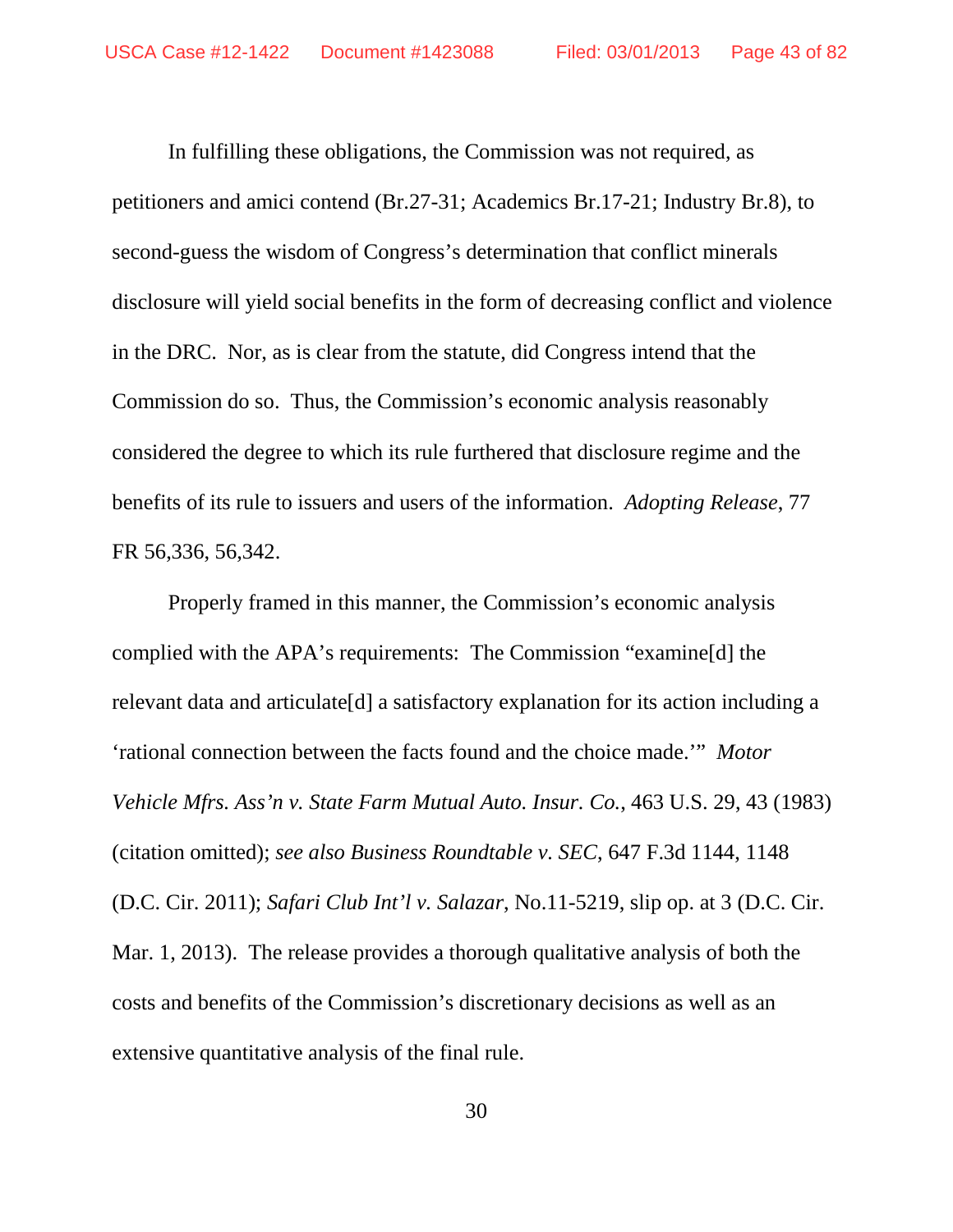# **A. The Commission reasonably accepted Congress's determination that the disclosure requirements would achieve the desired social benefits.**

In enacting Section 1502, Congress considered the potential effects of conflict minerals disclosure and determined that the disclosure regime it adopted would ameliorate, rather than exacerbate, the humanitarian crisis in the DRC. *See* Section 1502(a); 155 Cong. Rec. S4697 (daily ed. Apr. 23, 2009) (statement of Sen. Feingold). Having been directed by Congress to implement a specific regulatory approach, the Commission was not, as petitioners suggest, obligated to revisit Congress's judgment about the wisdom of that approach. In assessing the rule's benefits, it was thus both appropriate and sufficient for the Commission to focus—as it did (*Adopting Release*, 77 FR 56,336/2)—on determining the extent to which Rule 13p-1 "contribut [es] toward speeding achievement of [the] congressional mandate." *Charter Commc'ns, Inc. v. FCC*, 460 F.3d 31, 42 (D.C. Cir. 2006) (discussing *Consumer Elec. Ass'n v. FCC*, 347 F.3d 291, 303 (D.C. Cir. 2003)).

Petitioners and amici argue (Br.28; Academics Br.18-19) that Congress's delegation of rulemaking authority to the Commission, which has an obligation to analyze the economic impact of its rules, shows that the Commission was required to re-assess Congress's determination. The plain language of the statute, however,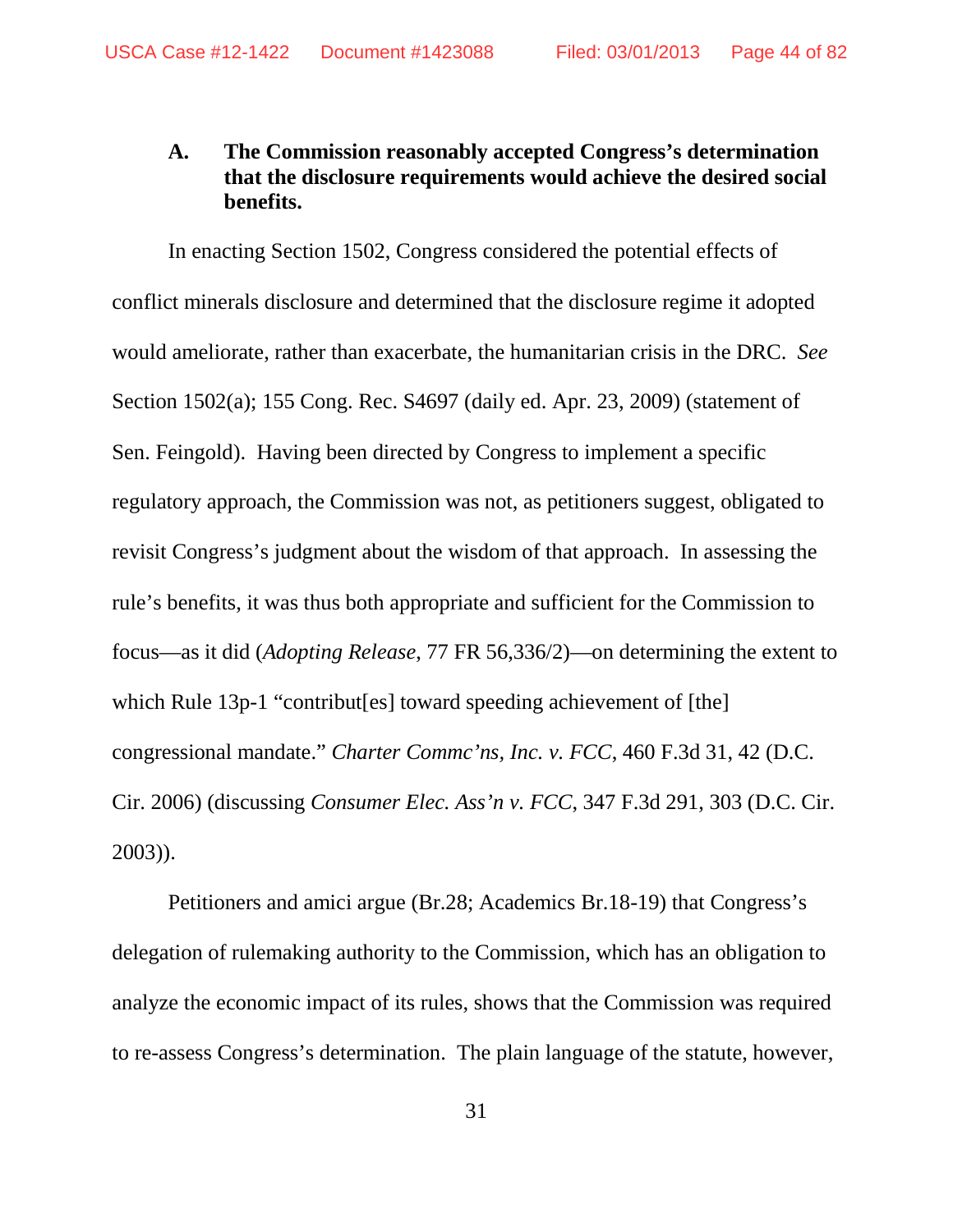anticipates that *other* agencies and branches of government will assess the efficacy of Section 13(p) and Rule 13p-1 in decreasing violence in the DRC. The Comptroller General, *not the Commission*, is required to report to *Congress* on "the effectiveness of section  $13(p)$ ... in promoting peace and security in the [DRC] and adjoining countries." Section  $1502(d)(2)(A)$ . Moreover, the State Department has discretion to designate additional minerals as "conflict minerals" and charges that department with developing a strategy "to address the linkages between human rights abuses ... and commercial products." Section  $1502(c)(1)(A)$ . Finally, it is the President, not the Commission, who has the authority to revise or temporarily waive the reporting requirements (Section  $13(p)(3)$ ) and ultimately to determine that the disclosures are no longer needed (Section 13(p)([4](#page-44-0))).<sup>4</sup>

Petitioners' and amici's focus on predictions that implementation of Section 1502 would exacerbate the situation in the region (Br.17-18, 29-30; Academics Br.20-21) is therefore misplaced. Although the comments in the record were decidedly mixed in their predictions of the effects of a disclosure regime on the ground (*see supra* note 3),Congress chose a side in this debate by enacting Section 1502. Indeed, as the comment letters they cite make clear (Br.17-18), petitioners'

<span id="page-44-0"></span> <sup>4</sup> For the same reasons, the argument made by amici that an assessment of benefits was essential as "an important check on the SEC's ability … to perpetuate its own powers" (Academics Br.19) fails.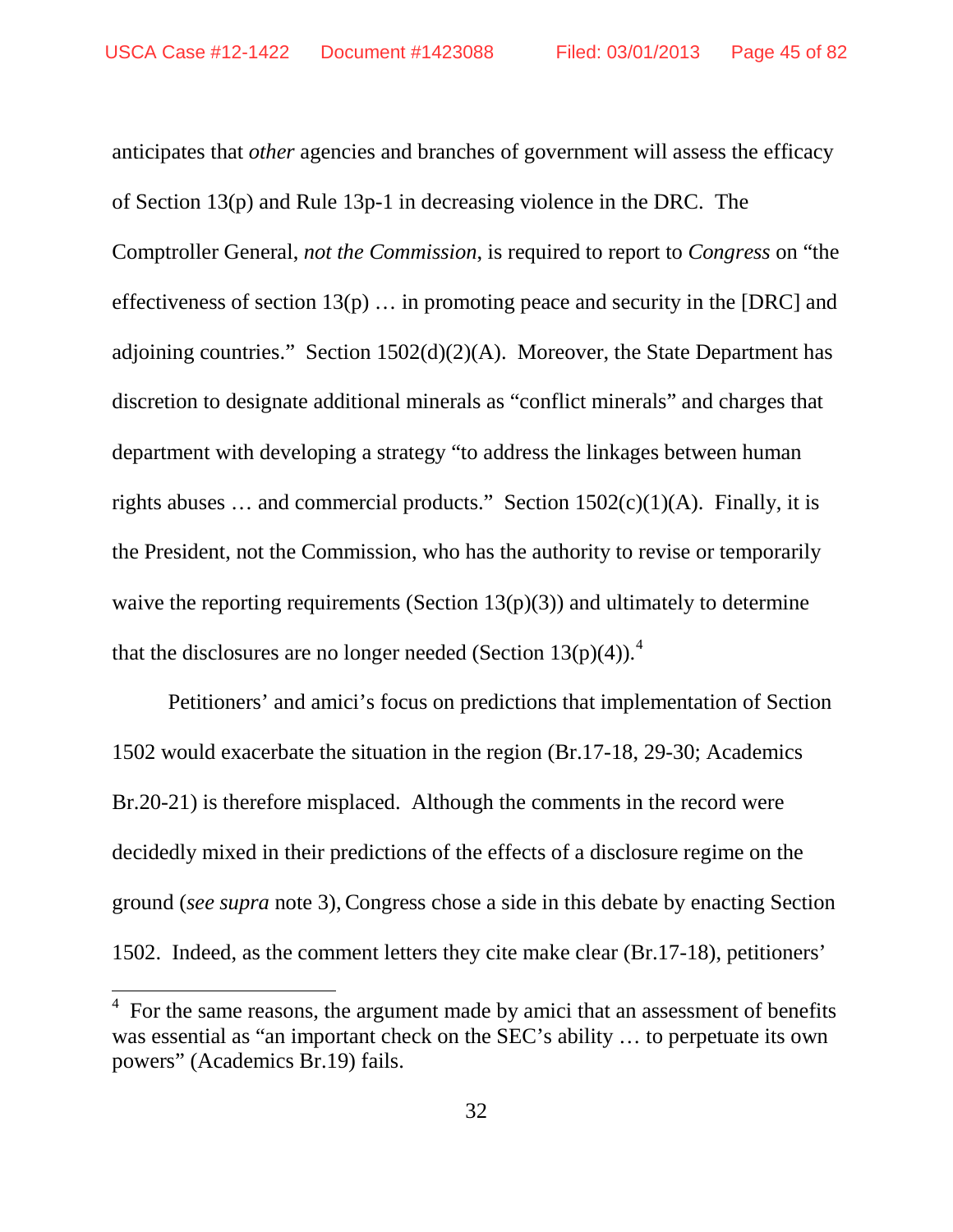stated concerns about a *de facto* embargo stem from the statute itself, and not any details of the Commission's rule.<sup>[5](#page-45-0)</sup> The Commission thus reasonably determined not to second-guess Congress's judgment, but rather to design a rule "to help achieve the intended humanitarian benefits in the way that Congress directed." *Adopting Release*, 77 FR 56,336/2.[6](#page-45-1)

Petitioners and amici also criticize (Br.27-28; Industry Br.8) the Commission's statement that "we are unable to readily quantify [Section 1502's social benefits] with any precision, both because we do not have the data to quantify the benefits and because we are not able to assess how effective Section 1502 will be in achieving those benefits." *Adopting Release*, 77 FR 56,335/3, 56,350/2. Especially in the context of a mandatory rule in which Congress has made a determination of benefits, however, the difficulty of independently quantifying those benefits is certainly relevant in assessing the reasonableness of the scope of an agency's economic analysis. And here, given Congress's

<span id="page-45-0"></span><sup>&</sup>lt;sup>5</sup> The final rule's incorporation of a transition period and exemption for minerals already outside the supply chain, discussed *supra* note 3, belies amici's argument (Academics Br.21) that the Commission "ignore[d]" these comments.

<span id="page-45-1"></span> $6$  That Congress itself has determined that a specific regulatory approach disclosure—will yield the social benefits it desires, also distinguishes this case from the dicta in *Public Citizen v. Fed. Motor Carrier Safety Admin.*, 374 F.3d 1209 (D.C. Cir. 2004), on which petitioners and amici rely (Br.28, 31, 34, 42; Academics Br.18; Industry Br.8).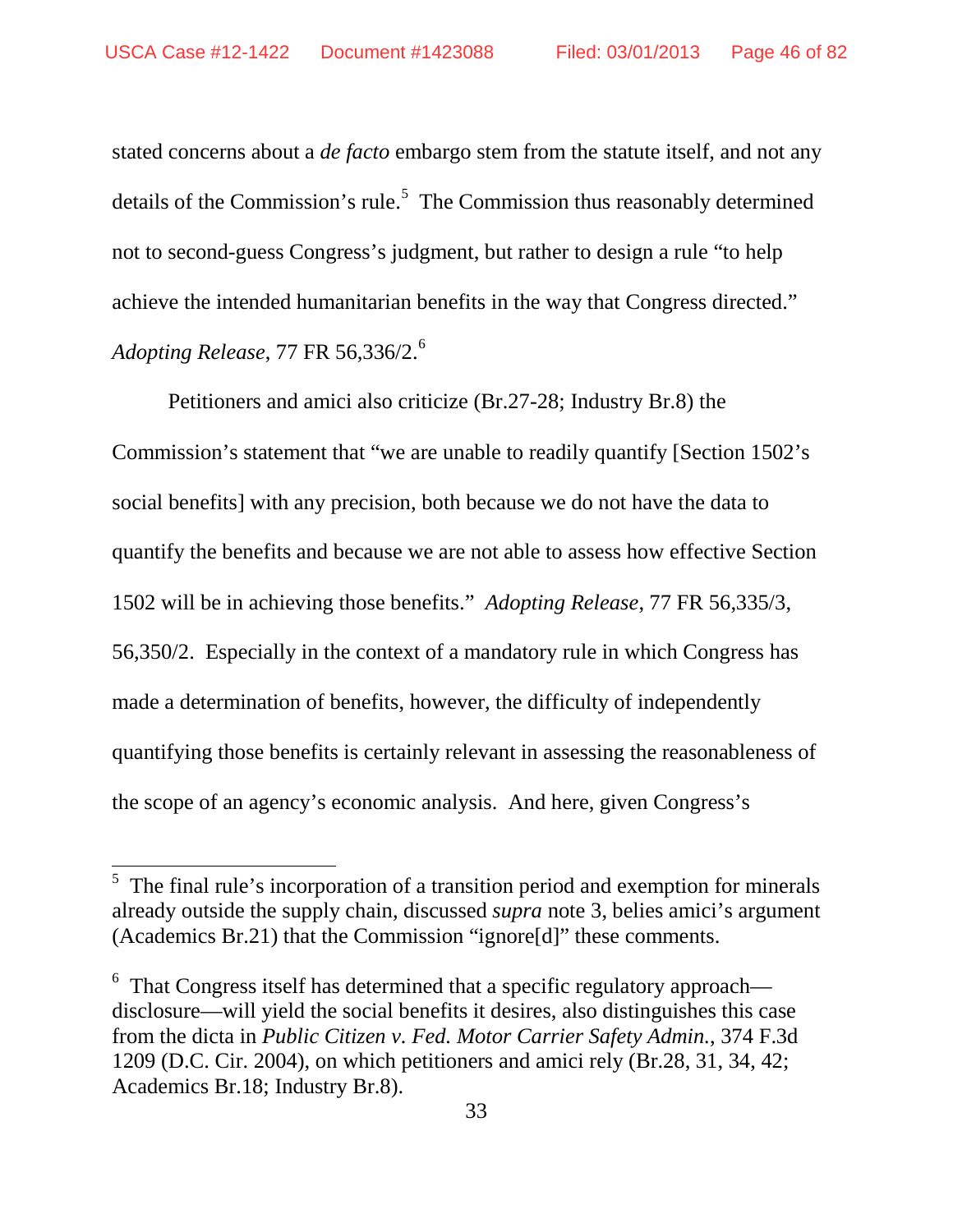determination and the dearth of quantitative evidence in the record, the Commission's decision not to quantify the benefits was reasonable.

And contrary to petitioners' contention (Br.30), even if the Commission had independently assessed the benefits of Congress's disclosure regime and found them lacking, it could not, on that basis, have created exceptions to the statutory requirements that would undermine the statutory scheme. *See Public Citizen v. FTC*, 869 F.2d 1541, 1556 (D.C. Cir. 1989) (agency cannot create exemptions to statutory requirements based upon the agency's perceptions of costs and benefits).

## **B. The Commission did not err by engaging in a largely qualitative assessment of the marginal costs and benefits of its discretionary choices.**

Petitioners argue that the Commission "apparently believed that Section 1502 excuses it from conducting an adequate cost-benefit analysis" (Br.32) and criticize the Commission for failing to quantify the incremental costs of its discretionary choices (Br.33-34; *see also* Industry Br.4). But they ignore the Commission's extensive qualitative analysis of its discretionary choices in comparison to suggested alternatives. *Adopting Release*, 77 FR 56,342-50. No more was required.

The APA does not require the Commission to quantify the marginal costs and benefits of *every* choice made during a rulemaking. *Stilwell v. Office of Thrift*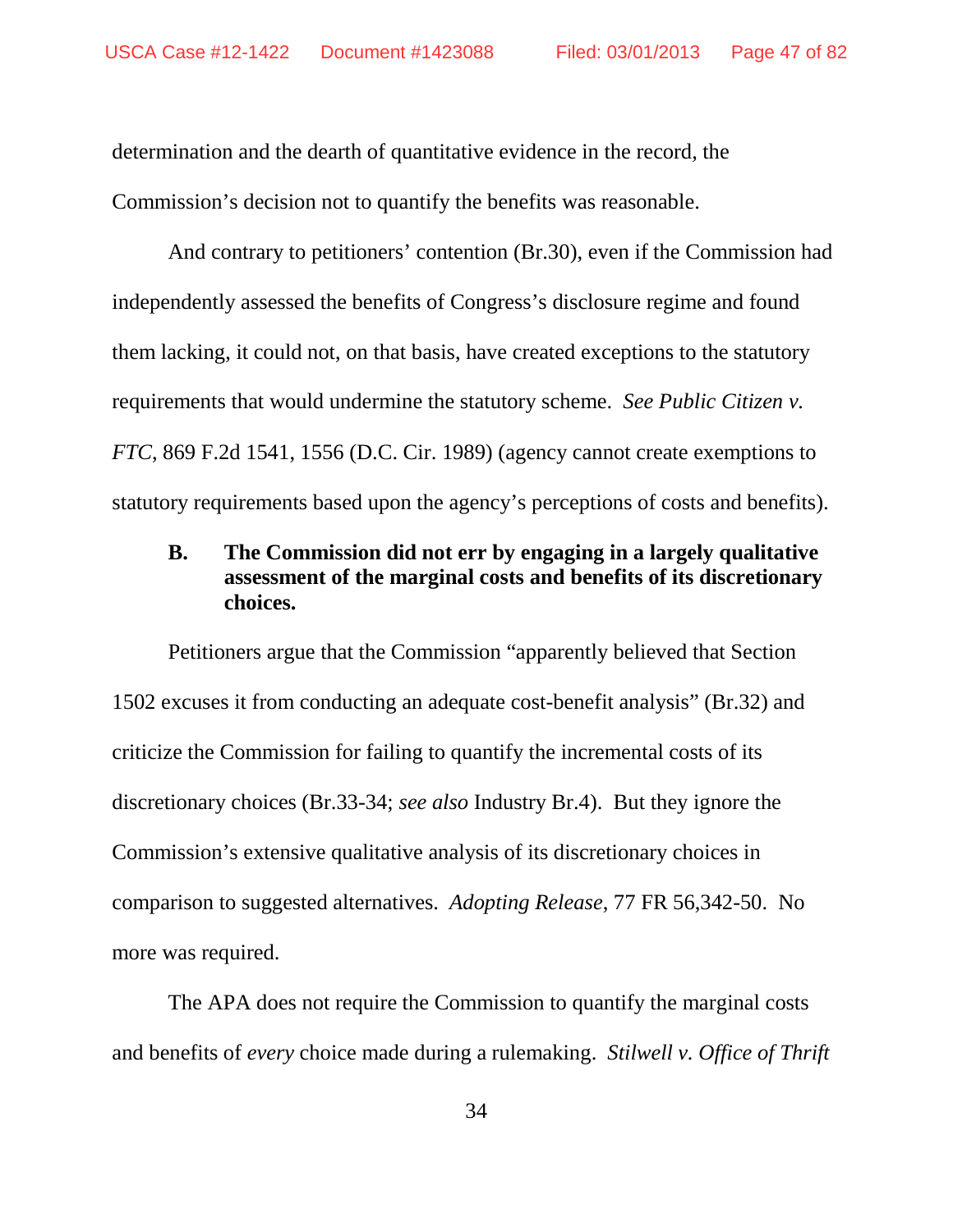*Supervision*, 569 F.3d 514, 519 (D.C. Cir. 2009) (APA does not impose a "general obligation on agencies to produce empirical evidence. Rather, an agency has to justify its rule with a reasoned explanation."). Nor does this Court's case law interpreting the Commission's obligation to assess the effect of its rules on efficiency, competition, and capital formation impose an obligation to separately quantify the impact of *all* of its choices. Rather, those cases fault the Commission for failing to quantify the impact of the rule it adopted. *Business Roundtable*, 647 F.3d at 1150; *see also American Equity Inv. Life Ins. Co. v. SEC*, 613 F.3d 166, 178 (D.C. Cir. 2010); *Chamber*, 412 F.3d at 143-44.

Here, as discussed below, the Commission quantified the costs of the final rule. And the Commission quantified the marginal benefits of its discretionary choices "to issuers and users of the conflict minerals information" where practicable. *See*, *e.g.*, *Adopting Release*, 77 FR 56,345 n.801 (cost savings per issuer from transition period); 56,348 n.811 (number of issuers affected by change in timing of disclosure). But it reasonably determined that quantification of the marginal benefits and costs of every single choice was neither practicable nor necessary, and therefore a qualitative analysis was appropriate. *Id.* at 56,342/3.

Many of the benefits, such as increased flexibility for issuers and more reliable disclosure, were intangible and therefore not readily susceptible to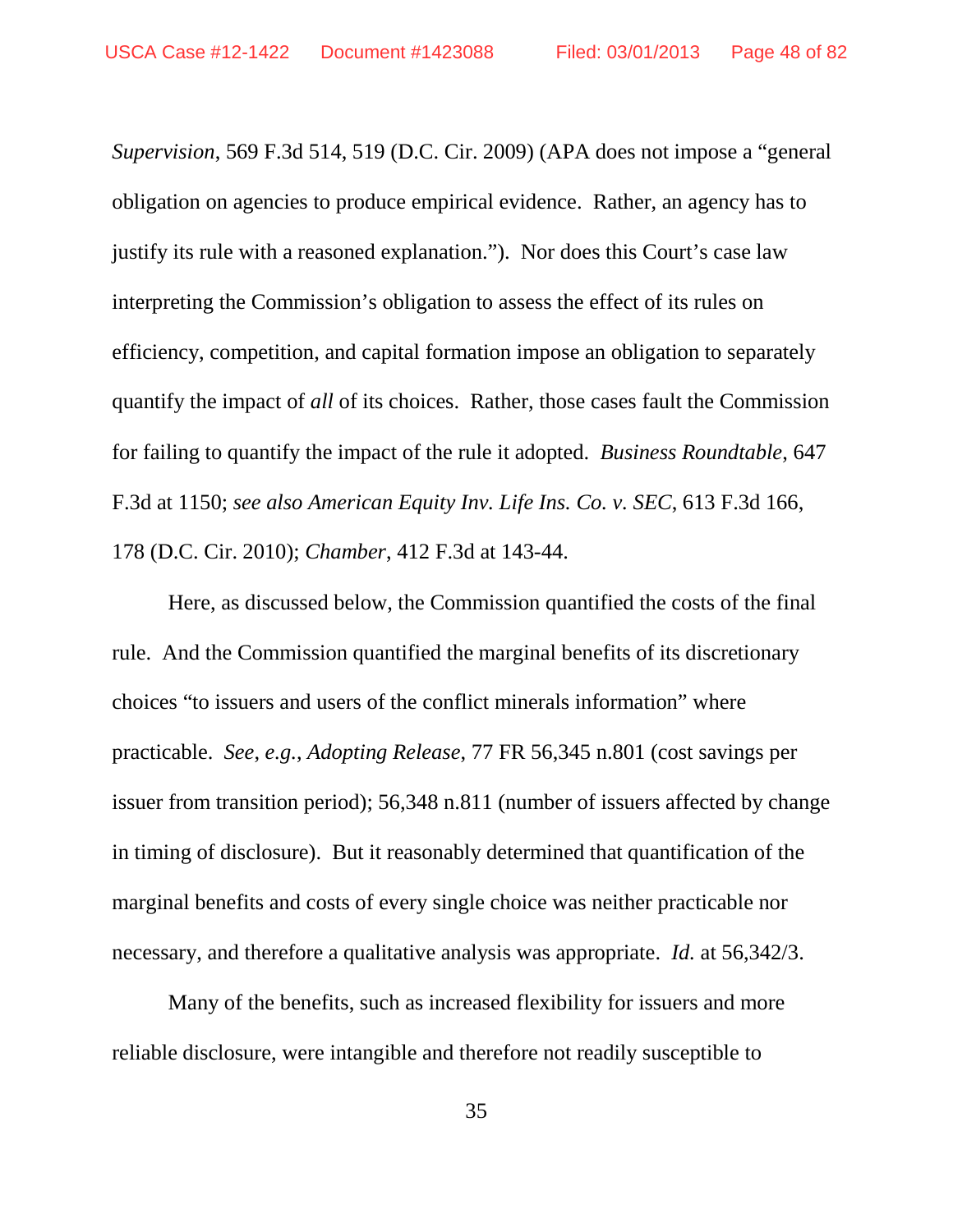quantification. *See*, *e.g.*, *id.* at 56,343 (reasonable country of origin inquiry will provide issuers increased flexibility and facilitate compliance); 56,345 (transition period will improve due diligence); 56,346/1-2 (requirement to use recognized due diligence framework makes reports easier to compare and improves their credibility); 56,348/2-3 (method and timing of disclosure simplifies and standardizes it). Other benefits could not be quantified because the Commission did not have access to the necessary data. *See*, *e.g.*, *id.* at 56,347 n.805 (no empirical evidence regarding the scope of the use of recycled or scrap minerals).

Similarly, the Commission reasonably explained that it was unable to quantify the costs of its discretionary decisions because, despite the Commission's requests for specific data in the proposing release (75 FR 80,948, 80,964-80,970) and the extensive comment process, commentators failed to provide the necessary information. *Adopting Release*, 77 FR 56,342/3; *cf. Duncan*, 681 F.3d at 448 (rejecting challenge to a rule where the petitioner pointed to no study or empirical data that the agency ignored); *Vonage Holdings Corp. v. FCC*, 489 F.3d 1232, 1244 (D.C. Cir. 2007).

To the extent petitioners and amici argue that the Commission was nonetheless required to do its own studies to derive quantitative estimates of each of its discretionary decisions, that is not what the law requires. *See Chamber*, 412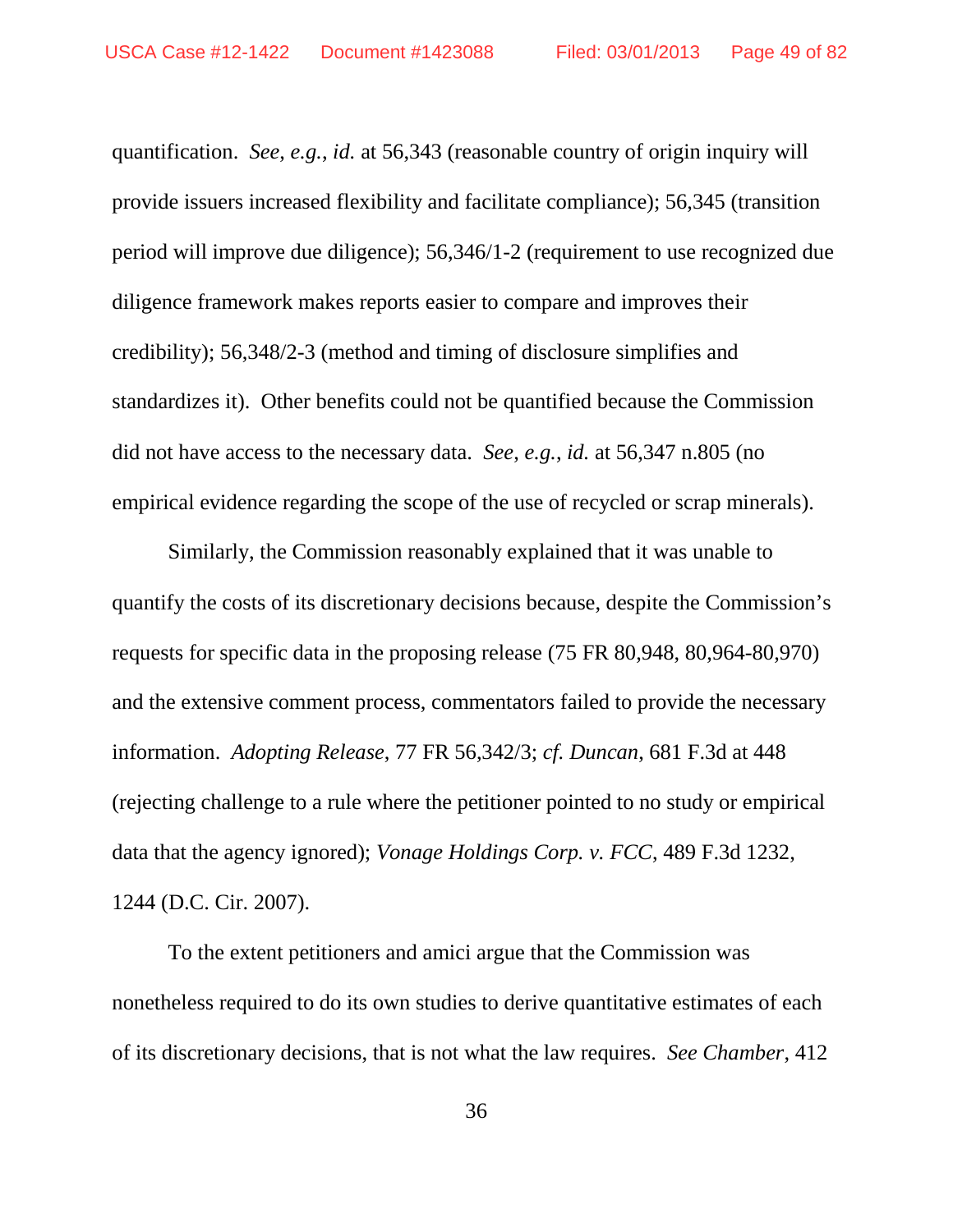F.3d at 142. As the Commission explained, it would have been "unable" to quantify the decisions "with any precision" because the requisite empirical evidence was not readily available. *Adopting Release*, 77 FR 56,342/3.

As petitioners themselves recognize, manufacturers and suppliers often consider their materials and supply chains proprietary information. Br.9, 10. Thus, there is little public data indicating the number of issuers who, for example, are likely to encounter red flags in their reasonable country of origin inquiry. It would therefore have been impracticable for the Commission to have "attach[ed] … numbers" (Br.34) to these choices, and it was reasonable for the Commission to rely on a qualitative analysis. *See Chamber*, 412 F.3d at 142. As the Supreme Court has admonished, "[i]t is one thing to set aside agency action under the [APA] because of failure to adduce empirical data that can readily be obtained. It is something else to insist upon obtaining the unobtainable." *FCC v. Fox Television Stations, Inc.*, 556 U.S. 502, 519 (2009) (internal citation omitted); *see also Cablevision Sys. Corp. v.* FCC, 597 F.3d 1306, 1314 (D.C. Cir. 2010); *ConocoPhillips Co. v. EPA*, 612 F.3d 822, 841 (5th Cir. 2010).

Petitioners contend that, without engaging in a quantitative analysis, the Commission could not determine that any burdens the rule imposed on competition were "necessary or appropriate" in furtherance of the purposes of the Exchange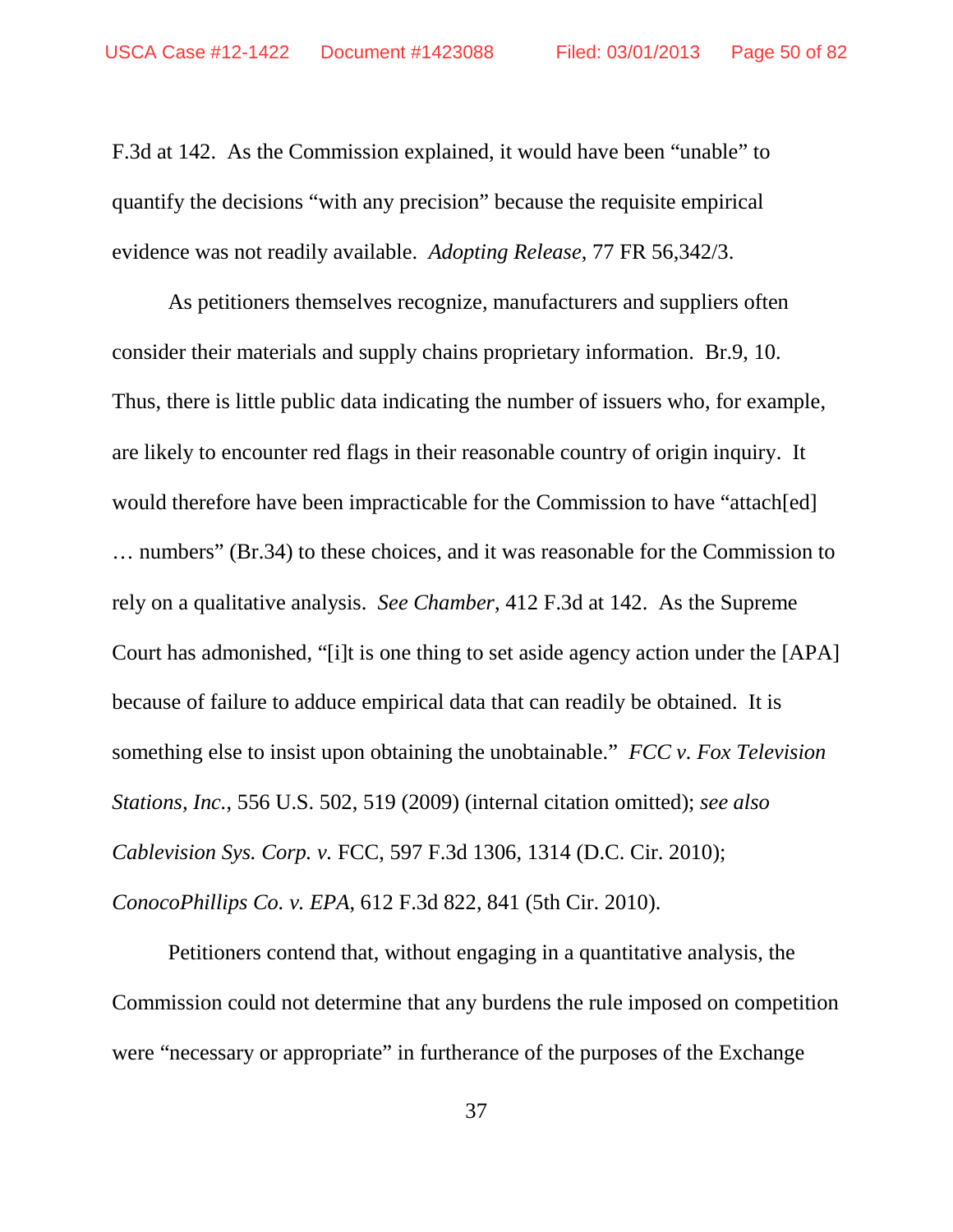Act. Br.34 (citing Section 23(a)(2)). They ignore, however, that the Commission "tried to reduce the burden of compliance" where possible "while remaining faithful to the language and intent of" Section 1502. *Adopting Release*, 77 FR 56,279/2. Thus, most of its discretionary decisions reduced the burdens of the rule. And in the one area where the Commission did not go as far as petitioners would like—the reasonable country of origin inquiry (Br.33)—the Commission determined the petitioners' approach was inconsistent with the intent of new Section 13(p) of the Exchange Act (*Adopting Release*, 77 FR 56,344/1), which mandates the rule. In the context of such a mandate where quantitative data is neither readily available nor provided by commentators, the decision to engage in a qualitative analysis was reasonable. *Cf. Consumer Elec. Ass'n*, 347 F.3d at 303 (range of costs estimated "sufficient for the task at hand"); *see also State of Cal. v. Watt*, 712 F.2d 584, 605 & n.105 (D.C. Cir. 1983) (cost-benefit analysis sufficient where agency used it "only for generalized conclusions" such as assessing "order of magnitude approximation" and not "for making narrow distinctions" between potential regulatory alternatives).

Amici similarly argue that the Commission should have "analyzed the market for conflict minerals mined by armed groups in the Congo" (Industry Br.7) to assess the incremental impact on the ground in the DRC of interpretive decisions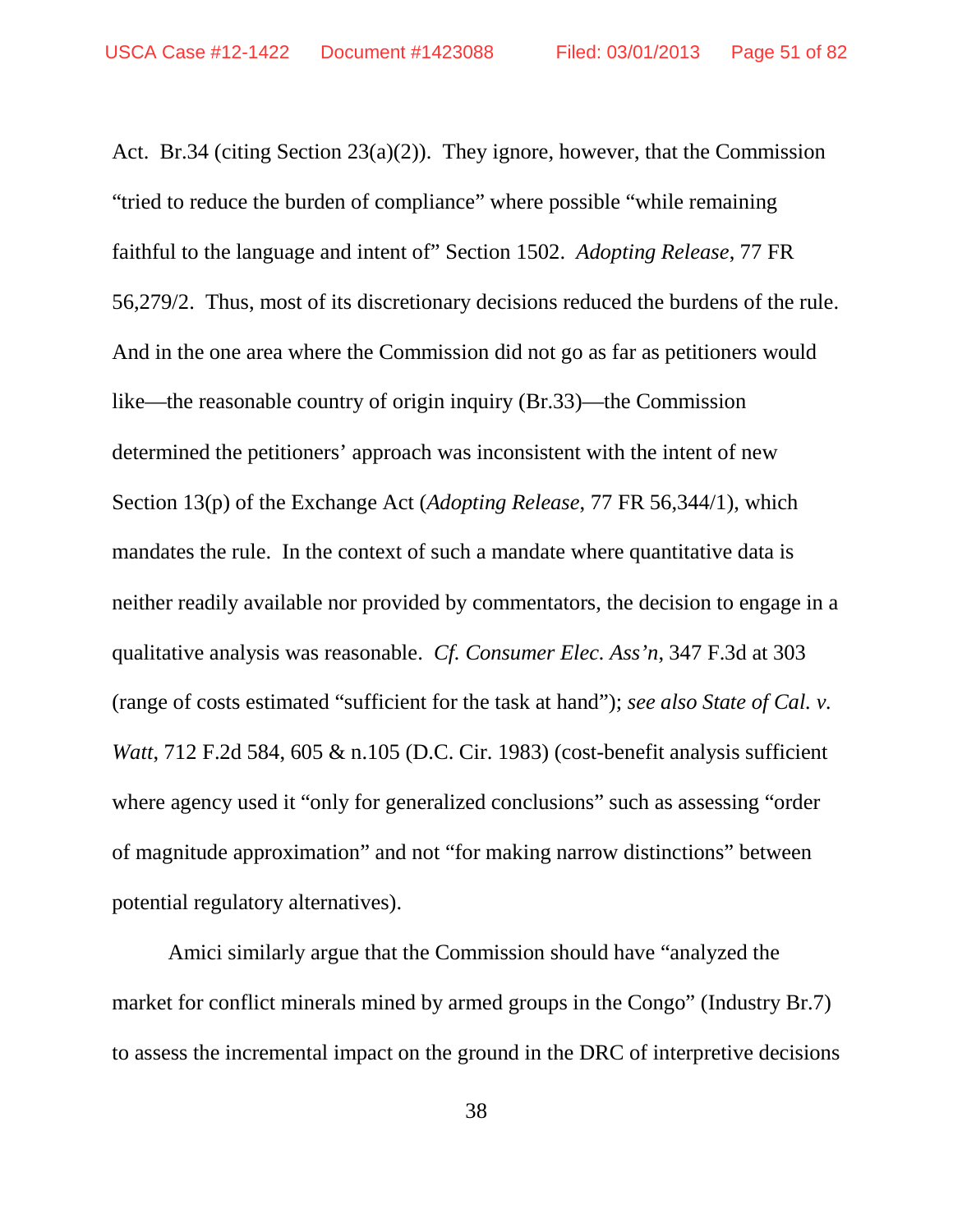such as whether to include a *de minimis* exception or issuers who contract to have products manufactured. *Id.* at 10-11, 26. The Commission acted reasonably in accepting Congress's decision that the disclosure scheme mandated by Section 1502 would lead to social benefits in the DRC. And the Commission reasonably determined that excluding *de minimis* uses or issuers who contract to have products manufactured would undermine that scheme. *Infra* 43-54. In that context, and because sufficient quantitative data was not available, the Commission's qualitative discussion of the impact of these decisions (*Adopting Release*, 77 FR 56,298, 56,345/3) was sufficient.

## **C. The Commission conducted a thorough quantitative analysis of the costs of the final rule.**

The Commission did provide a comprehensive quantitative analysis of the costs of the final rule. *Adopting Release*, 77 FR 36,350-54. In compiling this analysis, the Commission critically evaluated the widely divergent estimates provided by commentators, including petitioners, and integrated those estimates into a reasonable range of costs. *Id.* at 56,351/1-2. Petitioners' contention that, in doing so, the Commission underestimated the costs of the rule (Br.31-32) is simply incorrect.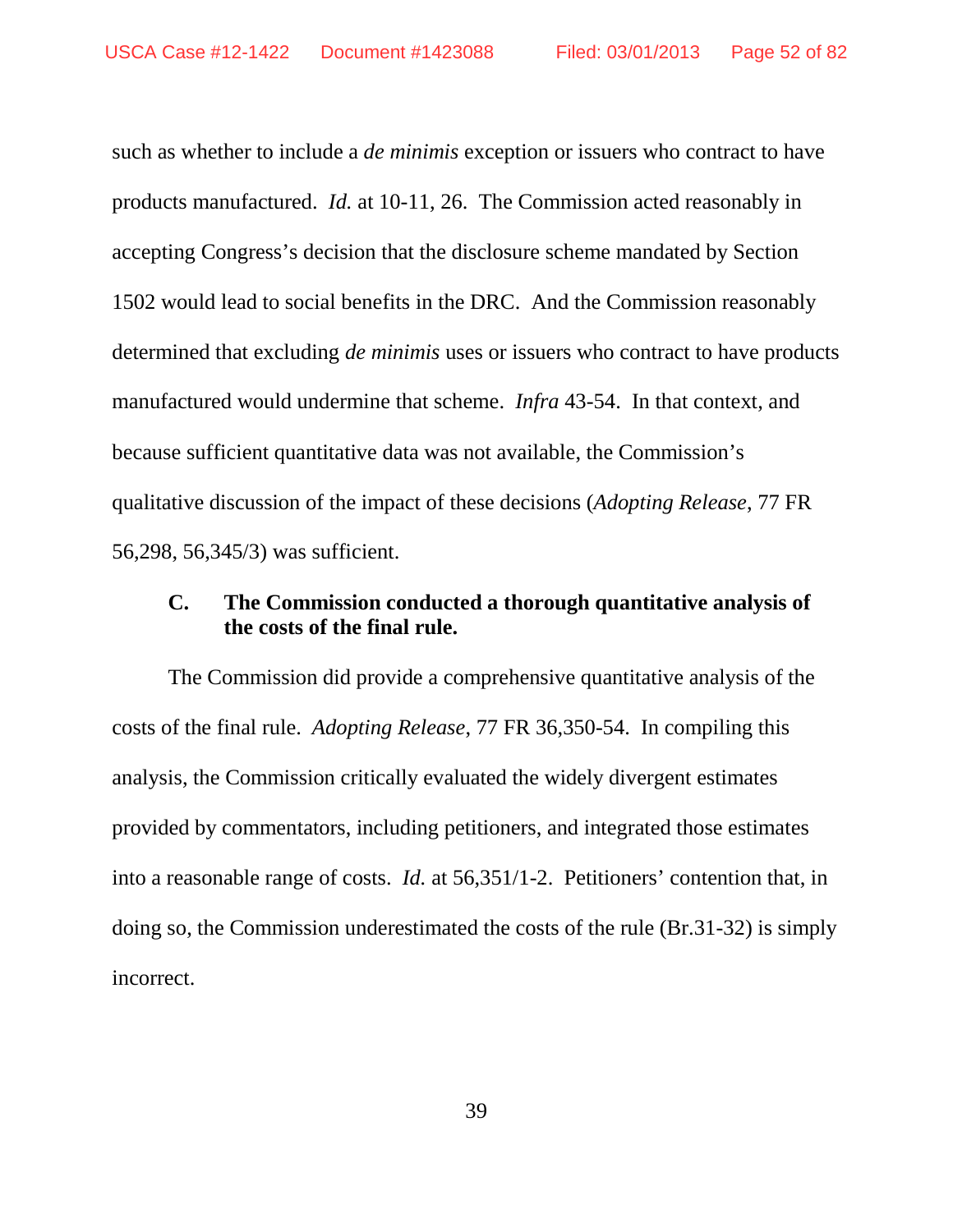The Commission built its estimate around the comments from the two groups—petitioner National Association of Manufacturers ("NAM") and a university group—that provided the most comprehensive estimates of the aggregate costs of the rule. *Adopting Release*, 77 FR 56,351/1. It modified these commentators' estimates, however, to account for information from others who commented on these estimates. *Id*. at 56,351/2. Petitioners challenge the Commission's estimates of two components of this calculation—information technology costs and the average number of suppliers. These challenges, however, fall far short of meeting their "high" burden to show prejudicial error. *Nat'l Ass'n. of Home Builders v. EPA*, 682 F.3d 1032, 1040 (D.C. Cir. 2012).

Petitioners first complain that the Commission accepted a mid-level estimate of IT costs for small companies, as opposed to the high-end estimate provided by petitioner NAM, "simply because a third commenter … had estimated such costs to be lower still." Br.31. The Commission, however, appropriately assessed *all* of the evidence before it to arrive at a reasonable estimate.

The "third commentator" petitioners mention pointed out that NAM's estimate was based upon the most expensive systems on the market and was ten times the total annual sales for all software dealing with restricted materials. *Adopting Release*, 77 FR 56,351/3 (*quoting* Claigan (12/16/2011)). And while the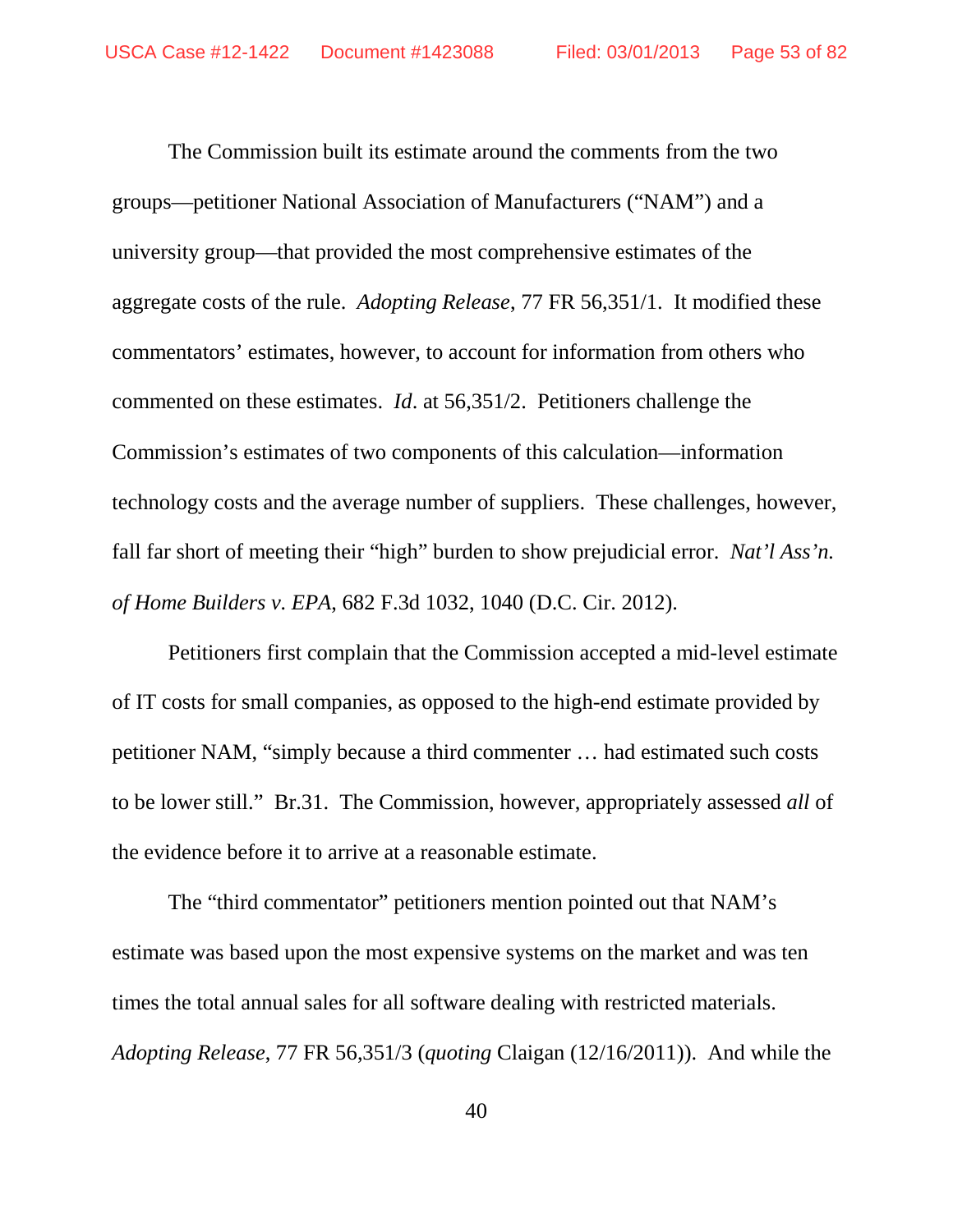Commission found that this commentator did not provide "a factual basis" for the lower estimate it provided (\$35,000) (Br.31), the above reasoning provided a rational basis for concluding small companies were unlikely to incur the high costs NAM estimated. *See Consumer Elec. Ass'n*, 347 F.3d at 303. Moreover, the midlevel estimate the Commission adopted—\$205,000 for small companies (as opposed to the \$1,000,000 NAM estimated for all issuers, regardless of size)—was provided by the university group and based upon the results of a survey commissioned by yet another commentator. *Adopting Release*, 77 FR 56,351/3.

Nor did the Commission err in assuming that large issuers' IT costs would be double those of smaller companies rather than four times, as NAM and the university group estimated. Br.31-32. As already described, comments suggested that NAM overestimated the actual costs that would be incurred, even for large issuers (*see* Claigan; Assent (12/19/2011)), and the university group's estimate for large issuers relied on NAM's estimate. It was therefore reasonable for the Commission to lower its own estimate.

Petitioners also challenge the number of suppliers estimated to be affected by the rule. The Commission, however, reasonably determined that many commentators' estimates of the number of affected suppliers failed to account for the fact that many issuers may use the same suppliers. *Adopting Release*, 77 FR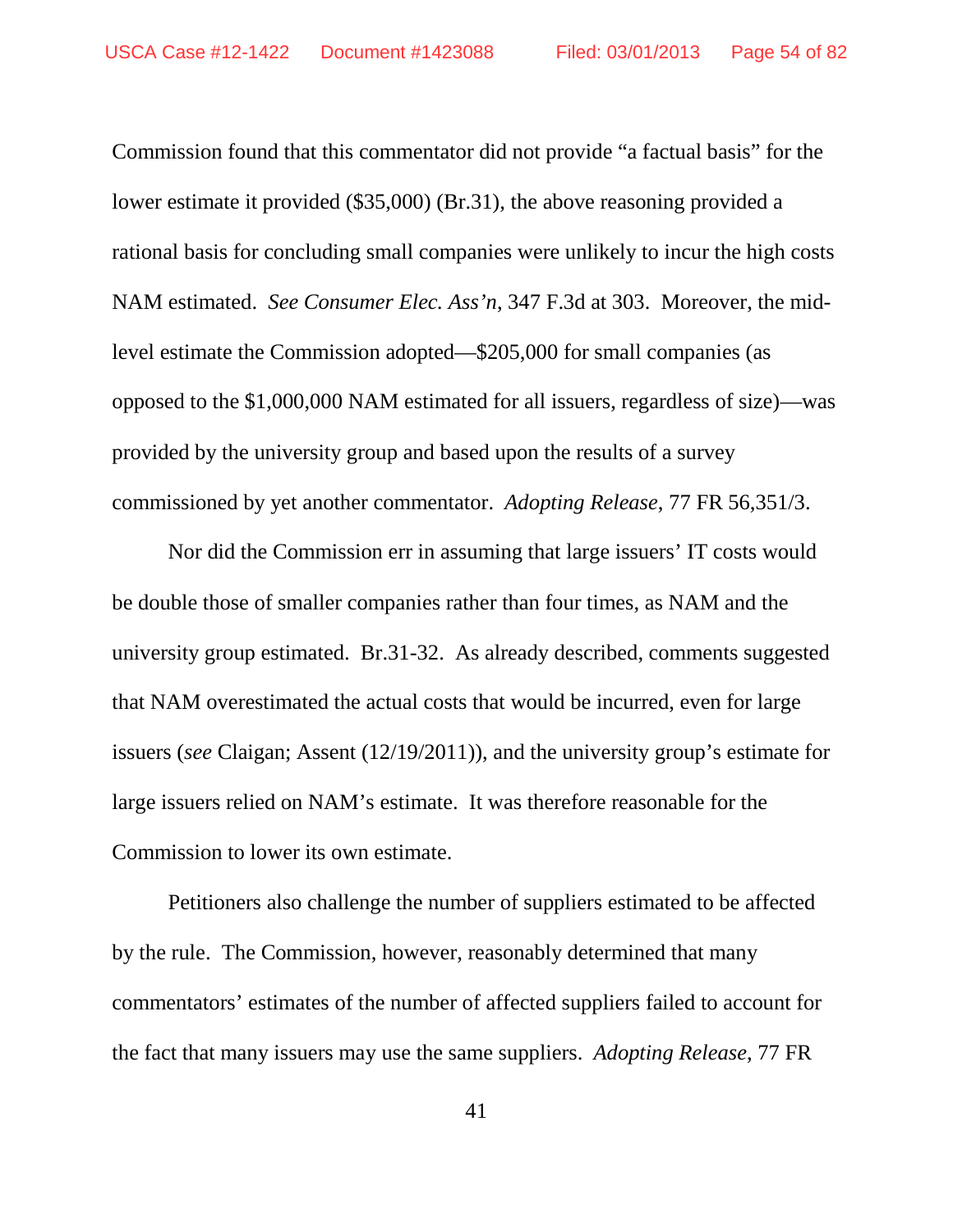56,352/3. And while the university group did attempt to account for this overlap, its estimate of affected suppliers—860,000—was still higher than would be expected given other evidence in the record and the public domain. *Id.* The Commission therefore reasonably relied on a lower number—278,000—which was more consistent not only with other comments, but also with the total number of manufacturing businesses as measured by the Census Bureau. *Id.*

Finally, petitioners contend that the Commission "arbitrarily" declined to use NAM's estimate of the average number of first tier suppliers "*simply because other commentators had lower estimates*." Br.32 (emphasis added). Far from being arbitrary, however, the Commission is required to reasonably examine *all* of the comments in the record. And, indeed, NAM's estimate (2000) was significantly higher than that provided by another commentator (163). *Adopting Release*, 77 FR 56,352/1. In this circumstance, the Commission's reliance on a mid-level estimate provided by the university group (1,060) was rational.

\* \* \*

Finally, petitioners appear to suggest that the rule is simply too burdensome, and that burden in and of itself is reason to vacate. Br.23, 32. But the Commission acknowledged that the rule is costly (*Adopting Release*, 77 FR 56,279, 56,336/2, 56,350/2) and "tried to reduce the burden of compliance in areas in which [it had]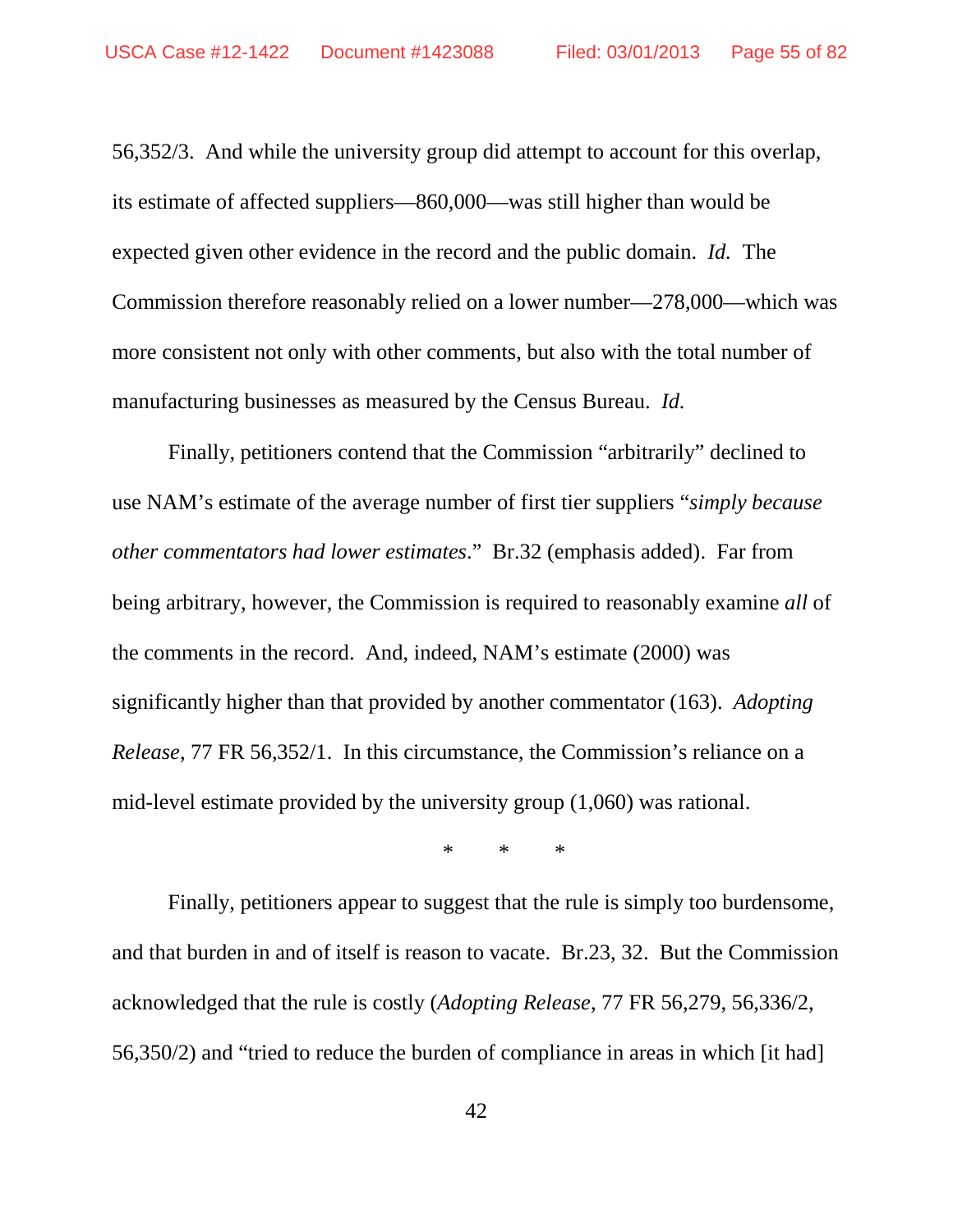discretion" (*id.* at 56,279/2). And in the few areas in which the Commission rejected approaches suggested by commentators to lower the costs, it did so based upon its reasonable conclusions (*see infra* 43-60) that these approaches would undermine the disclosure scheme Congress intended. *See*, *e.g.*, *id.* at 56,291, 56,298, 56,314. Under these circumstances, the mere fact that the costs of this mandatory rule are high does not provide a basis to vacate.

#### **II. The Commission Interpreted Section 1502 Reasonably.**

Petitioners challenge a number of the Commission's interpretive decisions, arguing both that they were erroneous and that they arbitrarily increased the costs of the rule without any indication of benefits in the DRC. As already discussed, however, the Commission reasonably determined not to second-guess Congress's judgment that Section 1502 would result in benefits to the Congolese people. Moreover, the Commission's interpretations were reasonable in light of the language and purpose of the statute, as well as the record evidence, and are entitled to deference.

### **A. The Commission's determination not to adopt a** *de minimis* **exception was reasonable.**

After a thorough review of the text, structure, and purposes of Section 1502, as well as the record before it, the Commission concluded that creating a *de* 

43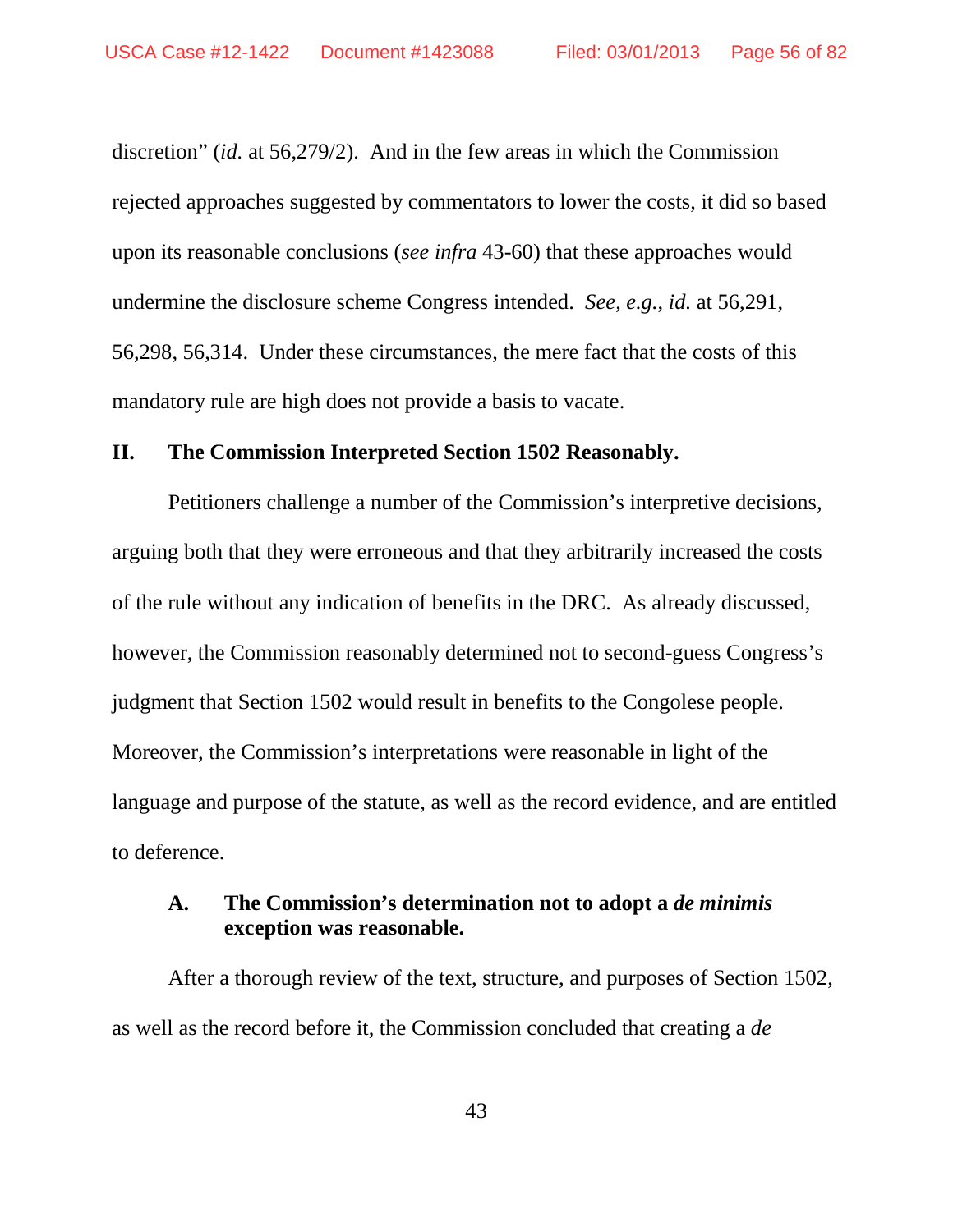*minimis* exception would "thwart, rather than advance," the purposes of the statute. *See Adopting Release*, 77 FR 56,295, 56,298. In arguing that this interpretation was arbitrary (Br.35-40), petitioners misconstrue the adopting release and ignore comments supporting the Commission's conclusion.

*First*, contrary to petitioners' arguments, the Commission did not conclude that it "lacked authority" to create or that it "was *precluded* from considering" a *de minimis* exception. Br.35 (emphasis in original). Rather, the Commission appropriately examined whether such an exception would further the disclosure scheme Congress envisioned. *Adopting Release*, 77 FR 56,298.

The Commission appropriately began this analysis by looking to the text of the statute. *See Public Citizen v. Young*, 831 F.2d 1108, 1113 (D.C. Cir. 1987). As the Commission noted, Section 1502 "itself does not contain a *de minimis* exception" even though Congress explicitly included such a threshold in Section 1504 of Dodd-Frank, which creates disclosure requirements for resource extraction issuers. *See Adopting Release*, 77 FR 56,298/1-2. Although not dispositive, this suggests that Congress acted intentionally in not providing such a threshold in Section 1502. *See Catawba County v. EPA*, 571 F.3d 20, 36 (D.C. Cir. 2009) (per curiam).

44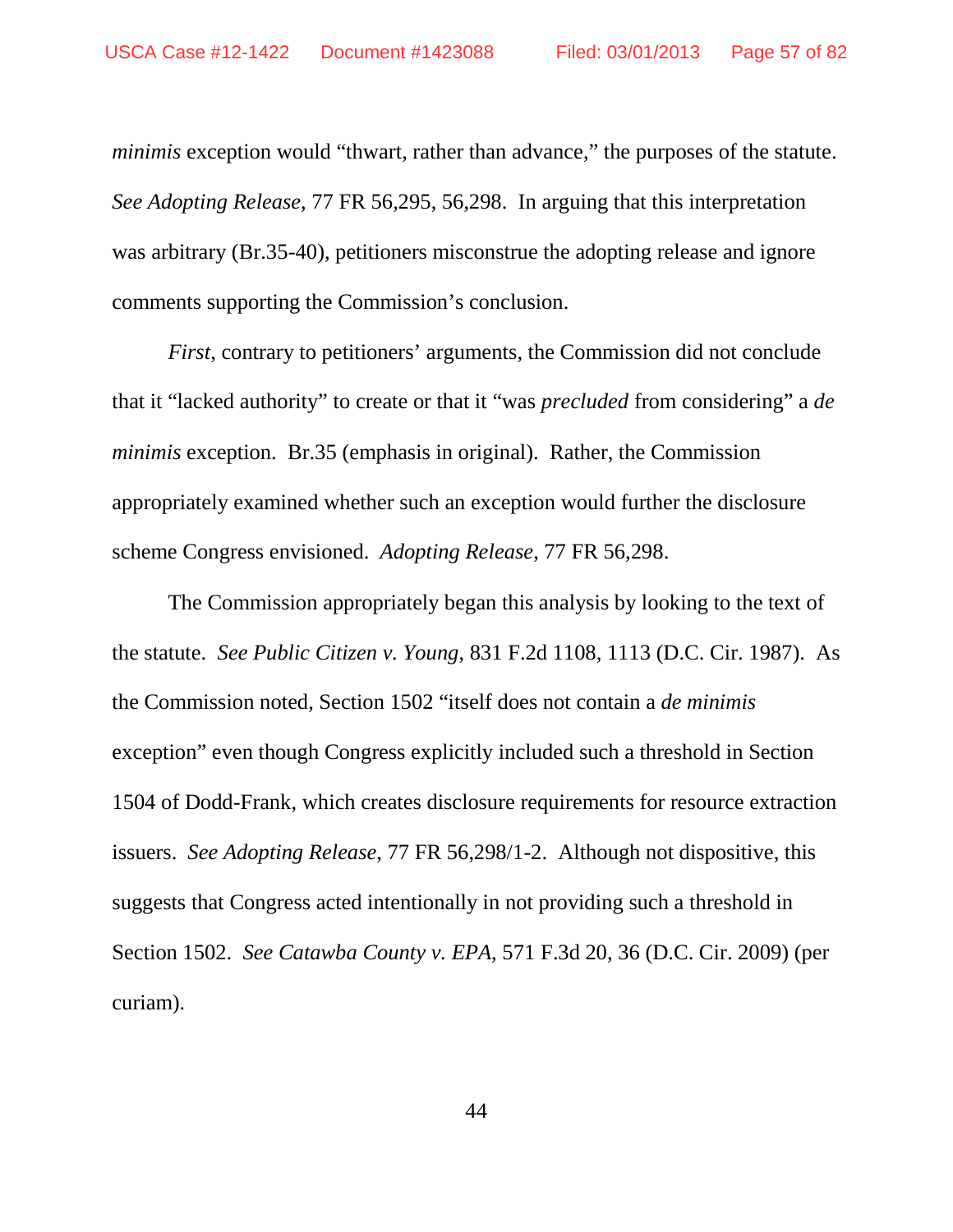Further, the Commission reasonably concluded that the "express" limitation in Section 1502—that a conflict mineral must be "necessary to the functionality or production" of an issuer's product—counseled against creating a *de minimis*  exception because it showed that Congress understood that "a conflict mineral used in even a very small amount could be 'necessary' to the product's functionality or production." *Adopting Release*, 77 FR 56,298/1. The co-sponsors of Section 1502 made this very point in a comment letter, writing that they "carefully considered," but "intentionally" decided not to include a *de minimis* exception, instead using the "necessary to the functionality or production" language to limit the scope of the disclosure requirement. Durbin 2. And this Court has held that the absence of a *de minimis* exception from a statutory provision is relevant to the decision whether to create such an exception through implication, especially where the statute contains other express limitations on its scope. *See Nat'l Lime Ass'n v. EPA*, 233 F.3d 625, 640 (D.C. Cir. 2000); *Public Citizen*, 869 F.2d at 1554.

Petitioners nonetheless argue that Dodd-Frank "did not repeal" the Commission's general exemptive authority and agencies have implicit authority to create *de minimis* exceptions. Br.36. But the Commission's analysis was consistent with both sources of authority. The Commission's general exemptive authority requires a finding that an exemption is "necessary or appropriate."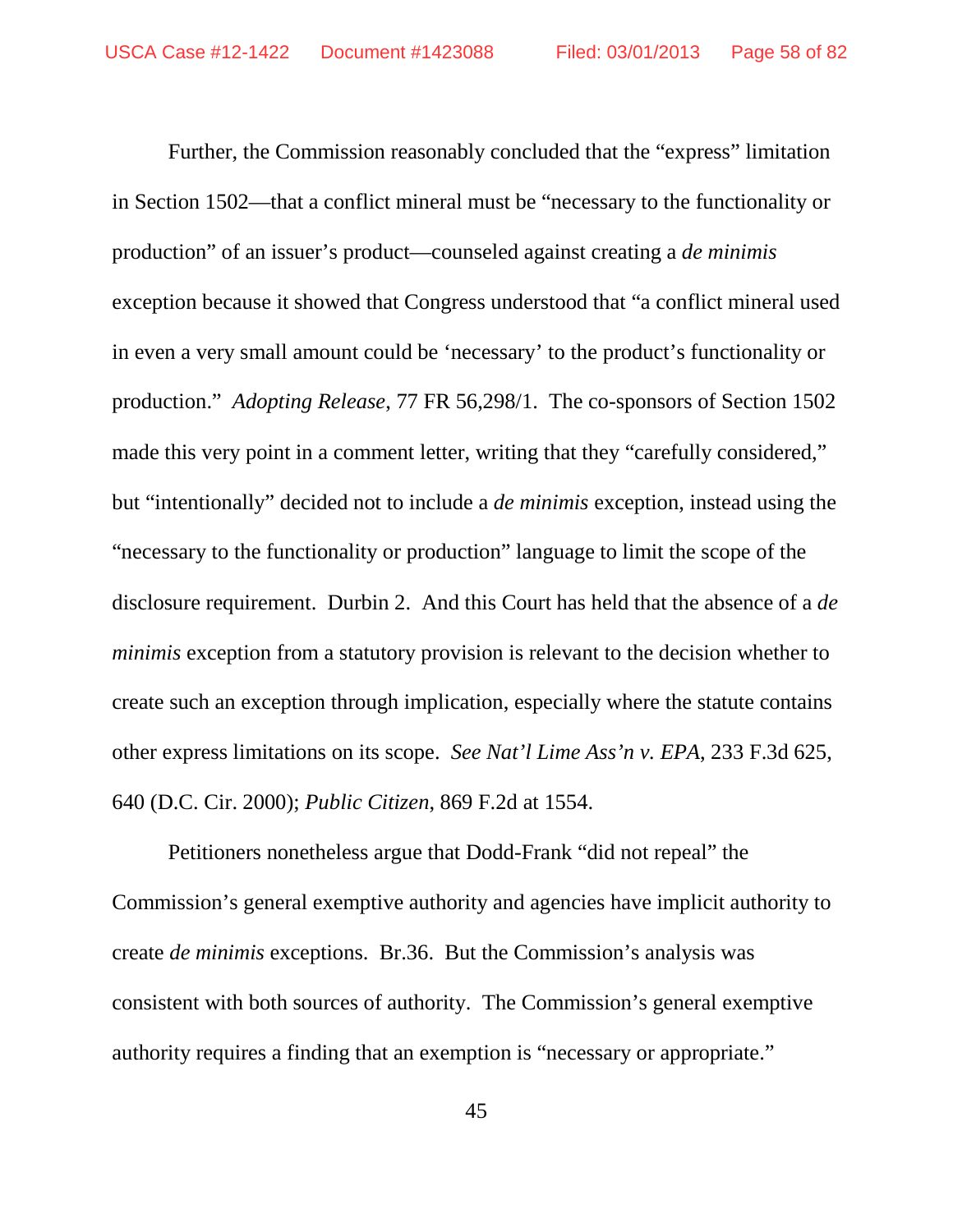Exchange Act Section 36(a)(1), 15 U.S.C. 78mm(a)(1). Similarly, an agency's implicit authority to craft a *de minimis* exception is "not an ability to depart from the statute, but rather a tool to be used in implementing the legislative design." *Ala. Power Co. v. Costle*, 636 F.2d 323, 360 (D.C. Cir. 1979) (per curiam). Thus, the Commission's conclusion that creating a *de minimis* exception would "thwart, rather than advance" the purposes of Section 1502 (*Adopting Release*, 77 FR 56,298/3), was ample reason to decline to create such an exception under either its general or its inherent authority.

*Second*, petitioners reprise their arguments about the Commission's costbenefit analysis, questioning whether purportedly *de minimis* uses of conflict minerals "materially affect conditions in the region" (Br.39) and complaining that tracing such uses is costly (*id.* at 39-40). But Section 1502 on its face applies to all—even small—uses of conflict minerals, so long as those minerals are "necessary to the functionality or production" of an issuer's products. It was not for the Commission, through *de minimis* exemptive authority, to find that "Congress overreached" and to bring the statutory "requirements back into line." *Public Citizen*, 869 F.2d at 1557.

 Moreover, the Commission's determination that creating a *de minimis*  exception "'could have a significant impact on the rule'" (*Adopting Release*, 77 FR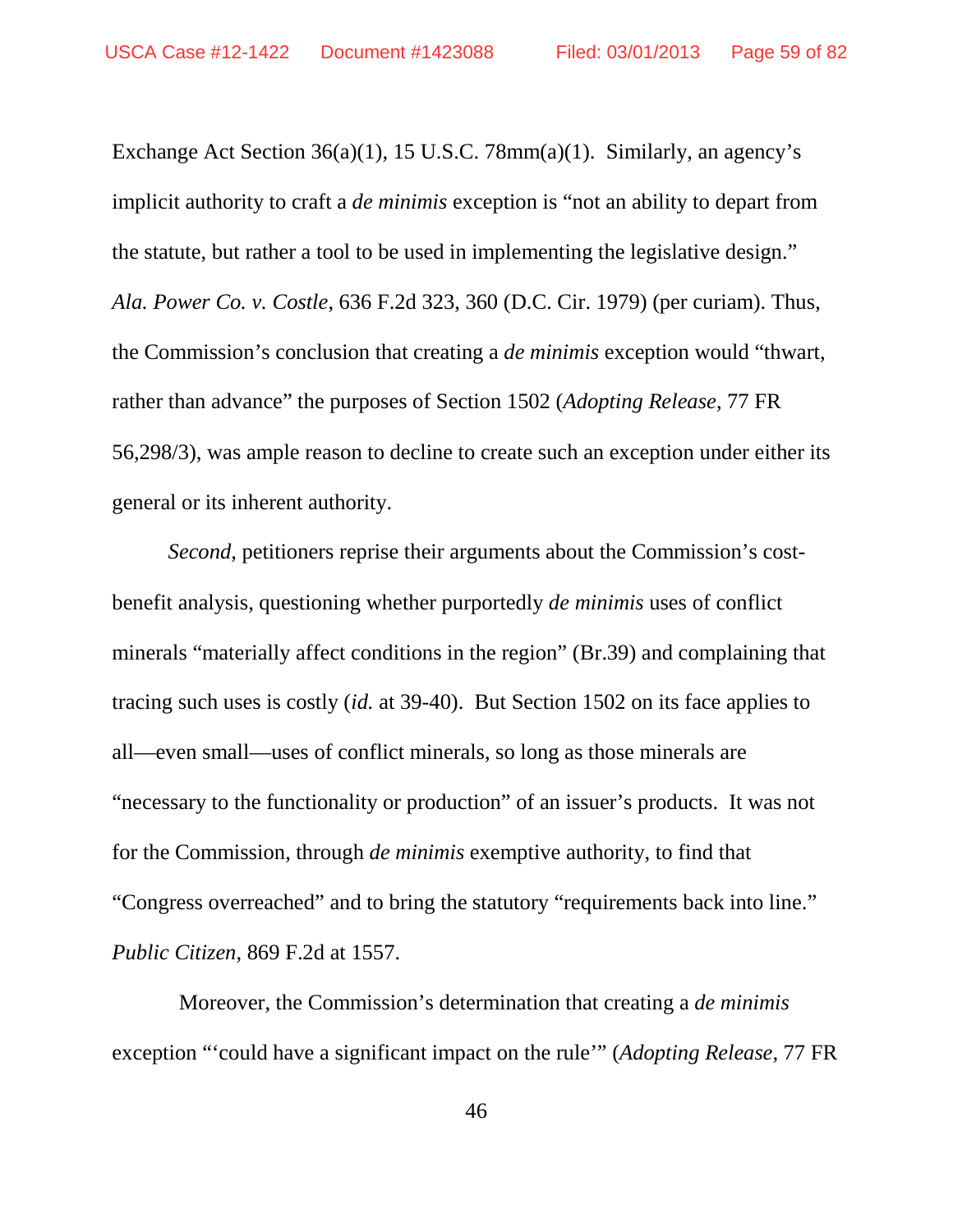56,298/2 (quoting State (3/24/2011)) was consistent with the views of the State Department and many other commentators. *See supra* 15. As the co-sponsors of Section 1502 explained, "the weight of the conflict minerals so essential to many products is very small, and the percentage by weight or dollar value of the conflict minerals as a proportion of unit cost is often also very small." Durbin 2; *see also* Matheson 2 (a computer logic chip contains "perhaps a few milligrams of tantalum," but the semiconductor industry "as a whole consumes over 100 tons of tantalum metal annually").

 Petitioners may disagree, but on this record they cannot show that the Commission's decision ran "counter to the evidence before [it]" or that it was "so implausible that it could not be ascribed to a difference in view." *Motor Vehicle Mfrs. Ass'n*, 463 U.S. at 43. Indeed, petitioners do not dispute that conflict minerals are widely used in small amounts and concede that a *de minimis* exception would exclude "many companies" from the requirements of the rule. Br.39; *see also id*. at 7; *see generally* Industry Br. [7](#page-59-0)

<span id="page-59-0"></span> <sup>7</sup> Amici appear to argue that the Commission should have used a *de minimis*  exception to exclude entire industries that do not "usually come to mind when discussing the conflict minerals issue." Industry Br.12. Section 1502, however, is not limited to particular industries.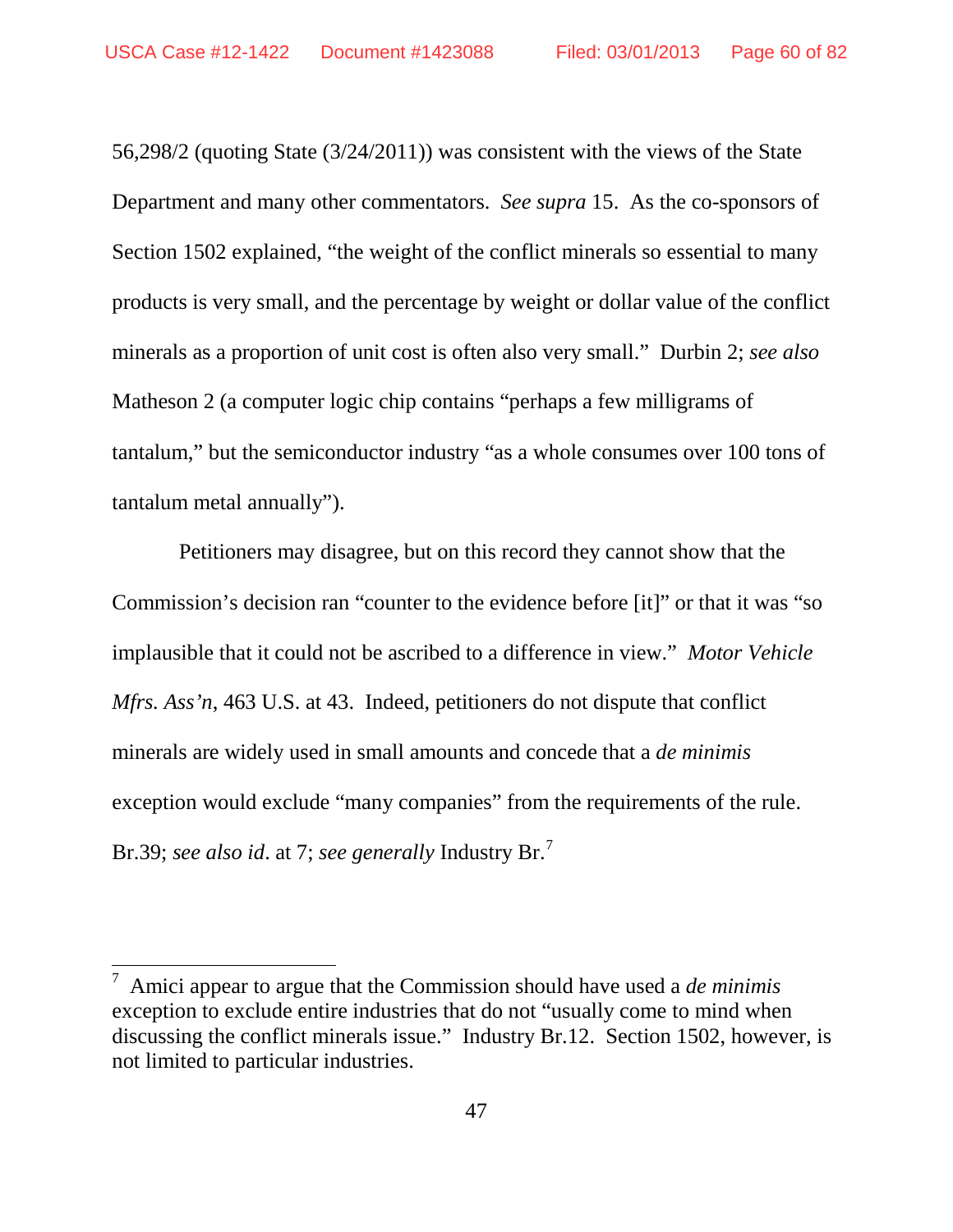Petitioners also contend that the Commission "did not analyze" the various *de minimis* thresholds suggested by commentators (Br.38), but the Commission specifically described these thresholds. *Adopting Release*, 77 FR 56,295/2. And the Commission's broader conclusion that "[c]onsistent with the views of the State Department, we believe Congress intended the disclosure provisions to apply to the use of even small amounts of conflict minerals originating in the Covered Countries" (*id.* at 56,29[8](#page-60-0)/2) necessarily precluded the adoption of any of them.<sup>8</sup> This analysis satisfies the Commission's obligation to "consider" reasonable alternatives. *Chamber*, 412 F.3d at 143.

The Commission also properly concluded that, although a *de minimis*  exception would have lowered compliance costs (*Adopting Release*, 77 FR 56,298/2; *see also* Br.39-40), concerns about those costs did not justify creating the exception. As this Court recently reiterated, an agency "may not substitute its policy for that of Congress" by creating a *de minimis* exception simply because a statutory requirement is "onerous" and the agency "deems it more costly than

<span id="page-60-0"></span><sup>&</sup>lt;sup>8</sup> NAM's suggestion that the rule exclude "issuers who use less than 0.01 percent of the global usage of a certain conflict mineral" (Br.38), for example, would exclude issuers that use up to 25.3 tons of tin per year—not a *de minimis* amount. *See* Br.8 n.3 (stating that 253,000 tons of tin are mined per year). Moreover, Section 1502 is concerned with issuers' use of conflict minerals *from the Covered Countries*, so a *de minimis* threshold based on *global* usage of a conflict mineral would not advance the purpose of the legislation.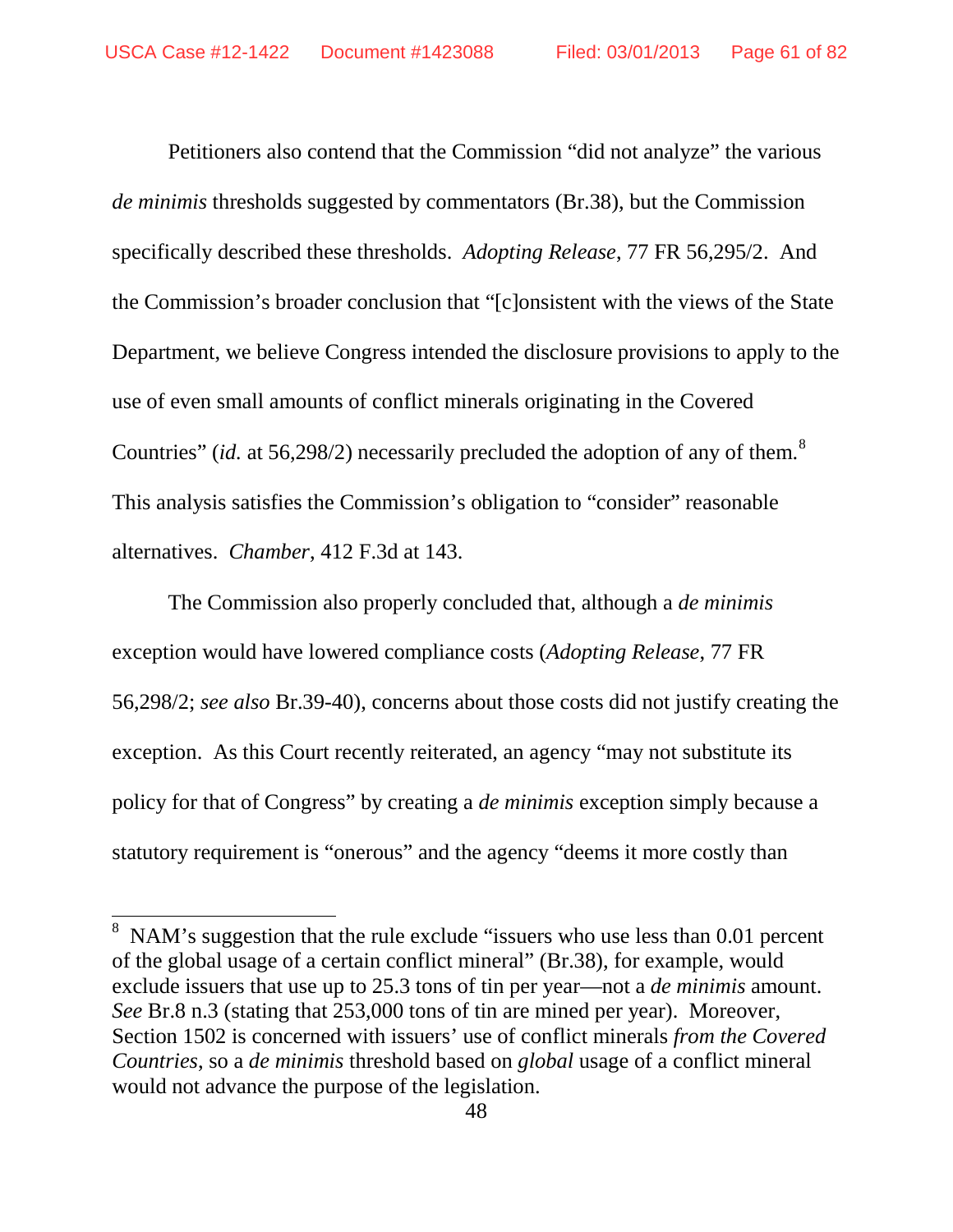beneficial." *Sierra Club v. EPA*, No. 10-1413, 2013 WL 216018, at \*10 (D.C. Cir. Jan. 22, 2013); *accord Public Citizen*, 869 F.2d at 1557.

While petitioners also complain about the inclusion of catalysts (Br.39-40), they do not dispute that catalysts are "necessary to the production" of products. Because such catalysts are therefore included within the statutory mandate (Br.40), the Commission reasonably determined that excluding catalysts altogether would have been inconsistent with the text and purpose of Section 1502. *See Adopting Release*, 77 FR 56,297/3. Indeed, small individual uses can have large aggregate effects, and there was evidence before the Commission that catalysts make up "a significant market for the minerals." *Id.* at 56,297/3 & n.238 (internal quotation marks omitted). Thus, it was not arbitrary or capricious for catalysts to be included in the rule. The Commission, however, read Section 1502 to require that catalysts be contained in a product to be covered by the rule. *Id.* at 56,296.

Finally, petitioners and their amici ignore other limitations in the final rule that mitigate compliance costs. For instance, to "address[] some of the concerns regarding *de minimis* amounts of minerals," the final rule focuses on whether a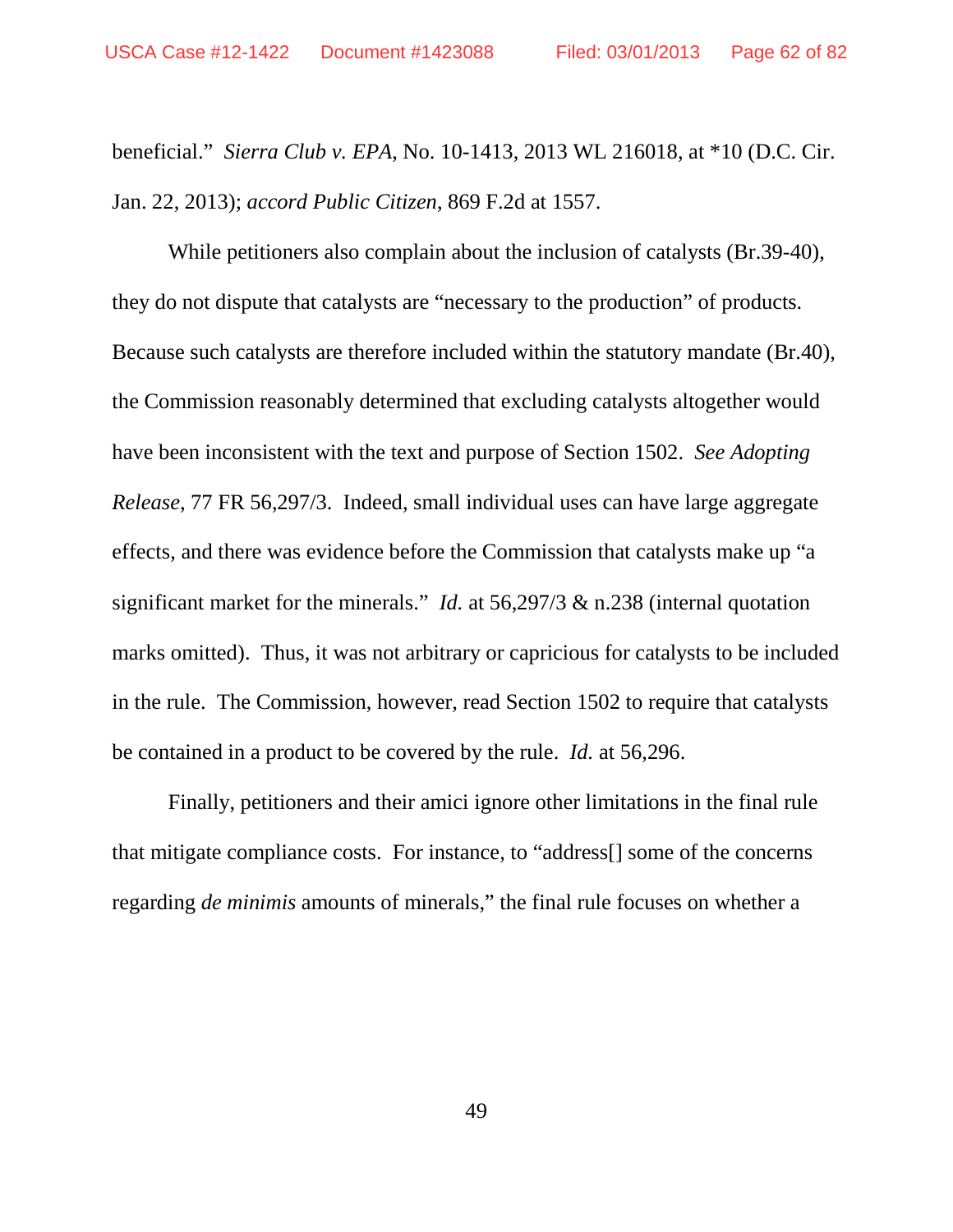conflict mineral "was intentionally added" to the product and does not apply where the mineral is a naturally occurring by-product. *Id* at 56,296/3, 56,298/3.[9](#page-62-0)

### **B. The Commission's interpretation of Section 1502 to include issuers who "contract to manufacture" products was reasonable.**

The Commission reasonably determined that Congress intended Section 1502's disclosure requirements to apply to products that are contracted to be manufactured. *Adopting Release*, 77 FR 56,291/1. In order to "effectuate[] this intent," the Commission "includ[ed] issuers who contract to manufacture their products in the scope of the rule." *Id.* In their comment letters, petitioners appeared to agree with this approach. BRT 3; Chamber 3; NAM 7 (3/2/2011). But they now argue that the Commission "seriously misread" Section 1502 by including issuers who contract to manufacture in the scope of the rule because the definition of a "person described" does not include the phrase "contract to manufacture." Br.47.

<span id="page-62-0"></span> <sup>9</sup> Amici's "case studies" are also unpersuasive. Industry Br.14, 17. The Commission considered arguments that the definition of "conflict mineral" should not include organic metal compounds formed from a conflict mineral metal derivative, and limited the final rule's coverage to gold and the most common derivatives of the other minerals in the statute—tin, tantalum, and tungsten. *Adopting Release*, 77 FR 56,284/1, 56,285/2. Moreover, amici's concerns that the rule "could be read to include a product's packaging" (Industry Br.20) are overstated, as nothing in the release states that packaging is included. Similarly, from the limited facts presented, it appears that amici's concerns about new formulations of products (*id.* at 17) would be addressed by the explicit exclusion of prototypes and demonstration devices. *Adopting Release*, 77 FR 56,298/1.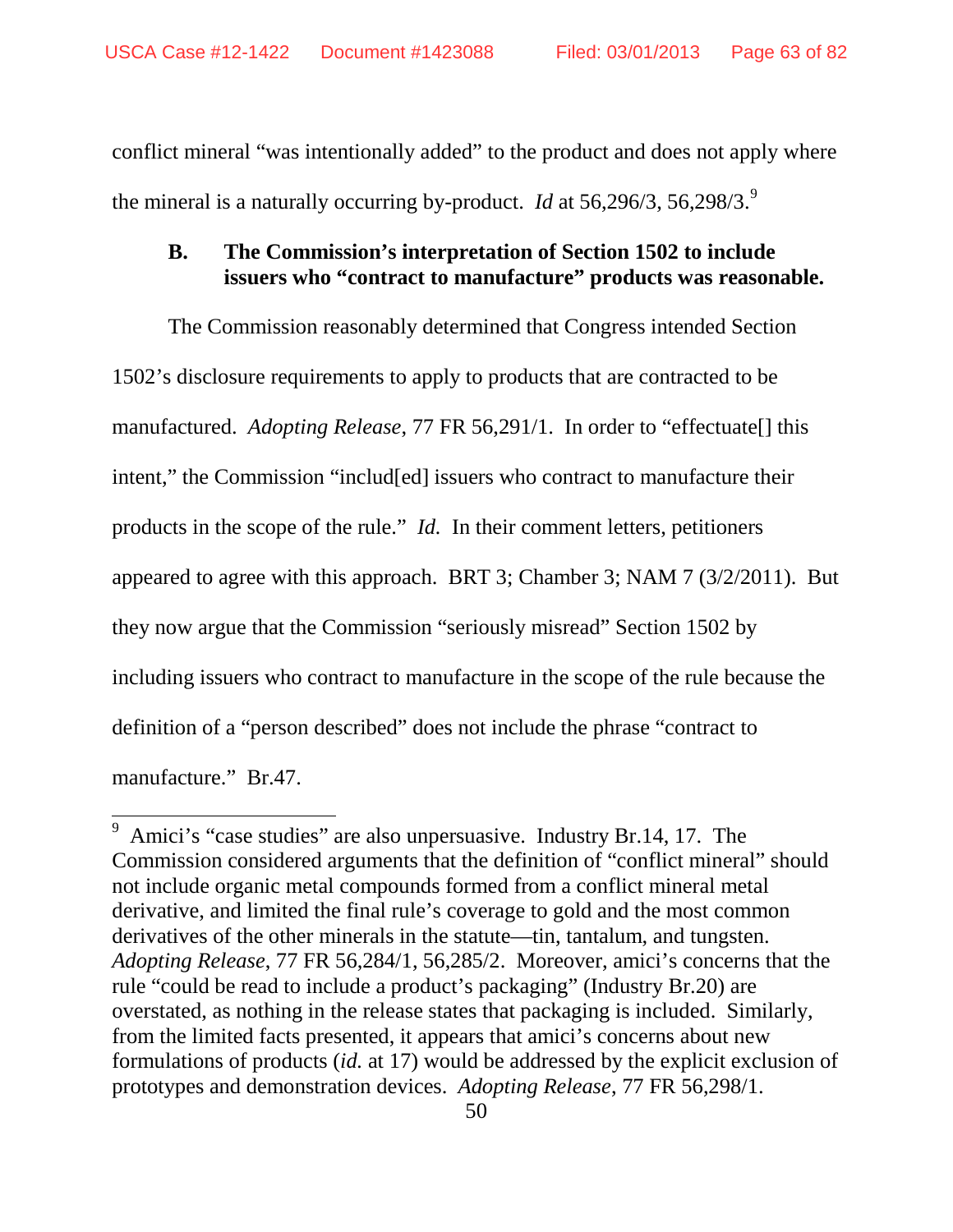As the Commission explained, however, the statute also requires issuers that must file a Conflict Minerals Report to describe their "products manufactured *or contracted to be manufactured* that are not DRC conflict free." Exchange Act Section  $13(p)(1)(A)(ii)$ ,  $15$  U.S.C.  $78m(p)(1)(A)(ii)$  (emphasis added). Congress included products "contracted to be manufactured" in the reporting requirement to prevent manufacturers from evading that requirement by contracting for the manufacture of their products. *Adopting Release*, 77 FR 56,292/1. Yet if "person described" were not read to include issuers that "contract to manufacture," issuers who contract to have products manufactured (but do not themselves manufacture products) would not be required to proceed to steps two and three and would never be required to determine the origin of the conflict minerals in those products.As the Commission reasonably concluded, such a reading of the statute "would be internally inconsistent." *Id.* at 56,291/1.

It would also fail to advance the statute's purpose. Congress intended for there to be disclosure about products that are contracted to be manufactured, and there is no discernible reason for excluding a portion of those products. *Id.*. Indeed, commentators informed the Commission that "conflict minerals are most commonly used in electronics and other technological products that may be manufactured by a different entity than the one that brands, markets, and profits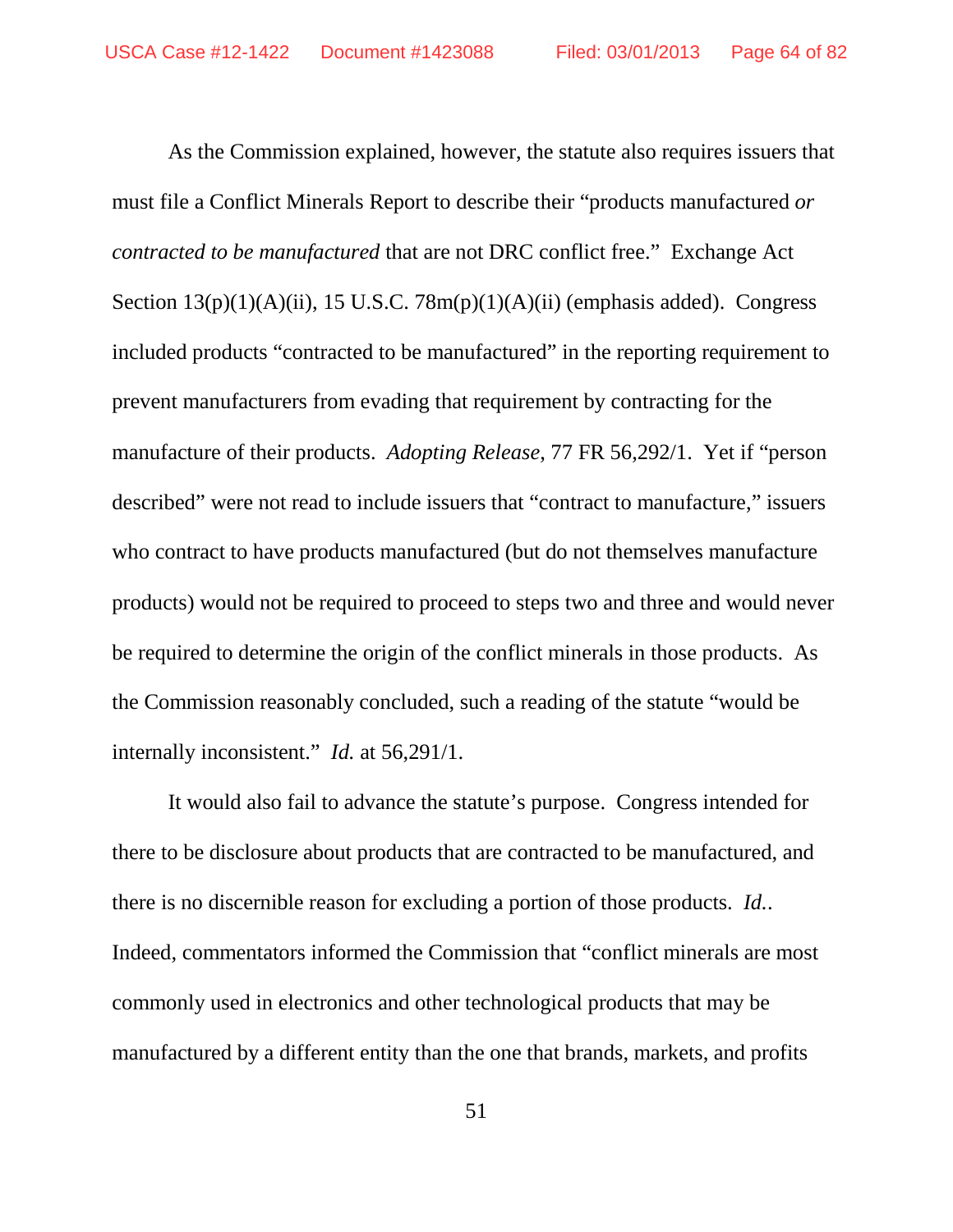from the product." Enough 4 (3/2/2011); Durbin 2 (stating that if issuers "that contract the manufacture of goods … are exempt from reporting, then a large, nontransparent use of the black market for DRC conflict minerals would remain, directly subverting the policy intention of the law"). Thus, the Commission's inclusion of issuers who contract to manufacture was reasonable.

Petitioners assert that "Congress's use of different terms … generally implies that different meanings were intended'" (Br.47-48) (citation omitted; ellipsis in original), and therefore the failure to include "contract to manufacture" in the definition of a "person described" precludes including issuers who contract to have products manufactured. "When interpreting statutes that govern agency action," however, this Court has "consistently recognized that a congressional mandate in one section and silence in another often 'suggests not a prohibition but simply a decision *not to mandate* any solution in the second context, *i.e.*, to leave the question to agency discretion.'" *Catawba County*, 571 F.3d at 36 (citations omitted) (emphasis in original).

Thus, Congress's inclusion of products "contracted to be manufactured" in the reporting requirement, but not in the definition of a "person described," does not unequivocally indicate a congressional intent to exclude issuers who contract to have products manufactured from the rule. *See United States v. Western Elec. Co.*,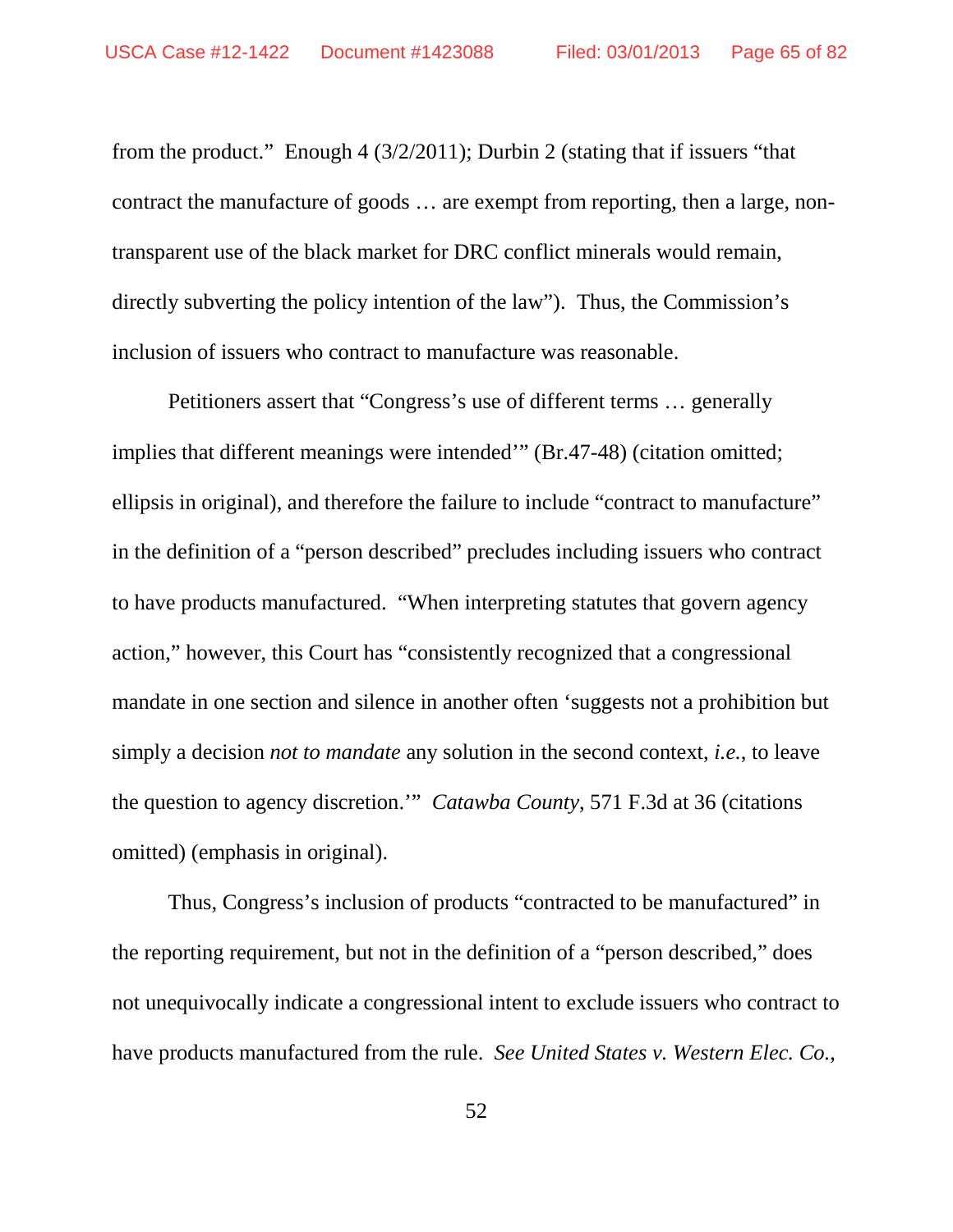894 F.2d 1387, 1391 & n.5 (D.C. Cir. 1990) (citing *Charles Peckat Mfg. Co. v. Jarecki*, 196 F.2d 849, 851 (7th Cir. 1952) (patent holder who contracts with fabricator is "manufacturer")); *cf. Aeronautical Repair Station Ass'n v. FAA*, 494 F.3d 161, 166-70 (D.C. Cir. 2007). Rather, as the Commission recognized, it merely "raised some question" as to whether such issuers should be included. *Adopting Release,* 77 FR 56,288/3.

Petitioners also argue that by including products "contracted to be manufactured" in the reporting requirement, but not in the definition of a "person described," Congress chose "a narrower trigger in determining the companies to which the rule would apply" and then "expand[ed] the products to be included in those companies' reports." Br.48. But this reading of the statute would also be internally inconsistent. The requirement to perform due diligence under Section 1502 is triggered by a statutory reference to "such minerals." The phrase "such minerals," in turn, refers back to the definition of a person described. As a result, if the definition of a "person described" is not read to encompass issuers who contract to manufacture, manufacturing issuers would be required to describe products they contract to have manufactured that are not DRC conflict free in a Conflict Minerals Report without being required to perform the due diligence the statute requires to make this determination. *Adopting Release*, 77 FR 56,291.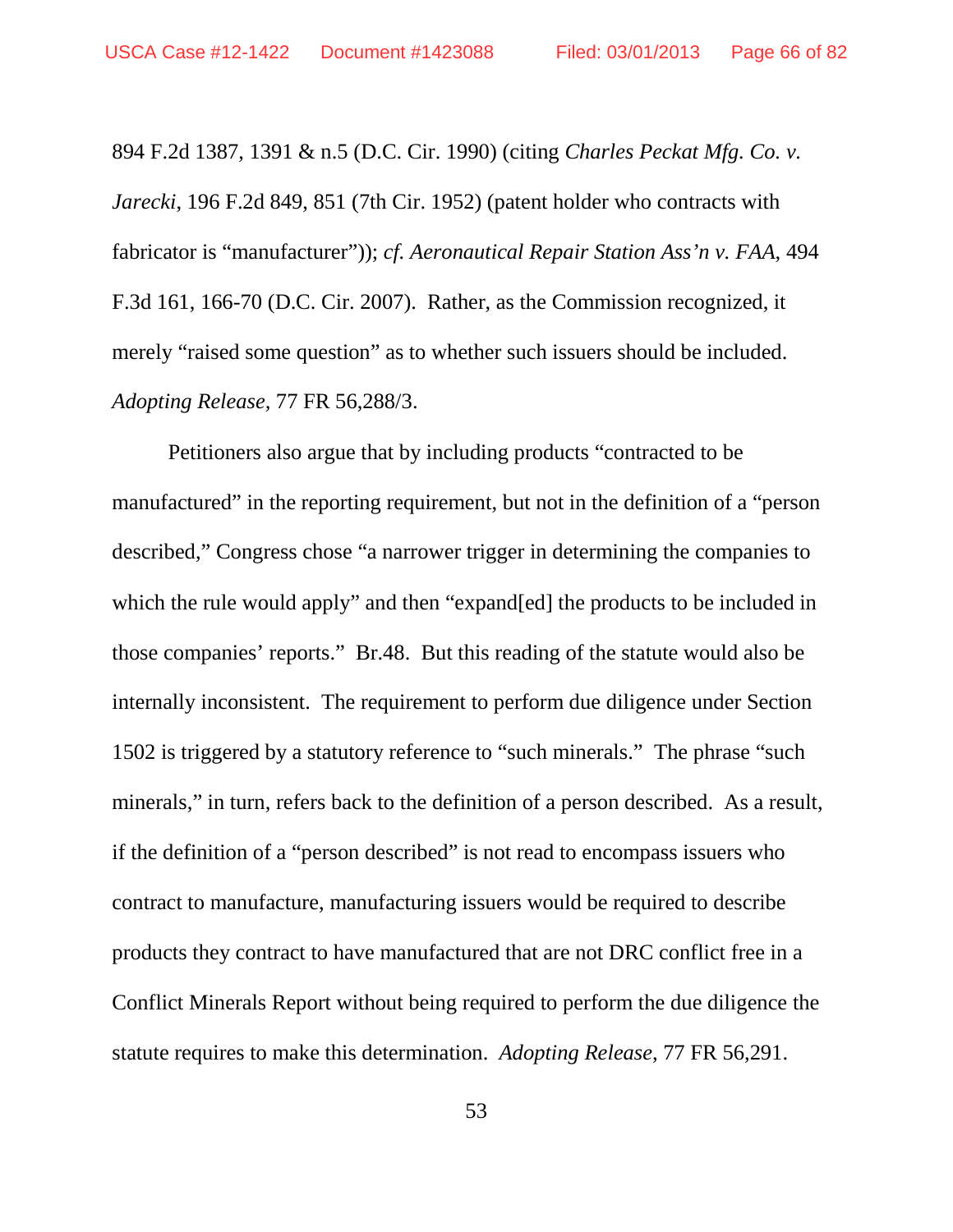Petitioners (Br.24) and amici (Industry Br.23) also ignore specific guidance the Commission gave regarding the scope of the term "contract to manufacture." In response to comments from petitioners and others, the Commission explained that an issuer is not viewed as contracting the manufacture of a product for purposes of the rule if it does "no more than": (1) specify or negotiate contractual terms with a manufacturer that do not directly relate to the manufacturing of the product; (2) "affix[] its brand, marks, logo, or label to a generic product manufactured by a third party"; or (3) "servic[e], maintain[], or repair[] a product manufactured by a third party." *Adopting Release*, 77 FR 56,291/3.[10](#page-66-0)

# **C. The Commission's adoption of the reasonable country of origin inquiry was reasonable.**

Section 1502 requires companies to disclose "whether" their necessary conflict minerals "did originate" in the Covered Countries and, if so, to perform due diligence regarding the source of those minerals and submit an audited Conflict Minerals Report. Exchange Act Section 13(p)(1)(A), 15 U.S.C.  $78m(p)(1)(A)$ . The statute, however, does not specify the steps that an issuer must take to determine "whether" its conflict minerals "did originate" in the Covered Countries. *Adopting Release*, 77 FR 56,313/3. The Commission clarified this

<span id="page-66-0"></span><sup>&</sup>lt;sup>10</sup> The legislative history petitioners cite (Br.48) is consistent with the Commission's interpretation of Section 1502, which excludes pure retailers but includes issuers that have a role in the manufacturing of their products.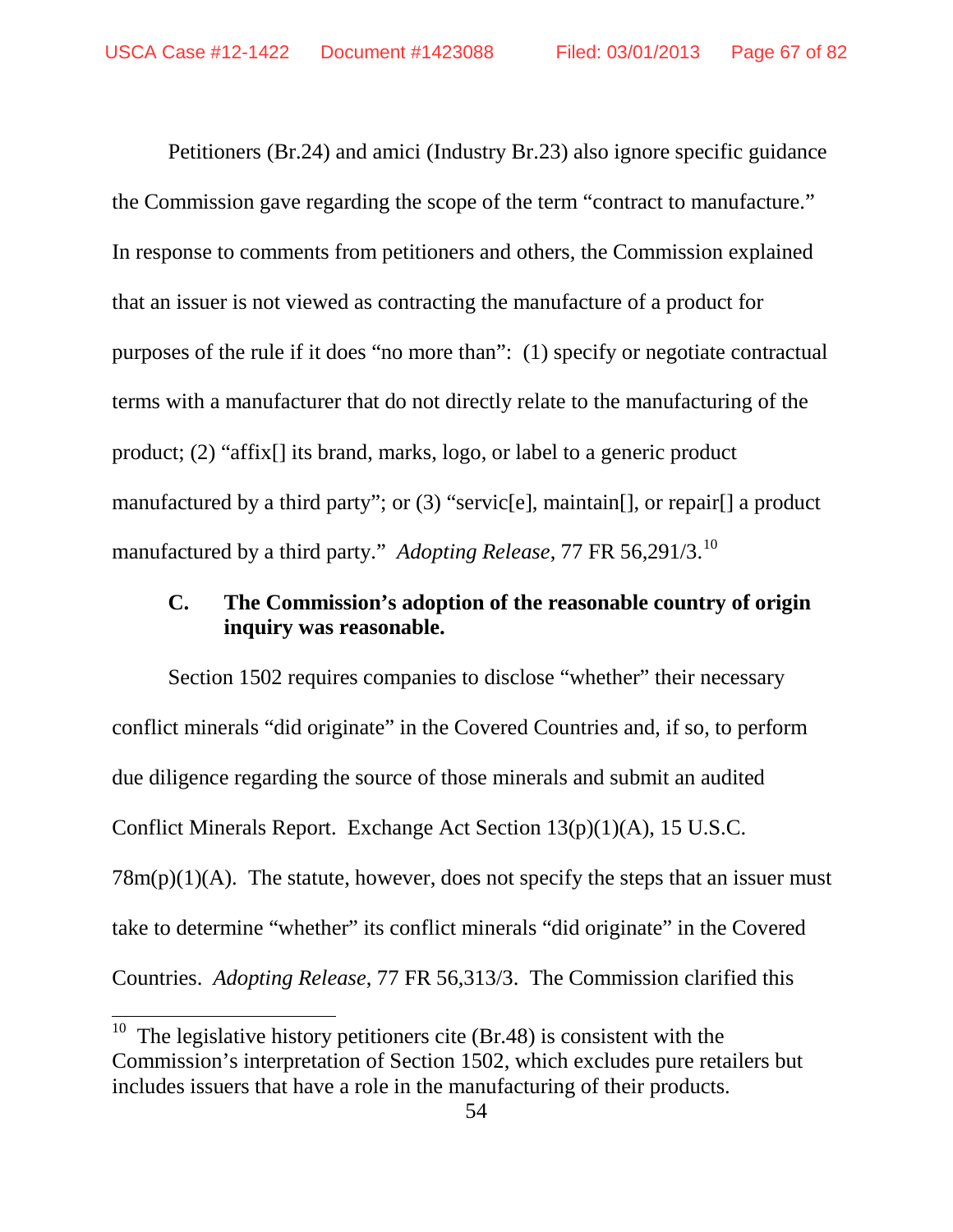ambiguity by requiring issuers to perform a "reasonable country of origin" inquiry to make this threshold determination. *Id.* at 56,343/1; *see also* NAM 10-11 (3/2/2011) (agreeing with this approach). Petitioners mistakenly argue both that the statute unambiguously forecloses the Commission's approach (Br.41-44) and that it is too onerous (Br.44-47).

*First*, petitioners argue that because Section 1502 requires that issuers conduct due diligence and submit a report when conflict minerals "did originate" in the Covered Countries, the Commission misread the statute by requiring that some issuers who do not know with certainty that their conflict minerals originated in the Covered Countries conduct due diligence. Br.41-44. This argument misreads both the rule and the statute.

Even if an issuer is unable to determine the origin of its conflict minerals with certainty, if its reasonable country of origin inquiry yields no reason to believe its minerals may have originated in the Covered Countries, it is not required to conduct due diligence. And contrary to petitioners' characterization (Br.41-42), if an issuer's reasonable country of origin inquiry does provide a reason to believe its minerals may have originated in the Covered Countries, the issuer is still not invariably required to submit an audited Conflict Minerals Report. Such an issuer must perform due diligence on its supply chain, but if that due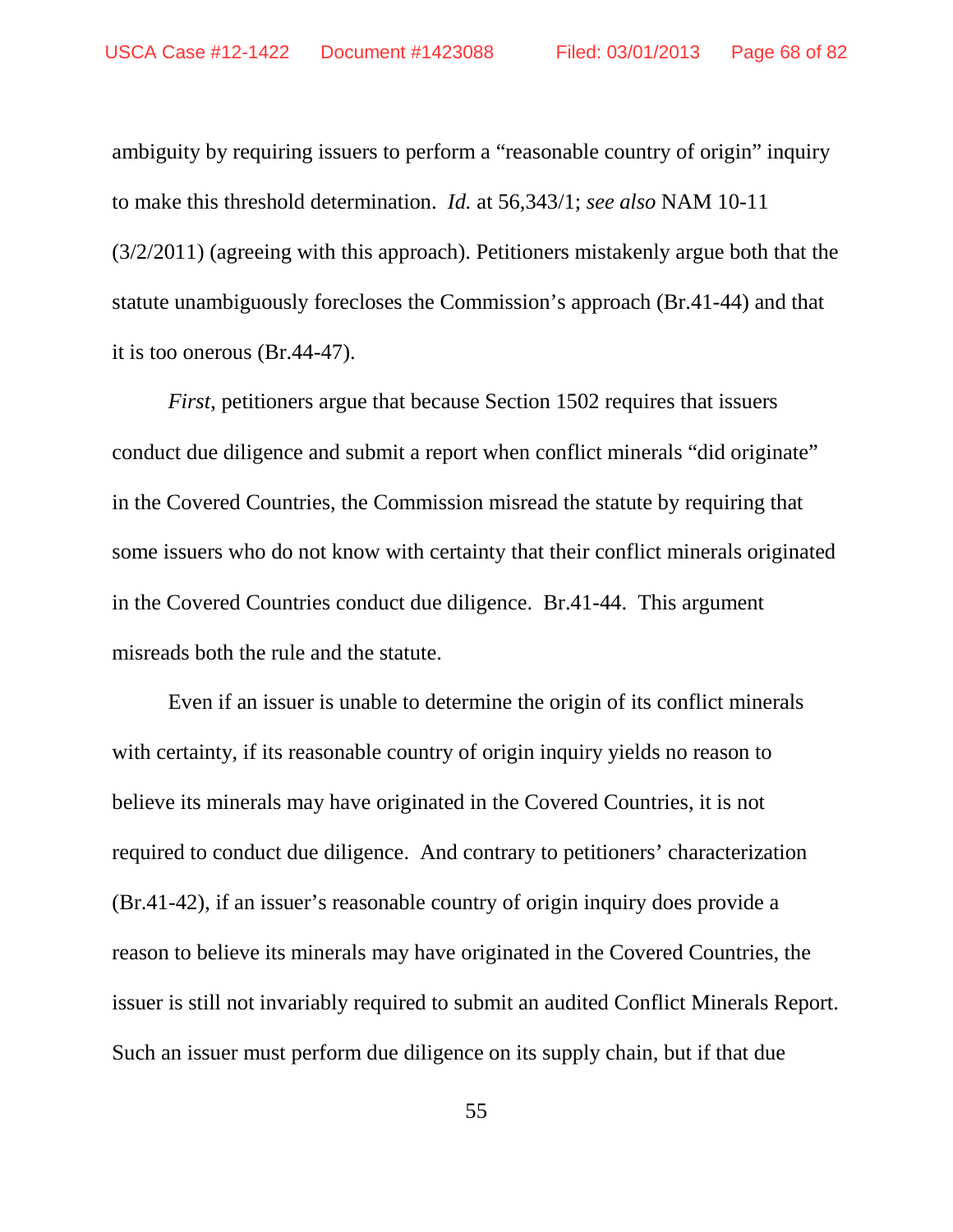diligence reveals either that the issuer's minerals did not originate in the Covered Countries or were from recycled or scrap sources, no report or audit is required. *Adopting Release*, 77 FR 56,313-14. A report is required only if an issuer encountered a red flag during its reasonable country of origin inquiry and its due diligence does not reveal the source of its minerals. But even then, an audit is not required in the first two (for large issuers) or four (for small issuers) years. *Id.* at 56,321-22.

These requirements are consistent with the statute. Petitioners do not dispute that issuers must conduct *some* inquiry to determine where their conflict minerals originated. Br.43. And the statute is silent with respect to the disclosure obligations of issuers who, following that inquiry, do not know "whether" those minerals "did originate" in the Covered Countries. The Commission reasonably determined that requiring the further step of due diligence when (but only when) such issuers encounter red flags during their reasonable country of origin inquiry was necessary to achieve the disclosure aims of the statute. *Adopting Release*, 77 FR 56,314/1. Petitioners argue that the Commission was unable to "point[] to any benefit" of this approach (Br.42), but, as the Commission reasoned, without such a requirement issuers would have an incentive to avoid learning the source of their minerals. *Adopting Release*, 77 FR 56,314/1.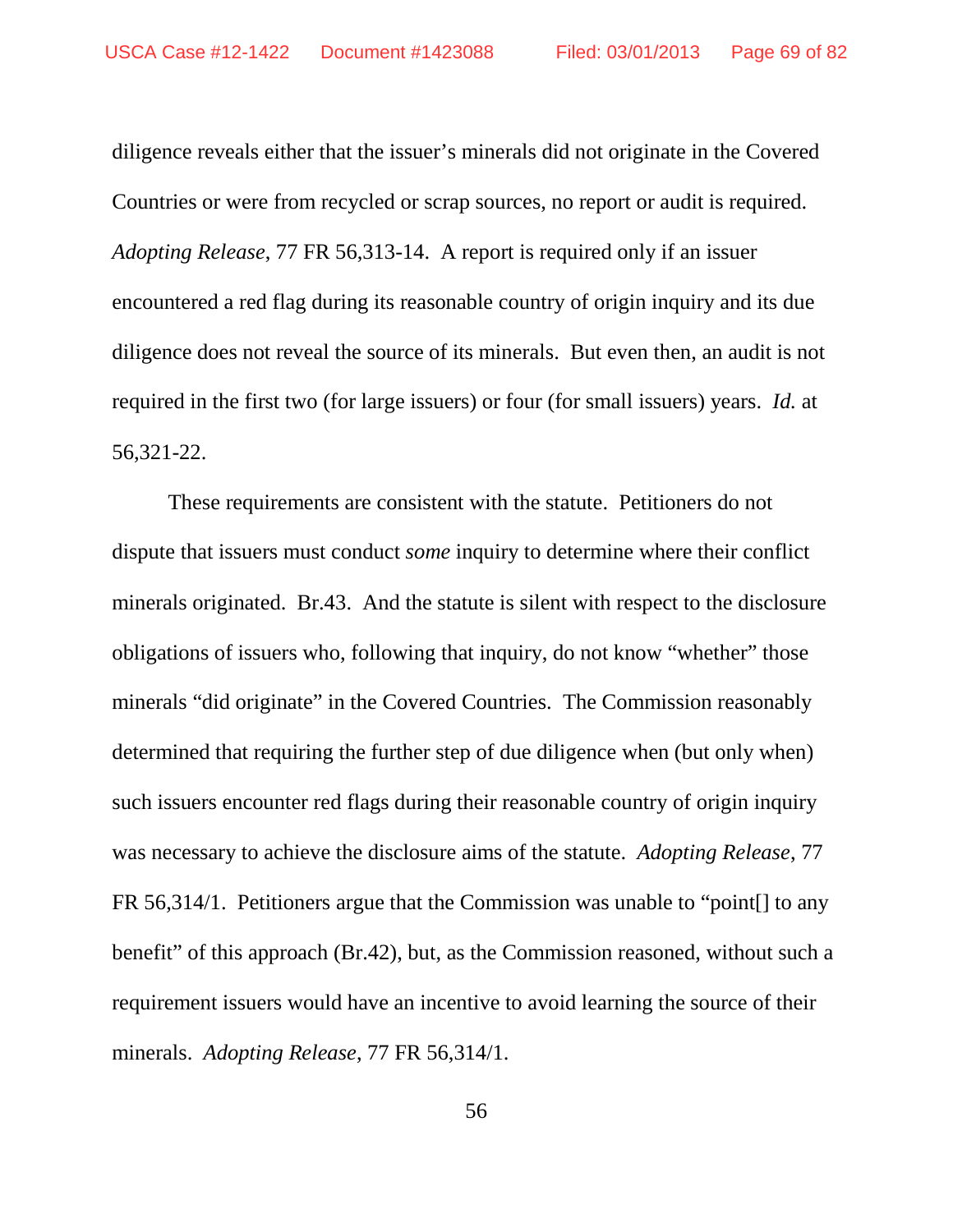Petitioners focus on the Commission's statement that allowing issuers that discover their conflict minerals came from a smelter using minerals from the Covered Countries to stop their inquiry would create an incentive for issuers to avoid learning the source of their minerals. Petitioners assert that this reasoning was "erroneous[]" because "in most cases, companies *will not be able to trace their minerals to the smelter*." Br.43 (emphasis in original). But this argument misses the point—the Commission's discussion presented only one example of a red flag that could be encountered in the reasonable country of origin inquiry. It is the proposition that issuers should be allowed to forgo due diligence despite encountering such red flags that the Commission rejected.

And petitioners' assertion that companies will not be able to trace their minerals to the smelter ignores record evidence demonstrating advances in infrastructure that have been made since the now-dated letters on which they rely. *See, e.g.*, ICGLR 3 (1/31/2011) ("[I]t is a straightforward task to track minerals from the smelter … all the way down through various middlemen and processors … to the level of the comptoir or mineral buying house."); Enough 6 (8/9/2012) (listing major companies that have "proven that it is possible to source clean minerals from Congo"); *see also* USAID, *The Responsible Minerals Trade (RMT) Program* (Oct. 2012), *available at* http://www.resolv.org/site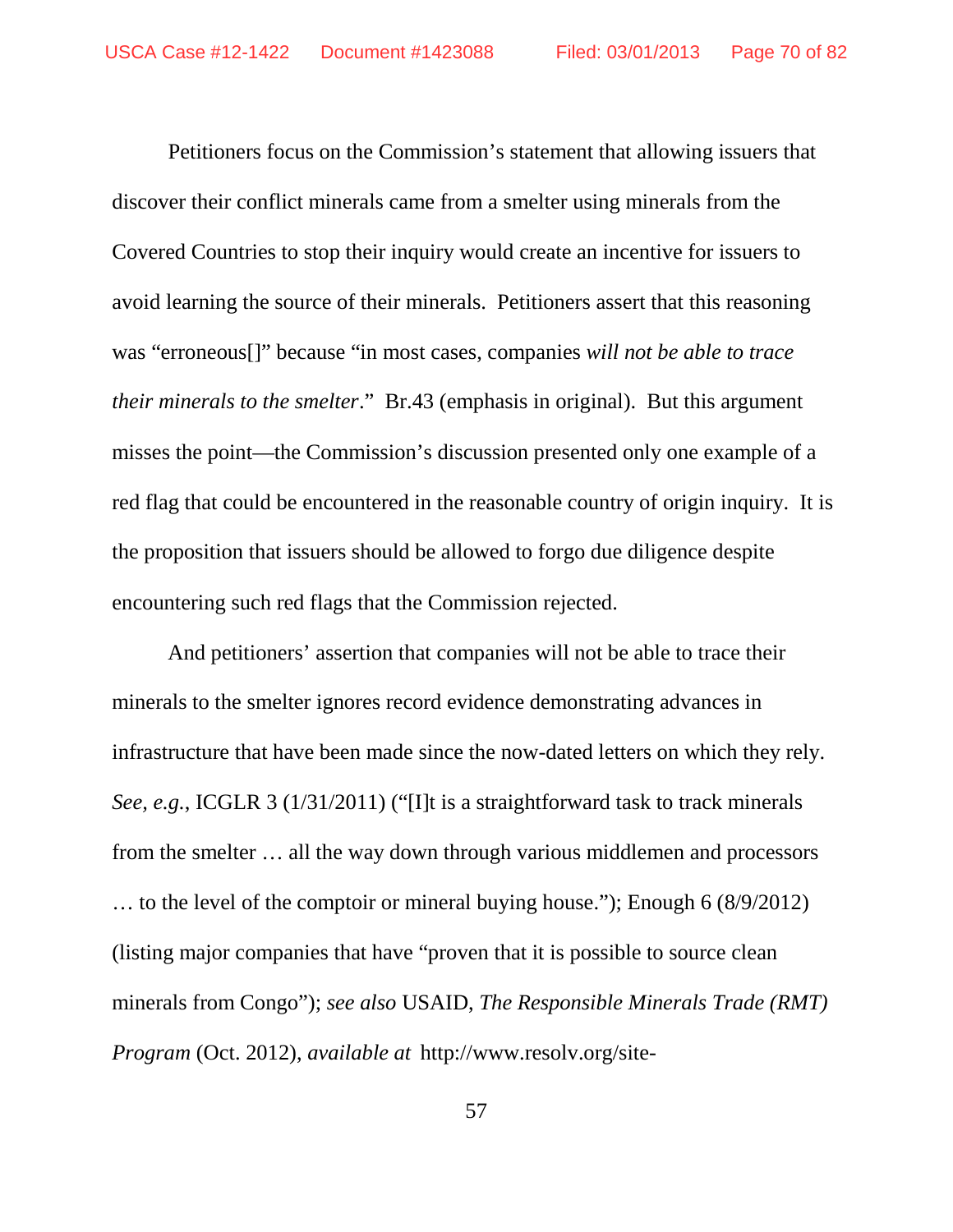ppa/files/2012/06/RMT\_DRC\_FactSheet\_Nov-15-2012-2.pdf. Indeed, two years ago, Apple, Inc. was able to map its entire supply chain "down to the smelter." Fafo 3 (10/17/2011); *see also* GAO-12-763 at 16-21 (discussing stakeholderdeveloped initiatives to facilitate tracing).

Petitioners also argue that because the rule requires issuers to conduct a good-faith inquiry, the Commission's concern about creating a disincentive for issuers to learn the source of their minerals is illusory. Br.43. But under petitioners' view, issuers could conduct a good-faith inquiry, encounter red flags, yet not be required to conduct due diligence because at that point they still did not know whether their minerals "did originate" in the Covered Countries. The Commission reasonably determined such an approach would undermine Congress's goals. *Adopting Release*, 77 FR 56,314/1. And the Commission reasonably determined that allowing issuers that after due diligence *still* have reason to believe that their minerals may have originated in the Covered Countries to avoid reporting would undermine Congress's aims. *Id.* at 56,313/3-56,314/1.

*Second*, petitioners contend that the reasonable country of origin inquiry is too onerous because it "apparently requires companies to undertake the extraordinarily burdensome task of attempting to trace their supply chains back to the smelters or refiners." Br.44. They also assert that the Commission arbitrarily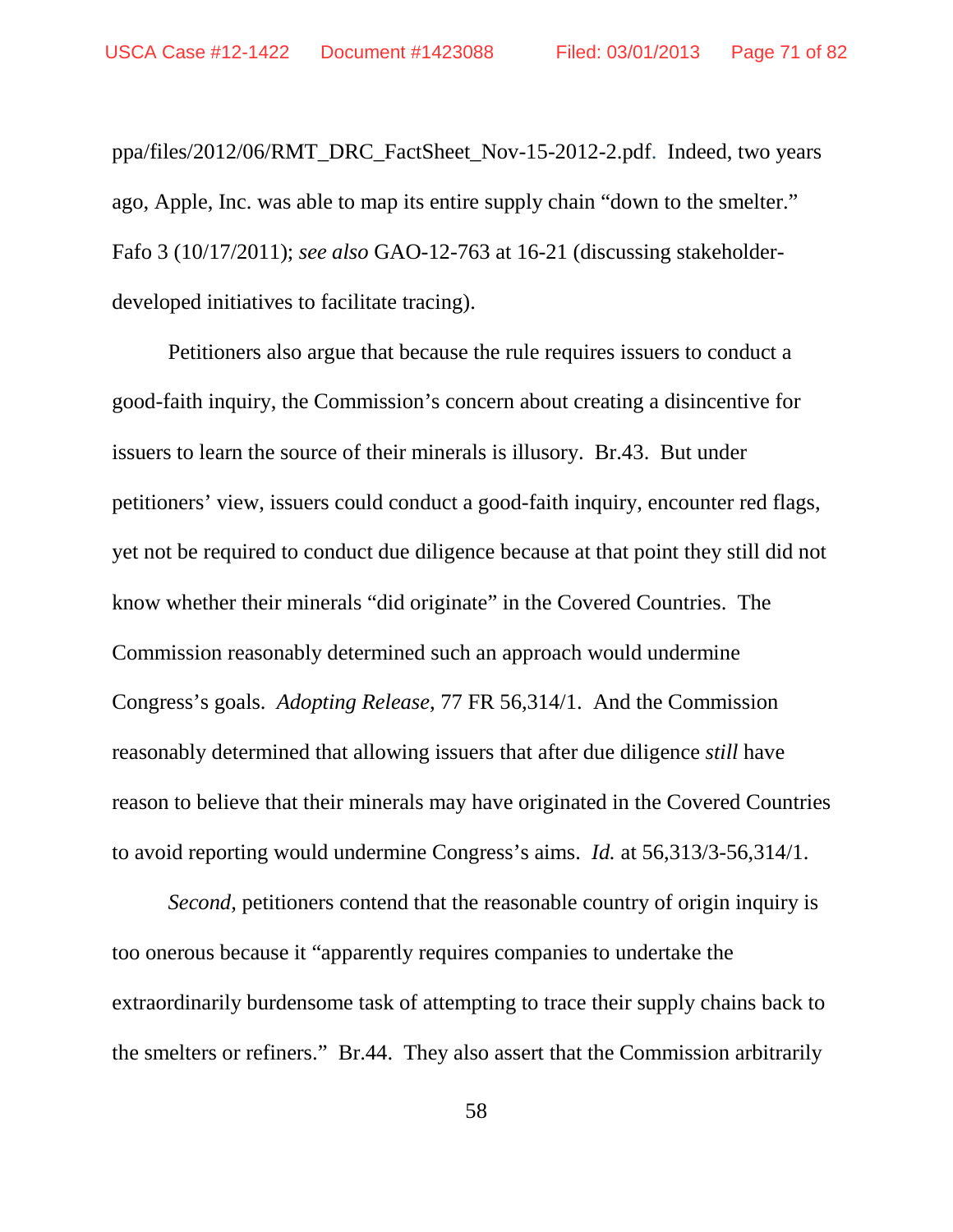rejected the "far less burdensome alternative" of allowing a manufacturer to "use 'flow-down clauses in supplier contracts.'" Br.45. These arguments lack merit.

The Commission did not prescribe the specific steps issuers must take to demonstrate compliance with the reasonable country of origin inquiry requirement. Instead, consistent with petitioners' comments, the Commission provided "general" guidance regarding that inquiry. It recognized that the inquiry could "differ among issuers" and would evolve with developments in "the available infrastructure" and emphasized that any findings of the inquiry need not be made to a "certainty." *Adopting Release*, 77 FR 56,311-14; *compare* NAM 13 (3/2/2011). Moreover, issuers are permitted to rely on reasonable representations from suppliers and/or smelters in certain circumstances. *Adopting Release*, 77 FR 56,312. Thus, the rule does not require "exact tracking of every stage of a component's manufacture" as petitioners suggest. Br.45 (internal quotation omitted).

And while the Commission did not adopt petitioners' specific flow-down clauses proposal, consistent with its flexible approach, the Commission did not prohibit it either. Indeed, the proposal—which they describe as including verification of the credibility of suppliers' information (Br.46)—appears consistent with Commission guidance. *Adopting Release*, 77 FR 56,312. Petitioners cite one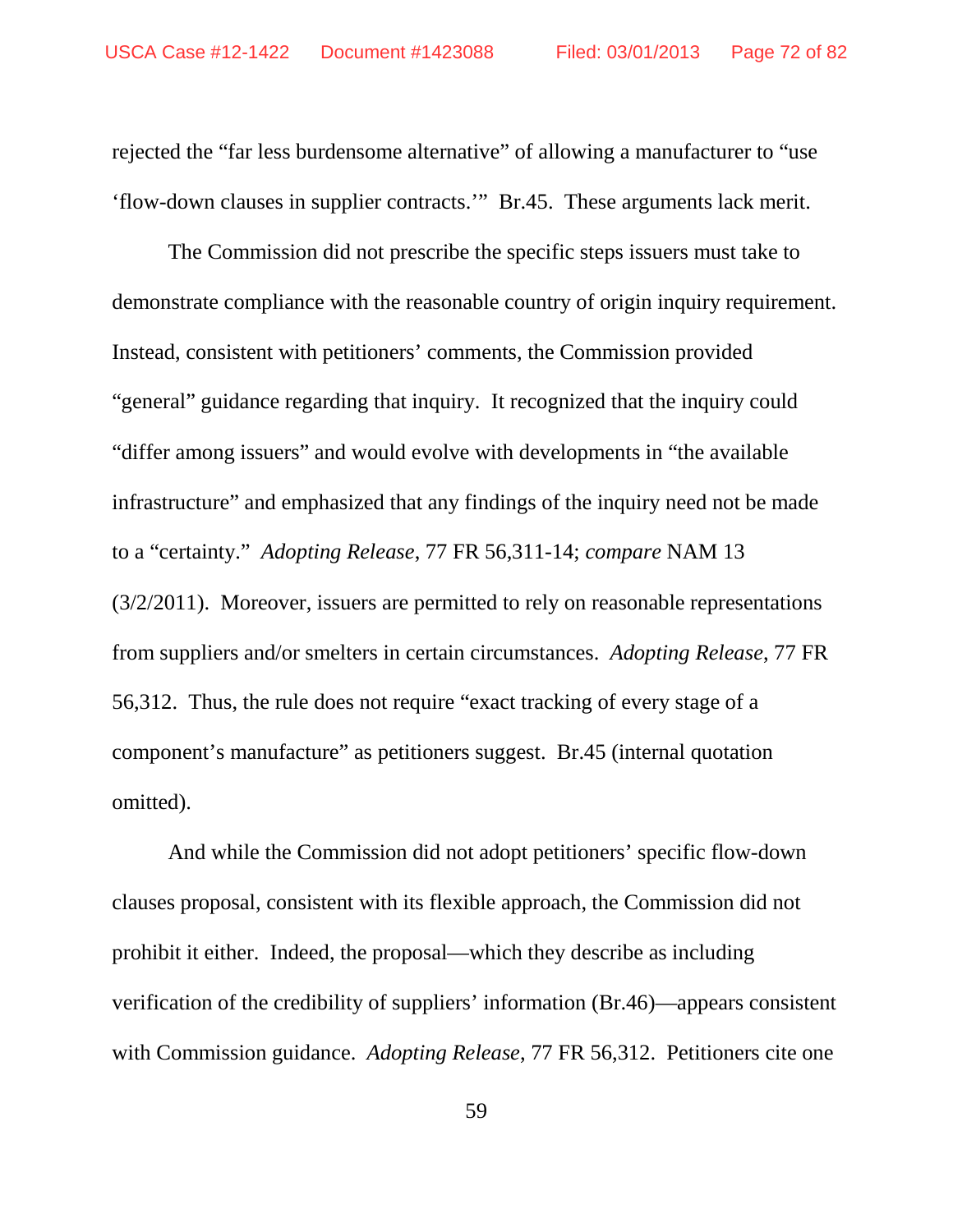example of this guidance in arguing that the Commission foreclosed the use of flow-down contracts. Br.44 (citing *Adopting Release*, 77 FR 56,312 (an issuer satisfies the reasonable country of origin inquiry if it "seeks and obtains reasonably reliable representations indicating the facility at which its conflict minerals were processed and demonstrating that those conflict minerals did not originate in the Covered Countries or came from recycled or scrap sources")). But this example is merely—as it purports to be—guidance regarding one of many ways issuers may satisfy the reasonable country of origin inquiry.

### **D. The transition period the Commission adopted was reasonable.**

The Commission determined that a two-year transition period during which issuers can describe their products as conflict undeterminable in their Conflict Minerals Report would be appropriate "to allow the necessary traceability systems in the Covered Countries to be established." *Adopting Release*, 77 FR 56,309/3. The Commission extended the transition period to four years for smaller reporting issuers "because these issuers may lack the leverage to obtain detailed information regarding the source of a particular conflict mineral." *Id.* at 56,323/1. Petitioners' contention (Br.50-51) that the Commission acted arbitrarily in providing this longer transition period for smaller issuers is unfounded.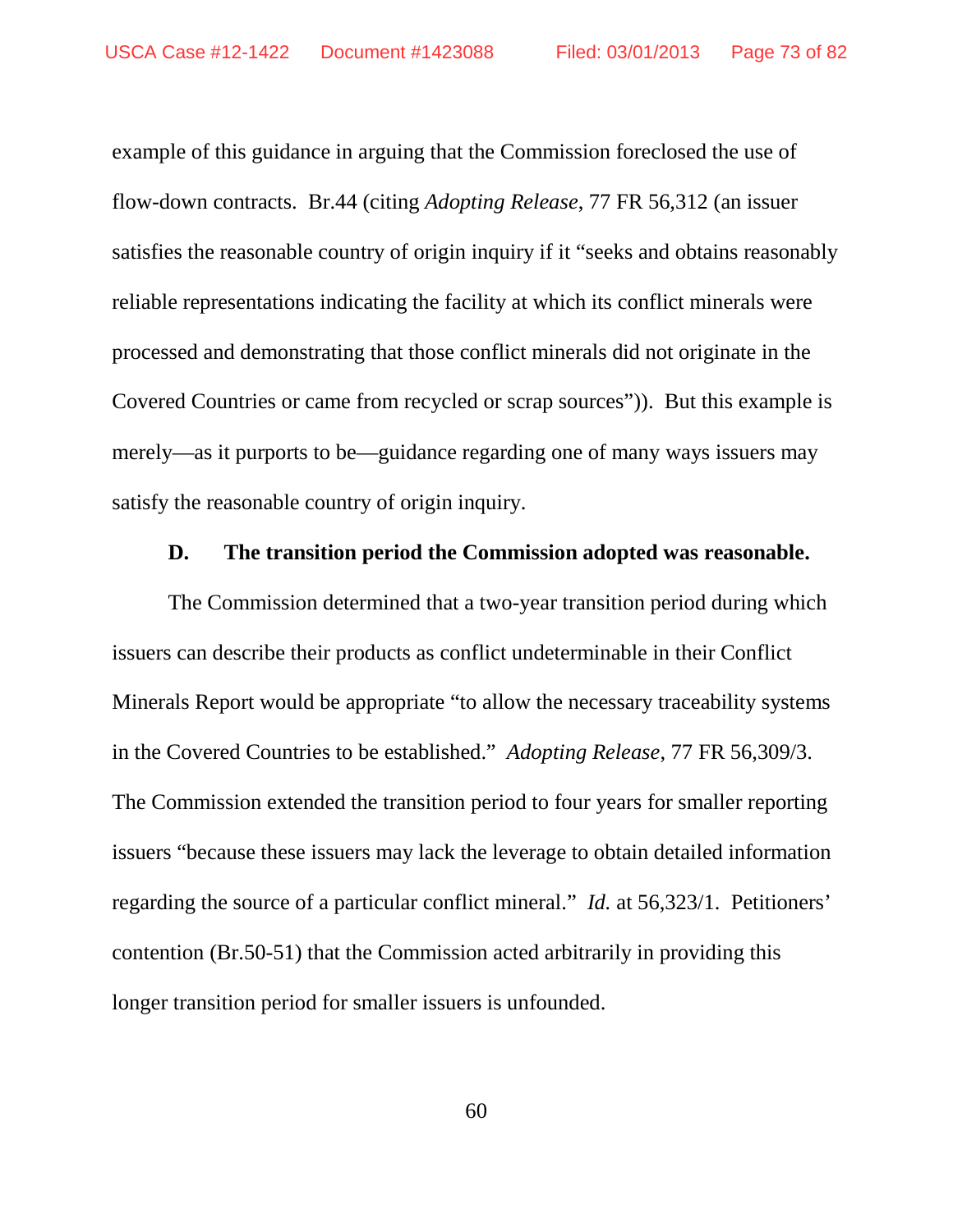In petitioners' view, because many smaller companies are part of larger companies' supply chains, if small issuers "cannot comply for four years," larger issuers who rely on small companies cannot be expected to comply in two years. Br.50-51. But the transition period does not alter any issuer's obligation to trace the source of its conflict minerals. The transition period simply allows issuers whose reasonable country of origin inquiry and due diligence do not determine the source of their minerals to describe their products as "DRC conflict undeterminable" and not audit their Conflict Minerals Report. Thus any smaller issuers in a larger issuer's supply chain will still be tracing their necessary minerals. $^{11}$  $^{11}$  $^{11}$ 

And even if those smaller issuers do not themselves have the leverage to obtain detailed information regarding a particular conflict mineral's origin in two years, larger issuers should still be able to comply. *Adopting Release*, 77 FR 56,323/1 n.570. Just as reasonably reliable representations indicating the origin of conflict minerals may come "*either* directly from that facility *or* indirectly through the issuer's immediate suppliers" (*id.* at 56,312/1) (emphasis added), larger issuers should be able to utilize their greater leverage to determine whether their products

<span id="page-73-0"></span> $11$  For the same reason, petitioners are incorrect in asserting that the transition period is inconsistent with the Commission's statement, in declining to exempt small businesses from the rule, that small issuers "'could still be required to track and provide their conflict minerals information for larger issuers'" (Br.50).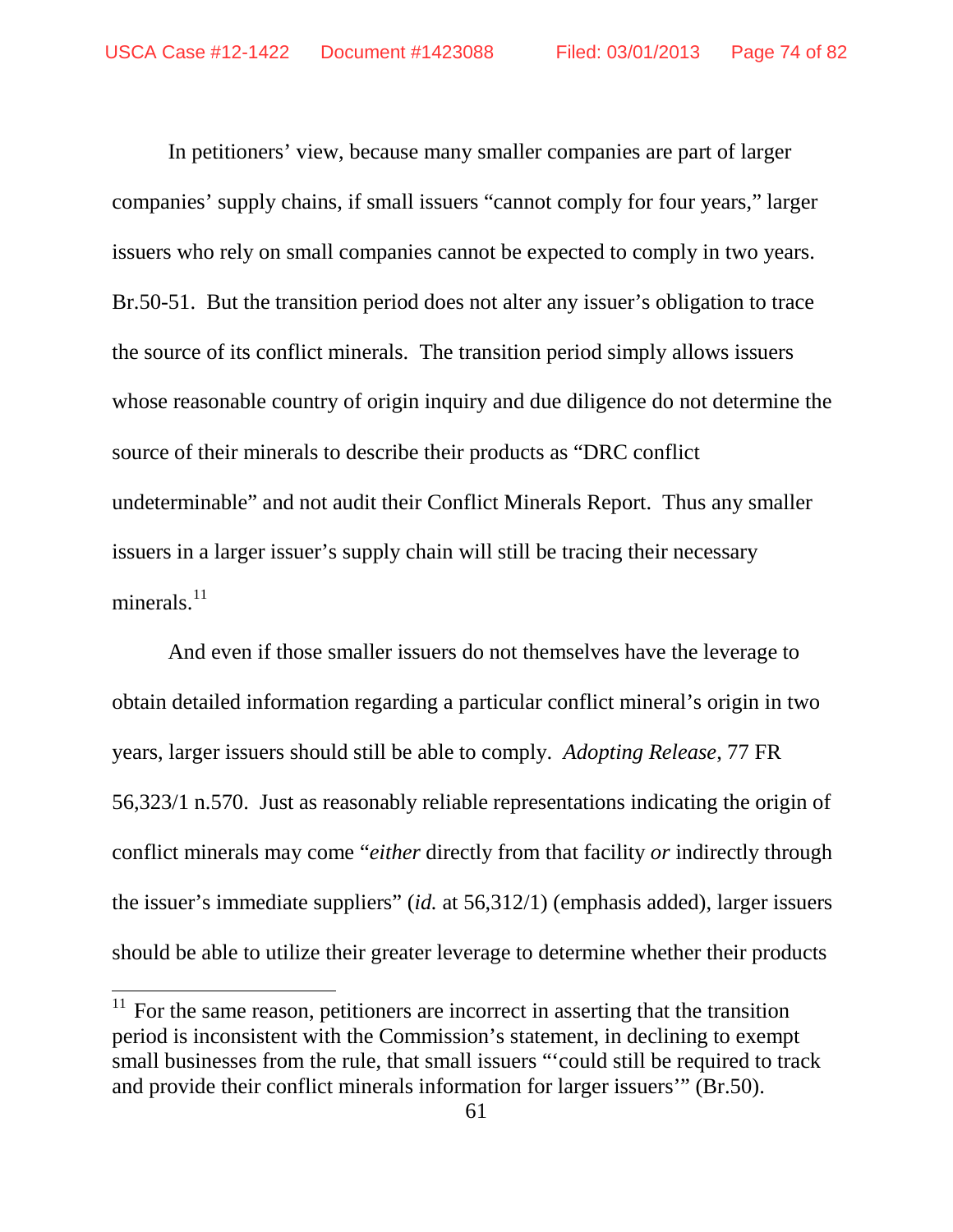are DRC conflict free within two years. *See id.* at 56,322/3 n.568 (citing JVC Appendix 6 (3/2/2011) (since smaller reporting companies "lack the leverage to pressure suppliers and smelters to certify regarding the source of a particular conflict mineral," "we believe it would be appropriate to allow smaller reporting companies even more time" than larger companies to comply with the rule)).

Moreover, some small issuers subject to the four-year transition period may not be part of a large issuer's supply chain. In those circumstances, the purported inconsistency petitioners complain of would not exist. And larger issuers will be relying on some small suppliers in their supply chains that are not reporting companies subject to the rule at all. There is no reason the allowance of a longer transition period for those small suppliers that *are* subject to the rule and therefore required to trace the origin of their conflict minerals increases the burden on large issuers.

#### **III. Section 1502 Does Not Violate the First Amendment.**

Petitioners argue that Section 1502's requirement that certain issuers disclose that their products have not been found to be conflict free violates the First Amendment. But mandatory disclosures of purely factual information have never been understood to "compel speech" in violation of the First Amendment. *See, e.g.*, *Pharm. Care Mgmt. Ass'n v. Rowe*, 429 F.3d 294, 316 (1st Cir. 2005)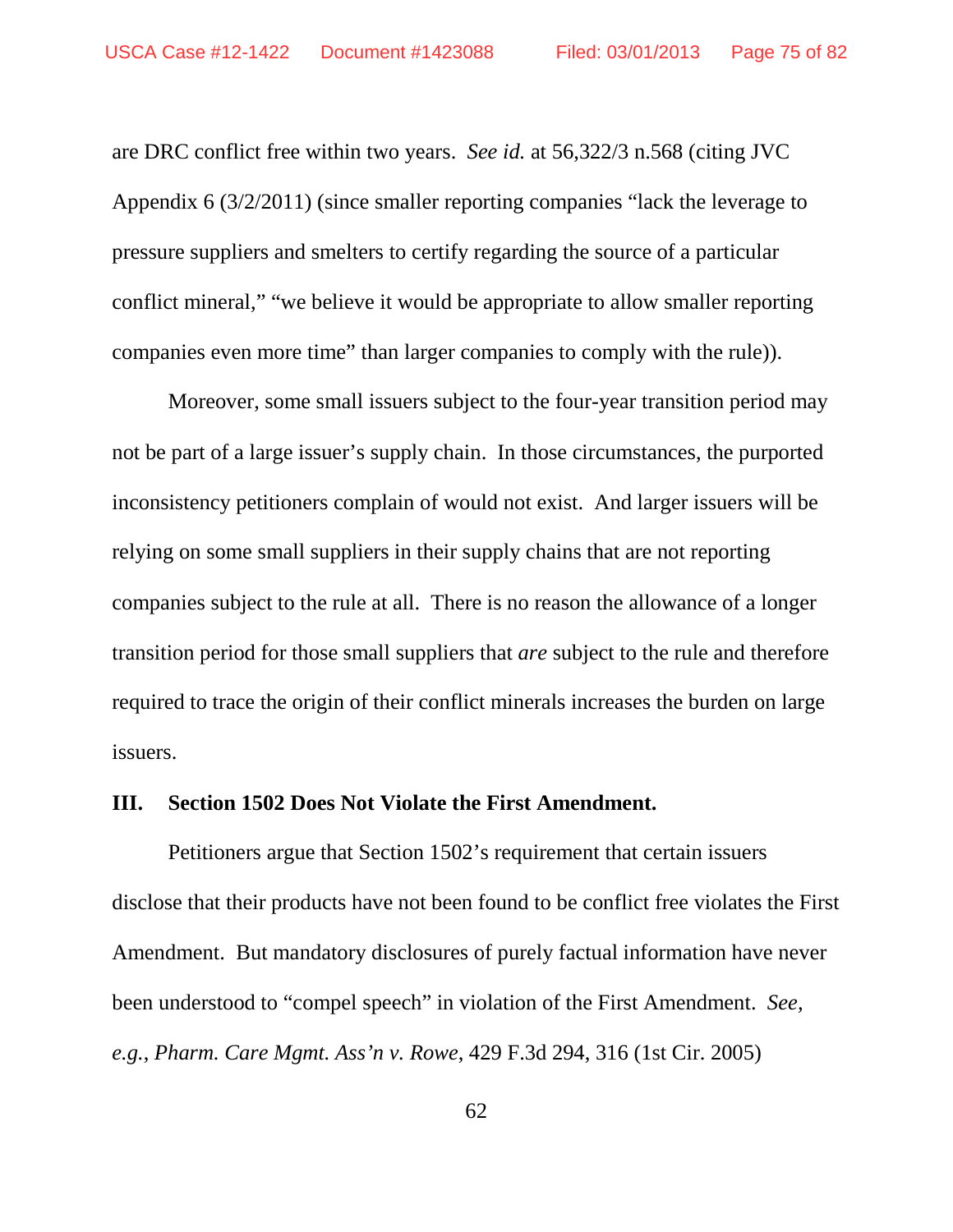(contrasting "compelled speech" cases with "routine disclosures of economically significant information designed to forward ordinary regulatory purposes"); *Envtl. Def. Ctr. v. EPA*, 344 F.3d 832, 849 & n.27 (9th Cir. 2003) (contrasting compelled disclosure of an "ideological message" with required disclosures of the "hazards of improper waste disposal"). Indeed, courts have found it "neither wise nor constitutionally required" to subject "[i]nnumerable federal and state regulatory programs [that] require the disclosure of product and other commercial information" to "searching scrutiny" under the First Amendment. *Nat'l Elec. Mfrs. Ass'n v. Sorrell*, 272 F.3d 104, 116 (2d Cir. 2001).

Moreover, Section 1502 is wholly unlike the statutes compelling speech that have been subjected to strict scrutiny under the First Amendment. It does not compel an individual to express or subsidize a message with which he disagrees. *See, e.g.*, *West Virginia Bd. of Educ. v. Barnette*, 319 U.S. 624 (1943); *Wooley v. Maynard*, 430 U.S. 705 (1977); *United States v. United Foods, Inc.*, 533 U.S. 405 (2001). It does not require speakers to alter the content of their own message. *See, e.g.*, *Riley v. Nat'l Fed'n of the Blind of N.C.*, 487 U.S. 781, 798 (1988); *Hurley v. Irish-American Gay, Lesbian and Bisexual Group of Boston*, 515 U.S. 557, 569 (1995); *Miami Herald Publ'g Co. v. Tornillo*, 418 U.S. 241, 258 (1974). And finally, it does not infringe on the rights of political association or belief. *See, e.g.*,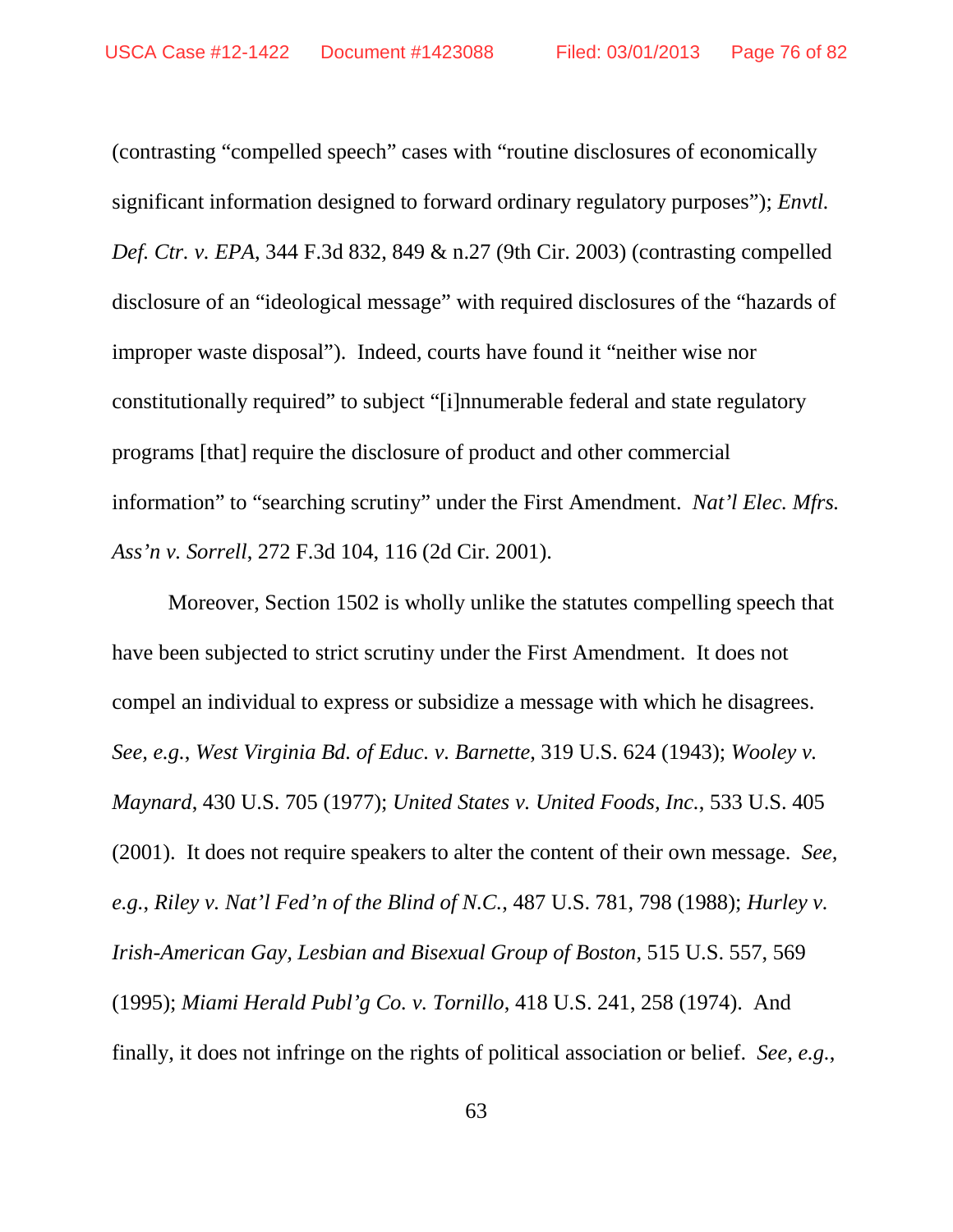*John Doe No. 1 v. Reed*, 130 S.Ct. 2811, 2818 (2010); *Davis v. FEC*, 128 S.Ct. 2759, 2777 (2008); *Buckley v. Valeo*, 424 U.S 1, 66 (1976). In requiring disclosures by regulated entities of accurate, factual information, Section 1502 does not "compel speech" in a manner that implicates core First Amendment concerns.

Petitioners argue that the required disclosures are not "purely factual" because they "will frequently be false" for issuers "unable to trace their supply chains to determine the minerals' origins." Br.52. But under the final rule the disclosure requirement applies only to issuers who know that their conflict minerals originated in the Covered Countries or had reason to believe that they did and have been unable to dispel that belief after two or four years of due diligence. The final rule also changed the language of the disclosure to require that companies disclose their products that have "*not been found to be* 'DRC conflict free'" and allows issuers to "add disclosure or clarification" to include the statutory definition of DRC conflict free or "otherwise address their particular situation." *Adopting Release*, 77 FR 56,322/1-2 (emphasis added). These changes ensure that the rule always compels "an accurate disclosure" of factual information. *Id.* at 56,323/2.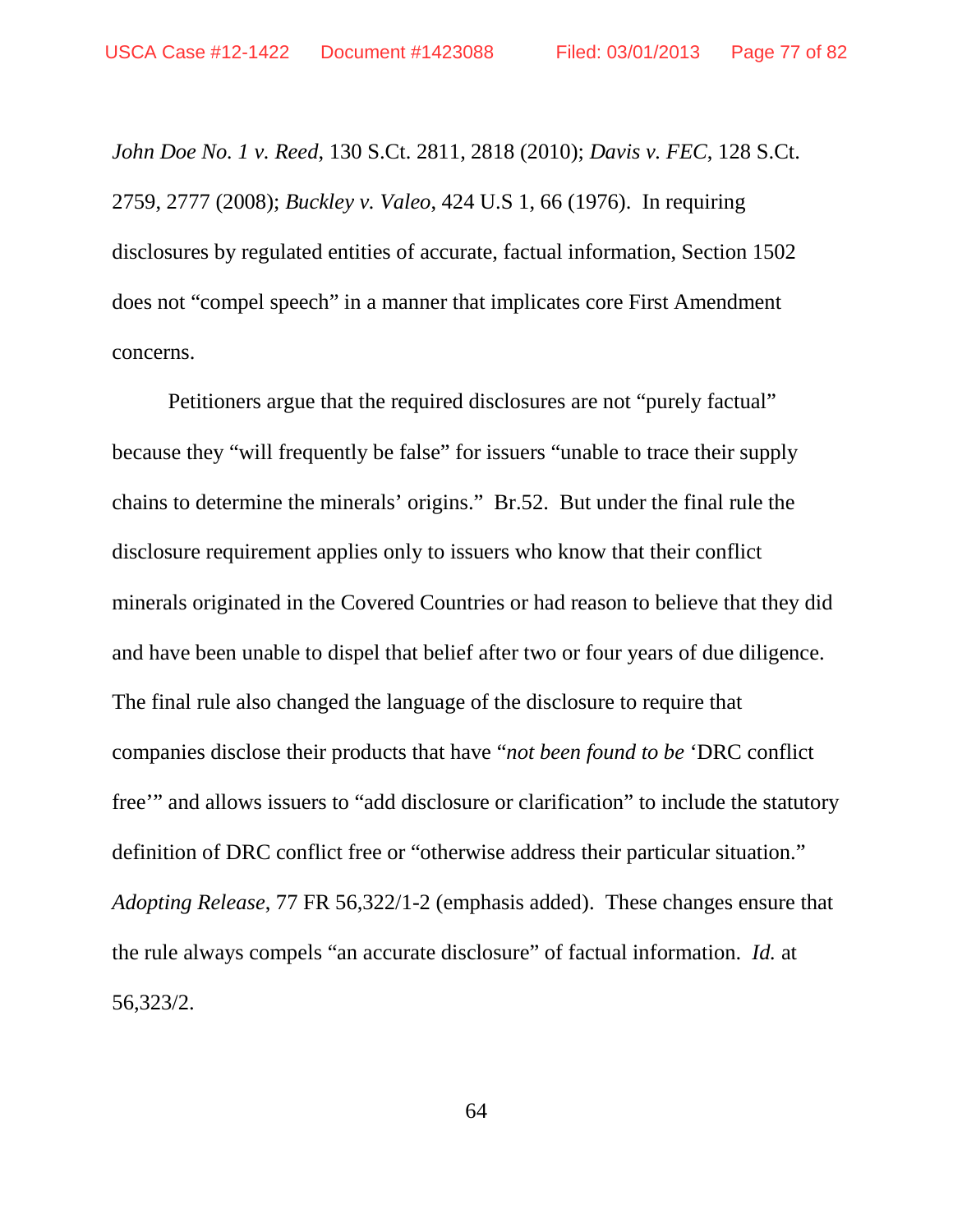Petitioners also contend that the revised disclosure is not "purely factual and uncontroversial" because it will "stigmatize" issuers. Br.52, 55. However, petitioners' asserted fear of "stigma" arising from factually accurate disclosures is not sufficient to invoke strict scrutiny. *See Meese v. Keene*, 481 U.S. 465, 478-85 (1987) (rejecting argument that requirement that materials be labeled "political propaganda" violated the First Amendment because the public would attach an "unsavory connotation" to the term).

Petitioners also err in arguing that, "even if the disclosure were commercial," Section 1502 would be subject to "intermediate scrutiny." Br.53. In *R.J. Reynolds Tobacco Co. v. FDA*, 696 F.3d 1205 (D.C. Cir. 2012), cited by petitioners, this Court applied intermediate scrutiny because the graphic warnings at issue did "not constitute the type of 'purely factual and uncontroversial' information, or 'accurate statement[s],' to which the *Zauderer* [rational basis] standard may be applied." *Id.* at 1216 (citing *Zauderer v. Office of Disciplinary Counsel of Supreme Court of Ohio*, 471 U.S. 626 (1985)). As already discussed, the rule requires the disclosure of purely factual and uncontroversial information.

Petitioners further argue that the statute is "unduly burdensome" because it is costly. Br.53. The "burdens" relevant to a First Amendment analysis, however, are not monetary ones, but rather burdens on the right to free speech (*see, e.g.,*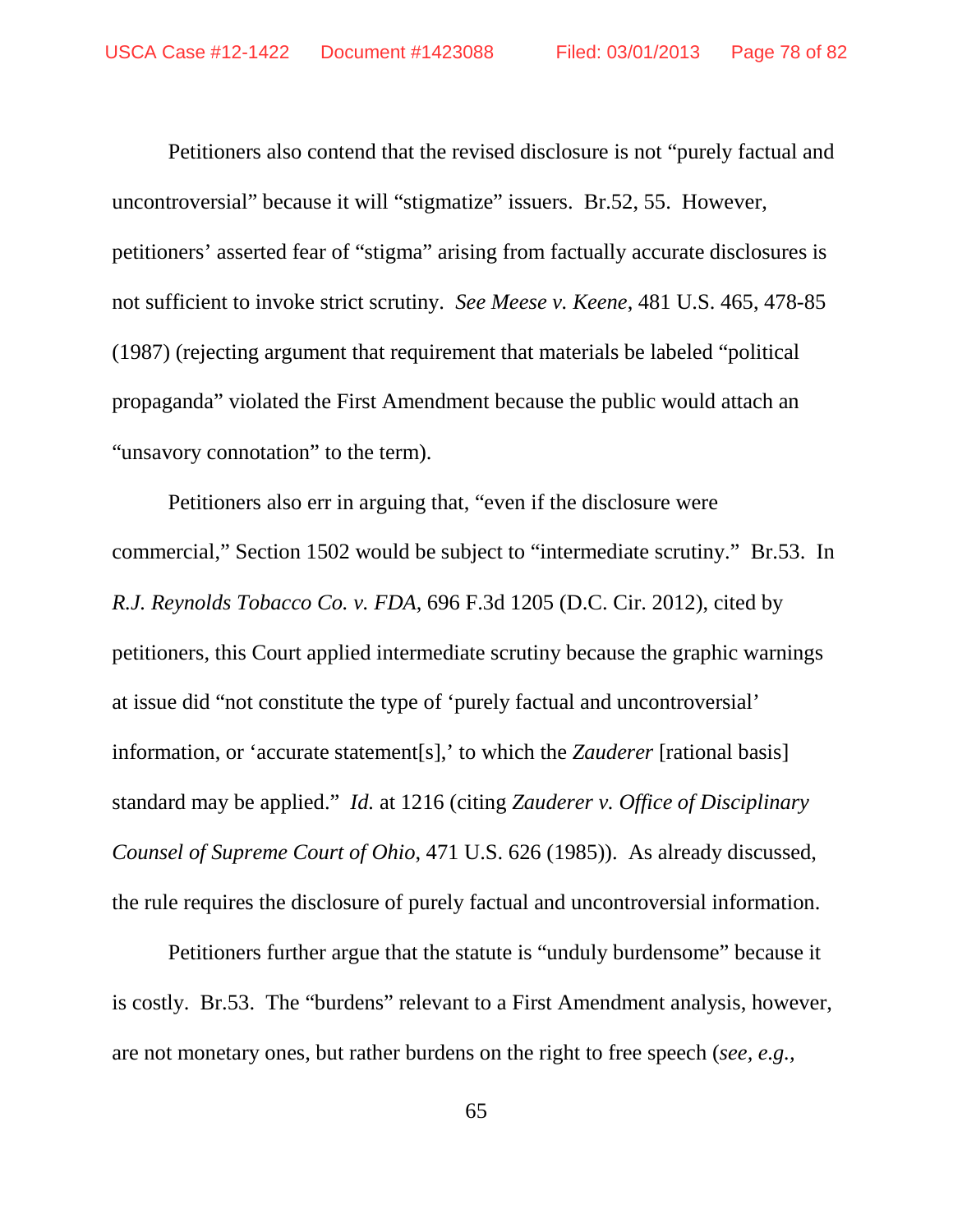*Zauderer*, 471 U.S. at 651-53). As discussed above, in tailoring the regulations implementing Section 1502 the Commission took a number of steps that minimize any burdens on speech, including revising the disclosure, allowing additional disclosure, and allowing a transition period.

Finally, petitioners assert that Section 1502 "does not 'directly and materially advance[]'" a government interest, citing this Court's recent statement that "'the government cannot satisfy its burden by mere speculation or conjecture.'" Br.53-54 (citing *R.J. Reynolds*, 696 F.3d at 1218-19). "Publicity," however, "is justly commended as a remedy for social and industrial diseases." LOUIS BRANDEIS, OTHER PEOPLE'S MONEY 62 (1933). Here, Congress's determination that promoting peace and security in the DRC required greater transparency is a "value judgment based on the common sense of the people's representatives." *Nat'l Ass'n of Mfrs. v. Taylor*, 582 F.3d 1, 16 (D.C. Cir. 2009)*.* And, as this Court has held, the "fact that a congressional directive reflects unprovable assumptions about what is good for the people … is not a sufficient reason to find that statute unconstitutional." *Id.* (citation omitted).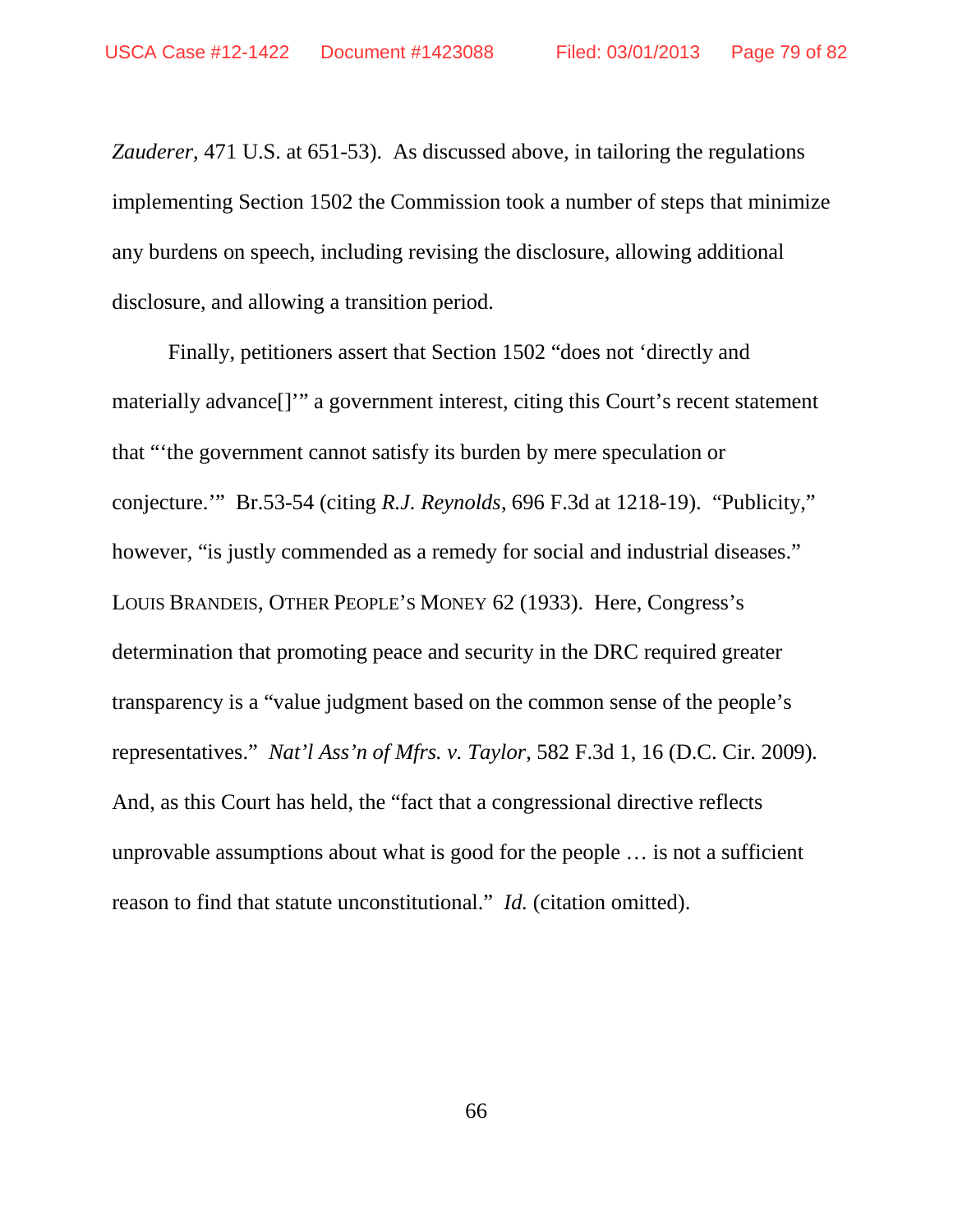\* \* \*

Because petitioners' challenges fail for the reasons discussed above, vacatur

must be denied. In any event, the appropriate remedy is assessed on a case-by-case

basis. *See Allied-Signal, Inc. v. NRC*, 988 F.2d 146, 150 (D.C. Cir. 1993).

#### **CONCLUSION**

For the foregoing reasons, the order of the Commission should be affirmed.

Respectfully submitted,

GEOFFREY ARONOW General Counsel

MICHAEL A. CONLEY Deputy General Counsel

JOHN W. AVERY Deputy Solicitor

TRACEY A. HARDIN Assistant General Counsel

BENJAMIN L. SCHIFFRIN Senior Litigation Counsel

DANIEL STAROSELSKY Senior Counsel

*/s/ Daniel Staroselsky*  Securities and Exchange Commission 100 F Street, NE Washington, DC 20549 (202) 551-5774 (Staroselsky)

March 2013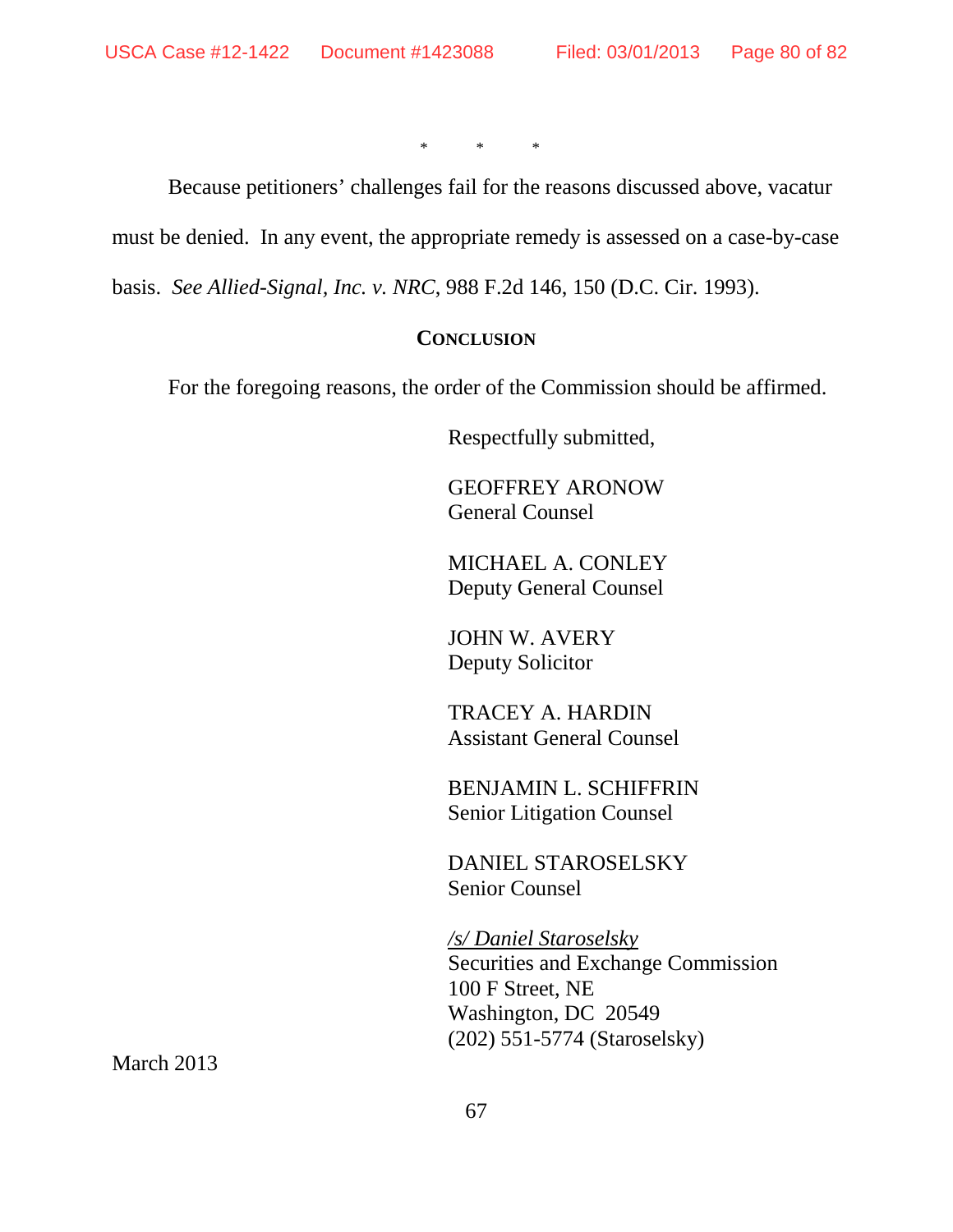## **CERTIFICATE OF COMPLIANCE**

I certify that this brief complies with the type-volume limitation of Fed. R. App. P. 32(a)(7)(B) because it contains 13,993 words, excluding the parts exempted by Fed. R. App. P.  $32(a)(7)(B)(iii)$  and Circuit Rule  $32(a)(1)$ .

I also certify that this brief complies with the typeface requirements of Fed. R. App. P. 32(a)(5) and the type style requirements of Fed. R. App. P. 32(a)(6) because it has been prepared in a proportionally-spaced typeface using Word Perfect in 14-Point Times New Roman.

*/s/ Daniel Staroselsky*